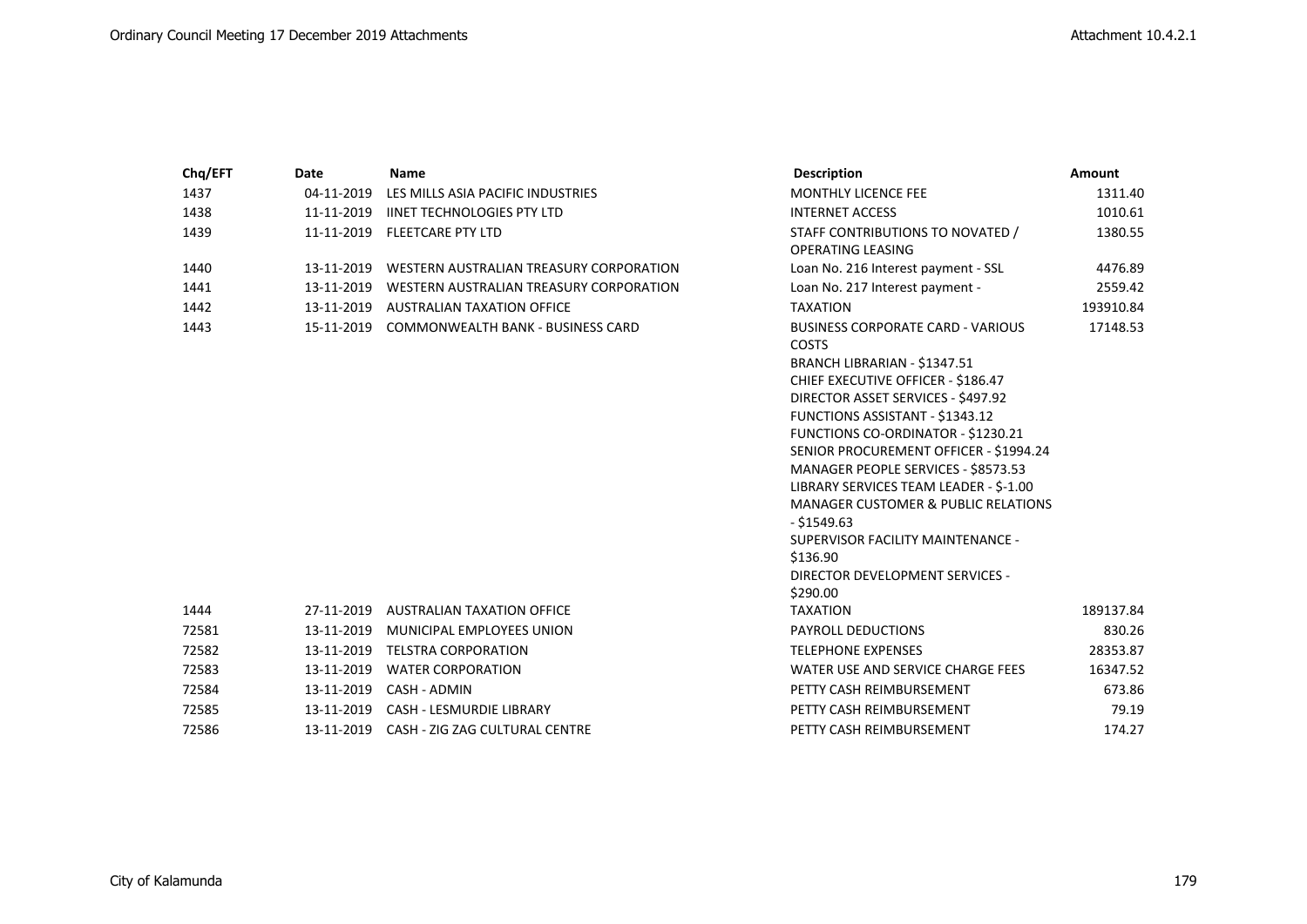| Chq/EFT  | <b>Date</b> | Name                                                                      | <b>Description</b>                                                                                                                  | <b>Amount</b> |
|----------|-------------|---------------------------------------------------------------------------|-------------------------------------------------------------------------------------------------------------------------------------|---------------|
| 72587    | 27-11-2019  | MUNICIPAL EMPLOYEES UNION                                                 | <b>PAYROLL DEDUCTIONS</b>                                                                                                           | 830.26        |
| 72588    | 27-11-2019  | <b>TELSTRA CORPORATION</b>                                                | <b>TELEPHONE EXPENSES</b>                                                                                                           | 30609.57      |
| 72589    | 27-11-2019  | <b>WATER CORPORATION</b>                                                  | WATER USE AND SERVICE CHARGE FEES                                                                                                   | 8300.78       |
| 72590    | 27-11-2019  | CASH - KALAMUNDA LIBRARY                                                  | PETTY CASH REIMBURSEMENT                                                                                                            | 137.04        |
| 72591    | 27-11-2019  | <b>CASH - FORRESTFIELD LIBRARY</b>                                        | PETTY CASH REIMBURSEMENT                                                                                                            | 205.89        |
| 72592    | 27-11-2019  | <b>CASH - HARTFIELD PARK</b>                                              | PETTY CASH REIMBURSEMENT                                                                                                            | 168.19        |
| 72593    | 27-11-2019  | <b>CASH - LESMURDIE LIBRARY</b>                                           | PETTY CASH REIMBURSEMENT                                                                                                            | 97.49         |
| 72594    | 27-11-2019  | CASH - HIGH WYCOMBE LIBRARY                                               | PETTY CASH REIMBURSEMENT                                                                                                            | 147.65        |
| EFT72727 | 14-11-2019  | KALAMUNDA ACCIDENT REPAIR CENTRE                                          | <b>INSURANCE EXCESS FOR REPAIRS TO</b><br><b>VEHICLE</b>                                                                            | 2069.00       |
| EFT72728 | 14-11-2019  | WEX AUSTRALIA PTY LTD - WRIGHT EXPRESS FUEL CARDS<br><b>AUSTRALIA LTD</b> | FUEL - PERIOD ENDING 11/11/19                                                                                                       | 2229.75       |
| EFT72729 | 14-11-2019  | <b>SHAWMAC PTY LTD</b>                                                    | PROGRESS CLAIM 3 - CONTRACT<br><b>ADMINISTRATION SERVICES FOR</b><br>FORRESTFIELD INDUSTRIAL SCHEME<br><b>CONSTRUCTION OF ROADS</b> | 7502.00       |
| EFT72730 | 14-11-2019  | NEVERFAIL SPRINGWATER LTD (KALA LIB)                                      | BOTTLED WATER SUPPLIES / MAINTENANCE<br>FOR KALAMUNDA LIBRARY                                                                       | 46.80         |
| EFT72731 |             | 14-11-2019 CARDNO (WA) PTY LTD                                            | STAGE 2 - KALAMUNDA ROAD FUNCTIONAL<br>REVIEW AND UPGRADE PLAN                                                                      | 19928.70      |
| EFT72732 | 14-11-2019  | <b>CABCHARGE AUSTRALIA LIMITED</b>                                        | CABCHARGE FEES PERIOD 7/10/19 - 3/11/19                                                                                             | 6.00          |
| EFT72733 | 14-11-2019  | SYRINX ENVIRONMENTAL P/L                                                  | PREPARE MOSAIC FOR COMMUNITY<br><b>CONSULTATION OF WOODLUPINE BROOK</b>                                                             | 5368.00       |
| EFT72734 |             | 14-11-2019 ACTIVE GAMES AND ENTERTAINMENT                                 | BOUNCY CASTLE ACTIVITIES FOR PERTH<br>HILLS SPRING FESTIVAL FAMILY FUN DAY                                                          | 1230.00       |
| EFT72735 | 14-11-2019  | VIP CARPET AND UPHOLSTERY CLEANING SERVICE                                | CARPET CLEANING AT VARIOUS LOCATIONS                                                                                                | 2173.00       |
| EFT72736 | 14-11-2019  | WHITE ROOM FRAMING STUDIOS                                                | <b>FRAMING SERVICES</b>                                                                                                             | 105.00        |
| EFT72737 | 14-11-2019  | YVONNE HADFIELD                                                           | <b>RATES REFUND</b>                                                                                                                 | 121.00        |
|          |             |                                                                           |                                                                                                                                     |               |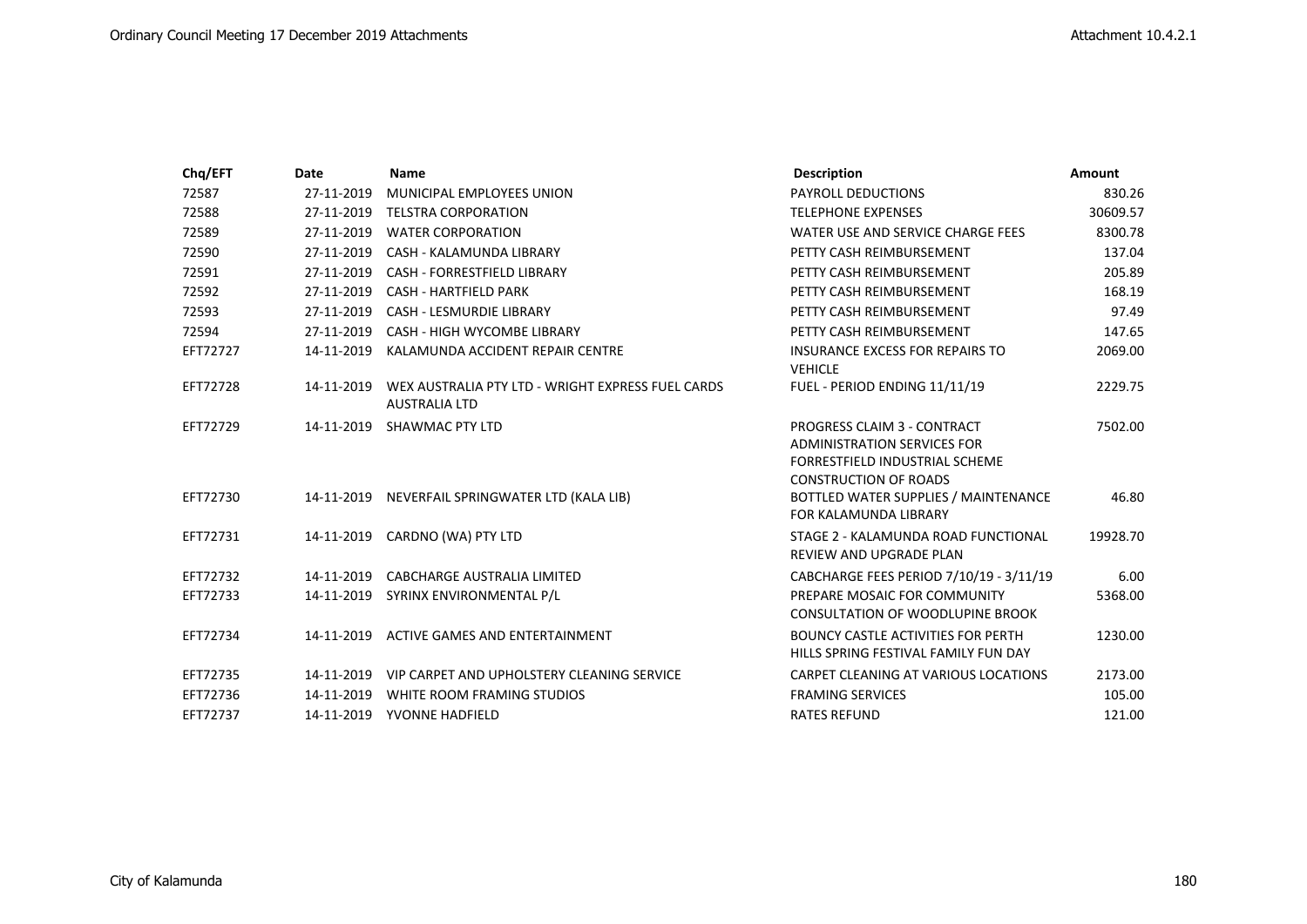|            |                                               |                                                                                                                                                              | <b>Amount</b>                                                                                |
|------------|-----------------------------------------------|--------------------------------------------------------------------------------------------------------------------------------------------------------------|----------------------------------------------------------------------------------------------|
| 14-11-2019 | <b>ROBYN BEARDSELL</b>                        | <b>CONSIGNMENT SUPPLIER - ZIG ZAG</b>                                                                                                                        | 136.50                                                                                       |
|            |                                               |                                                                                                                                                              |                                                                                              |
|            |                                               | CULTURAL CENTRE - 1/10/19 - 31/10/19                                                                                                                         | 22.40                                                                                        |
|            |                                               | COUNCILLOR ALLOWANCE - NOVEMBER<br>2019                                                                                                                      | 2289.99                                                                                      |
| 14-11-2019 | <b>KEVIN ANDREW JONES</b>                     | <b>RATES REFUND</b>                                                                                                                                          | 206.93                                                                                       |
| 14-11-2019 | KALAMUNDA RSL SUB BRANCH                      | DONATION TO REMEMBERANCE DAY<br><b>CONCERT</b>                                                                                                               | 5000.00                                                                                      |
|            |                                               | SUCCESSFUL FUNDING THROUGH<br>KALAMUNDA SPORTS STAR FUNDING<br><b>PROGRAM - NOVEMBER 2019</b>                                                                | 250.00                                                                                       |
| 14-11-2019 | KATHLEEN (KATHY) RITCHIE                      | <b>COUNCILLOR ALLOWANCE - NOVEMBER</b><br>2019                                                                                                               | 2289.99                                                                                      |
| 14-11-2019 | DIGBY & PATRICIA DU BOULAY                    | <b>REFUND RATES</b>                                                                                                                                          | 236.75                                                                                       |
| 14-11-2019 | <b>GILL BAXTER</b>                            | CONSIGNMENT SUPPLIER - ZIG ZAG<br>CULTURAL CENTRE - 1/10/19 - 31/10/19                                                                                       | 47.60                                                                                        |
| 14-11-2019 | <b>LISA COOPER</b>                            | <b>COUNCILLOR ALLOWANCE - NOVEMBER</b><br>2019                                                                                                               | 2289.99                                                                                      |
| 14-11-2019 |                                               | <b>PAYROLL DEDUCTIONS</b>                                                                                                                                    | 65.70                                                                                        |
| 14-11-2019 | CITY OF KALAMUNDA STAFF SOCIAL CLUB           | PAYROLL DEDUCTIONS & CONTRIBUTION                                                                                                                            | 3826.00                                                                                      |
| 14-11-2019 | <b>CHILD SUPPORT AGENCY</b>                   | <b>PAYROLL DEDUCTIONS</b>                                                                                                                                    | 755.72                                                                                       |
|            |                                               | POSTAL EXPENSES / COUNTER BILLPAY<br><b>TRANSACTION FEES</b>                                                                                                 | 8880.40                                                                                      |
| 14-11-2019 | <b>BUNNINGS BUILDING SUPPLIES</b>             | HARDWARE SUPPLIES FOR VARIOUS<br><b>LOCATIONS</b>                                                                                                            | 635.57                                                                                       |
| 14-11-2019 | NAPA - A DIVISION OF GPC ASIA PACIFIC PTY LTD | PLANT / VEHICLE PARTS                                                                                                                                        | 472.20                                                                                       |
| 14-11-2019 | LANDGATE                                      | LAND ENQUIRIES FOR VARIOUS LOCATIONS                                                                                                                         | 183.40                                                                                       |
| 14-11-2019 | KALAMUNDA AUTO ELECTRICS                      | PLANT / VEHICLE PARTS                                                                                                                                        | 2085.60                                                                                      |
| 14-11-2019 | MCLEODS BARRISTERS & SOLICITORS               | <b>LEGAL EXPENSES</b>                                                                                                                                        | 1133.20                                                                                      |
|            | Date                                          | <b>Name</b><br>14-11-2019 CAROL A CRUTE<br>14-11-2019 LESLEY BOYD<br>14-11-2019 CHRISTOPHER VERRAN<br>AUSTRALIAN SERVICES UNION<br>14-11-2019 AUSTRALIA POST | <b>Description</b><br>CULTURAL CENTRE - 1/10/19 - 31/10/19<br>CONSIGNMENT SUPPLIER - ZIG ZAG |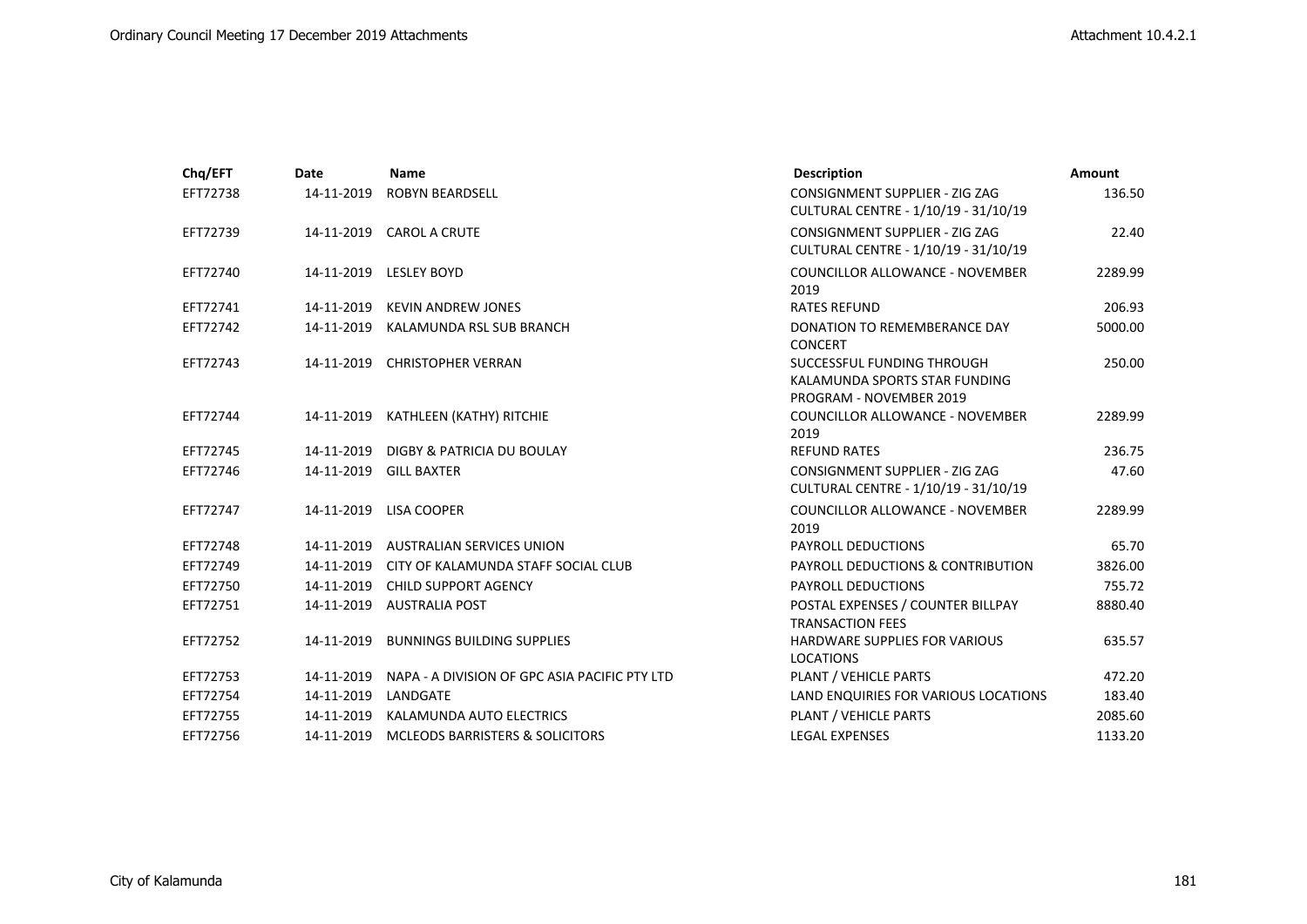| Chq/EFT  | Date       | <b>Name</b>                                                        | <b>Description</b>                                                                                        | Amount   |
|----------|------------|--------------------------------------------------------------------|-----------------------------------------------------------------------------------------------------------|----------|
| EFT72757 | 14-11-2019 | CLEANAWAY                                                          | WASTE / RECYCLING & BULK BIN DISPOSAL<br><b>SERVICES FEES</b>                                             | 345.36   |
| EFT72758 |            | 14-11-2019 LANDGATE - VALUATIONS                                   | <b>GROSS RENTAL VALUATION FEES FOR</b><br><b>VARIOUS LOCATIONS</b>                                        | 382.62   |
| EFT72759 |            | 14-11-2019 WALKERS HARDWARE (MITRE 10)                             | <b>HARDWARE SUPPLIES</b>                                                                                  | 1087.75  |
| EFT72760 |            | 14-11-2019 MCKAY EARTHMOVING PTY LTD                               | PLANT EQUIPMENT AND OPERATOR HIRE<br><b>FOR VARIOUS LOCATIONS</b>                                         | 25991.52 |
| EFT72761 | 14-11-2019 | <b>BORAL CONSTRUCTION MATERIALS GROUP</b>                          | ROAD MATERIALS FOR VARIOUS LOCATIONS                                                                      | 1495.23  |
| EFT72762 |            | 14-11-2019 ZIPFORM PTY LTD                                         | FOLD AND INSERT DOG/CAT RENEWALS<br>NOTICES INTO ENVELOPES                                                | 495.47   |
| EFT72763 |            | 14-11-2019 VODAFONE HUTCHISON AUSTRALIA PTY LTD                    | <b>COMMUNICATION EXPENSES FOR</b><br><b>EMERGENCY SERVICES - OCTOBER &amp;</b><br>NOVEMBER 2019           | 837.34   |
| EFT72764 | 14-11-2019 | <b>FASTA COURIERS</b>                                              | <b>COURIER FEES</b>                                                                                       | 440.58   |
| EFT72765 | 14-11-2019 | <b>ALSCO LINEN SERVICE</b>                                         | LINEN HIRE / LAUNDRY SERVICES /<br><b>CLEANING SUPPLIES</b>                                               | 941.09   |
| EFT72766 | 14-11-2019 | <b>BRADOCK PODIATRY SERVICES PTY LTD</b>                           | PODIATRY SERVICES AT JACK HEALEY<br><b>CENTRE</b>                                                         | 668.54   |
| EFT72767 | 14-11-2019 | LINDLEY CONTRACTING                                                | PLUMBING REPAIRS / MAINTENANCE FOR<br><b>VARIOUS LOCATIONS</b>                                            | 2051.50  |
| EFT72768 |            | 14-11-2019 KALA BOB KATS PTY LTD                                   | PLANT EQUIPMENT AND OPERATOR HIRE<br>FOR VARIOUS LOCATIONS                                                | 16021.50 |
| EFT72769 | 14-11-2019 | SYNERGY                                                            | <b>POWER CHARGES</b>                                                                                      | 12098.66 |
| EFT72770 | 14-11-2019 | DEPARTMENT OF BIODIVERSITY, CONSERVATION AND<br><b>ATTRACTIONS</b> | LEASE - WILDLIFE HOSPITAL: RENTAL DUE<br>$1/11/19 - 31/10/20$                                             | 209.92   |
| EFT72771 | 14-11-2019 | <b>ALINTA ENERGY</b>                                               | <b>GAS CHARGES</b>                                                                                        | 3337.20  |
| EFT72772 | 14-11-2019 | DEPARTMENT OF PREMIER & CABINET - STATE LAW PUBLISHER              | <b>GOVERNMENT GAZETTE ADVERTISING</b>                                                                     | 489.24   |
| EFT72773 | 14-11-2019 | <b>GRIMES CONTRACTING PTY LTD</b>                                  | <b>CONTRACTOR BUILDING MAINTENANCE</b><br>FOR VARIOUS BUILDINGS & FENCE REPAIRS<br>AT OLD DAWSON TIP SITE | 2137.93  |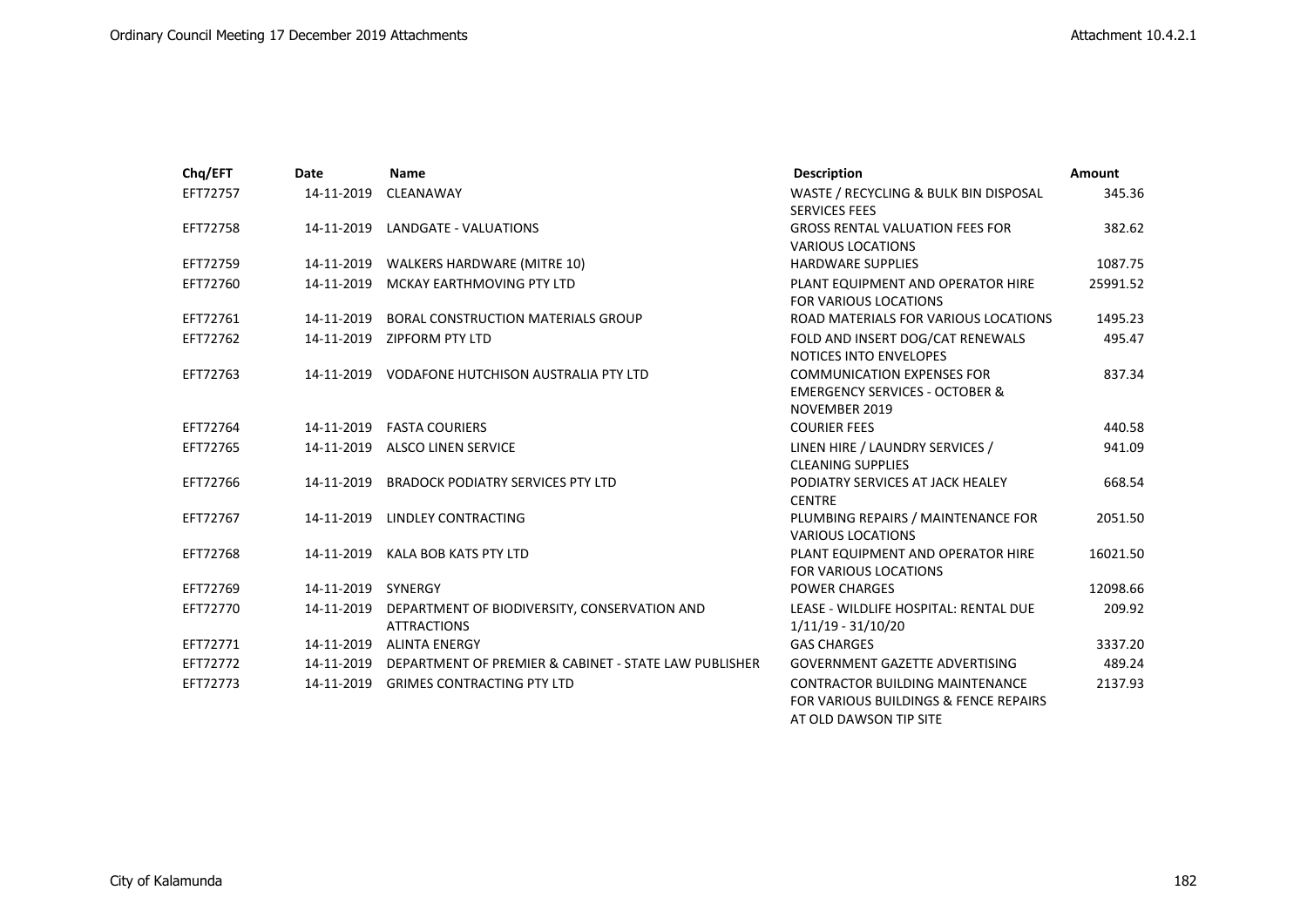| Chq/EFT  | Date       | <b>Name</b>                                 | <b>Description</b>                                                                             | Amount   |
|----------|------------|---------------------------------------------|------------------------------------------------------------------------------------------------|----------|
| EFT72774 | 14-11-2019 | <b>KENNEDYS TREE SERVICES</b>               | TREE REMOVAL / UNDER POWERLINE                                                                 | 10318.00 |
| EFT72775 |            | 14-11-2019 WESTSIDE FIRE SERVICES           | PRUNING FOR VARIOUS LOCATIONS<br><b>TESTING AND INSPECTION OF FIRE</b><br>EQUIPMENT / SUPPLIES | 865.51   |
| EFT72776 | 14-11-2019 | KALAMUNDA STATE EMERGENCY SERVICE (SES)     | REIMBURSEMENT - GOODS AND SERVICES                                                             | 1663.70  |
| EFT72777 | 14-11-2019 | MILPRO WA (INCORPORATING HILL TOP TROPHIES) | SUPPLY OF NAME BADGES FOR VARIOUS<br><b>STAFF</b>                                              | 173.25   |
| EFT72778 | 14-11-2019 | JOHN GIARDINA                               | COUNCILLOR ALLOWANCE - NOVEMBER<br>2019                                                        | 2289.99  |
| EFT72779 |            | 14-11-2019 GEOFF STALLARD                   | COUNCILLOR ALLOWANCE - NOVEMBER<br>2019                                                        | 2289.99  |
| EFT72780 | 14-11-2019 | <b>MARKETFORCE PTY LTD</b>                  | ADVERTISING FOR VARIOUS JOBS / EVENTS                                                          | 507.62   |
| EFT72781 | 14-11-2019 | IT VISION AUSTRALIA PTY LTD                 | IT VISION CONFLUENCE USER LICENCES -<br>OCTOBER 2019                                           | 93.50    |
| EFT72782 |            | 14-11-2019 CANCER COUNCIL WA                | PINK RIBBON EVENT FUNDRAISING                                                                  | 533.45   |
| EFT72783 | 14-11-2019 | <b>ZURICH INSURANCE</b>                     | <b>EXCESS PAYMENT</b>                                                                          | 500.00   |
| EFT72784 | 14-11-2019 | <b>EASTERN HILLS SAWS AND MOWERS</b>        | PLANT / VEHICLE PARTS                                                                          | 1124.80  |
| EFT72785 | 14-11-2019 | AIR LIQUIDE WA PTY LTD                      | SUPPLY OF GAS CYLINDER REFILLS AND<br><b>RENTAL FEES</b>                                       | 178.12   |
| EFT72786 | 14-11-2019 | KALAMUNDA & DISTRICTS HISTORICAL SOCIETY    | CONSIGNMENT SUPPLIER - ZIG ZAG<br>CULTURAL CENTRE - 1/10/19 - 31/10/19                         | 295.75   |
| EFT72787 | 14-11-2019 | KALAMUNDA CHRISTIAN SCHOOL                  | CHRISTMAS FESTIVAL FUNDING -<br><b>COMBINED CHURCHES CHRISTMAS YOUTH</b><br><b>EVENT</b>       | 750.00   |
| EFT72788 | 14-11-2019 | KALAMUNDA COMMUNITY LEARNING CENTRE         | <b>KEY BOND REFUND</b>                                                                         | 50.00    |
| EFT72789 | 14-11-2019 | CRABBS KALAMUNDA (IGA)                      | <b>GROCERY SUPPLIES FOR VARIOUS</b><br><b>FUNCTIONS</b>                                        | 1303.01  |
| EFT72790 | 14-11-2019 | THE BEST DROP TAVERN                        | FOOD AND DRINK CATERING FOR THE 2019<br>PERTH HILLS SPRING FESTIVAL LAUNCH<br><b>EVENT</b>     | 863.00   |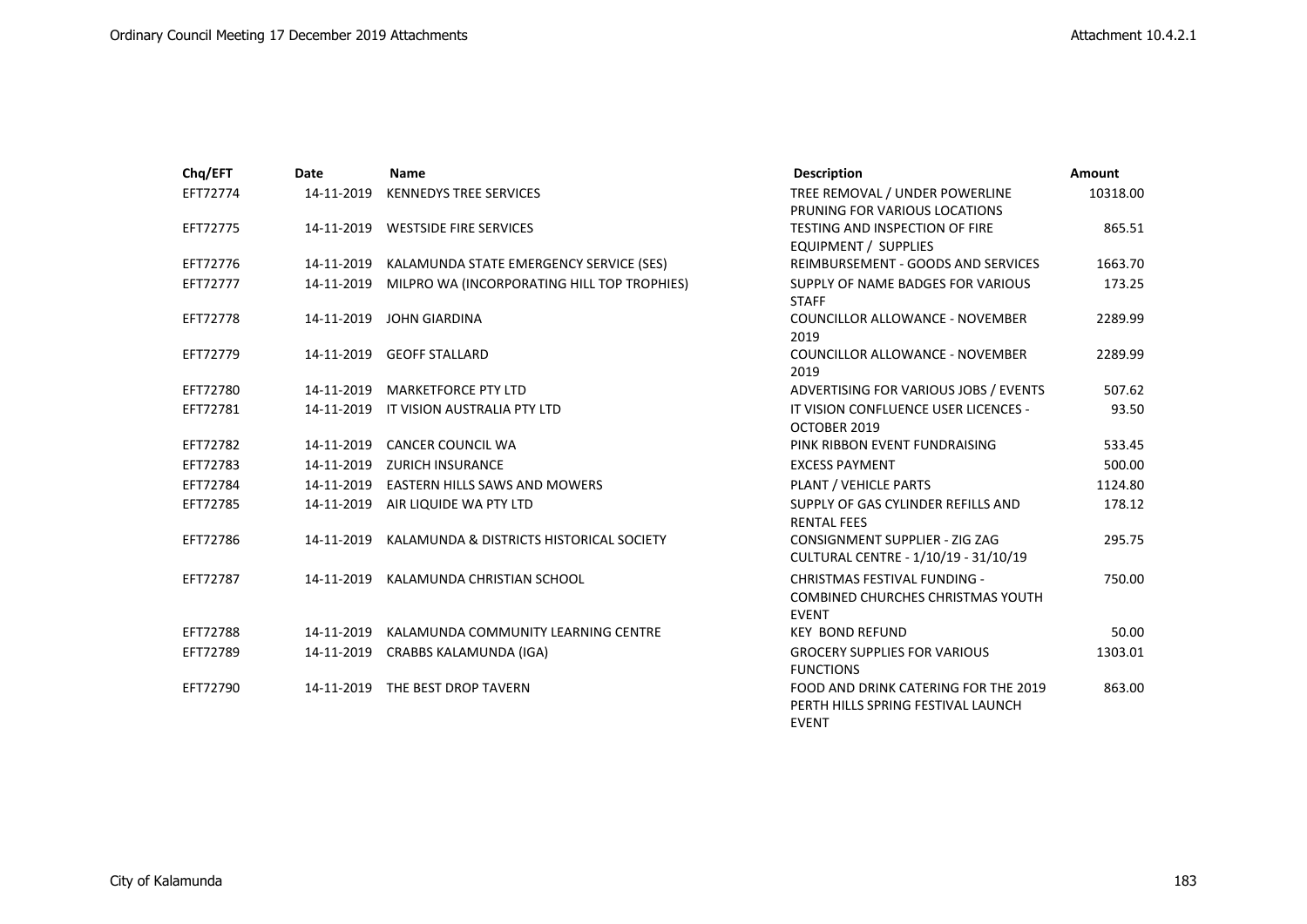| Chq/EFT  | Date       | <b>Name</b>                                                                           | <b>Description</b>                                                                           | Amount   |
|----------|------------|---------------------------------------------------------------------------------------|----------------------------------------------------------------------------------------------|----------|
| EFT72791 | 14-11-2019 | OCE CORPORATE PTY LTD - OFFICE CLEANING EXPERTS                                       | CLEANING SERVICES / CONSUMABLES FOR<br><b>VARIOUS LOCATIONS</b>                              | 32737.69 |
| EFT72792 | 14-11-2019 | WOODLUPINE SENIORS COFFEE LOUNGE                                                      | MORNING TEA - FIRE AWARNESS PROGRAM<br>MORNING TEA WOODLUPINE CENTRE                         | 70.00    |
| EFT72793 | 14-11-2019 | HELEN ARMSTRONG & ASSOCIATES (T/AS WAXING LYRICAL<br>CANDLES)                         | CONSIGNMENT SUPPLIER - ZIG ZAG<br>CULTURAL CENTRE - 1/10/19 - 31/10/19                       | 158.90   |
| EFT72794 | 14-11-2019 | <b>COMMISSIONER OF POLICE</b>                                                         | <b>VOLUNTEER POLICE CHECKS</b>                                                               | 65.60    |
| EFT72795 | 14-11-2019 | <b>SWAN EVENT HIRE</b>                                                                | <b>EQUIPMENT HIRE FOR VARIOUS EVENTS</b>                                                     | 1797.79  |
| EFT72796 | 14-11-2019 | THE CHURCHES COMMISSION ON EDUCATION (INC) T/A<br>YOUTHCARE                           | YOUTHCARE PROGRAM 2019/20 HILLS &<br><b>FOOTHILLS AREA</b>                                   | 22550.00 |
| EFT72797 | 14-11-2019 | <b>HAWLEY'S BOBCAT SERVICE</b>                                                        | PLANT EQUIPMENT AND OPERATOR HIRE<br><b>FOR VARIOUS LOCATIONS</b>                            | 5392.72  |
| EFT72798 | 14-11-2019 | ANNA HAMERSLEY                                                                        | CONSIGNMENT SUPPLIER - ZIG ZAG<br>CULTURAL CENTRE - 1/10/19 - 31/10/19                       | 45.50    |
| EFT72799 | 14-11-2019 | <b>HILL TOP GROUP PTY</b>                                                             | <b>CONTRACTOR BUILDING MAINTENANCE</b><br><b>FOR VARIOUS BUILDINGS</b>                       | 25468.40 |
| EFT72800 | 14-11-2019 | JO-ANNE L MARSHALL                                                                    | <b>HALL BOND REFUND</b>                                                                      | 500.00   |
| EFT72801 | 14-11-2019 | BUILDING COMMISSION - DEPARTMENT OF MINES, INDUSTRY<br><b>REGULATION &amp; SAFETY</b> | <b>BUILDING LEVY - OCTOBER 2019</b>                                                          | 10449.00 |
| EFT72802 | 14-11-2019 | PARKS AND LEISURE AUSTRALIA                                                           | PARKS AND LEISURE AUSTRALIA NATIONAL<br><b>CONFERENCE CROWN FOR A STAFF</b><br><b>MEMBER</b> | 210.00   |
| EFT72803 | 14-11-2019 | WESTERN AUSTRALIAN CRICKET ASSOCIATION                                                | <b>WICKET SOIL SUPPLIES</b>                                                                  | 972.00   |
| EFT72804 | 14-11-2019 | KALAMUNDA VOLUNTEER FIRE & RESCUE                                                     | <b>CONTRIBUTION TO BART SUBSCRIPTIONS -</b><br>PERSONNEL MANAGEMENT PROGRAM                  | 673.00   |
| EFT72805 | 14-11-2019 | HAYS SPECIALIST RECRUITMENT (AUSTRALIA) PTY LTD                                       | HIRE OF TEMPORARY STAFF FOR ADMIN /<br><b>DEPOT</b>                                          | 7783.06  |
| EFT72806 | 14-11-2019 | ENGIE MECHANICAL SERVICES AUSTRALIA PTY LTD                                           | AIRCONDITIONING MAINTENANCE /<br><b>REPAIRS FOR ADMIN CENTRE</b>                             | 718.07   |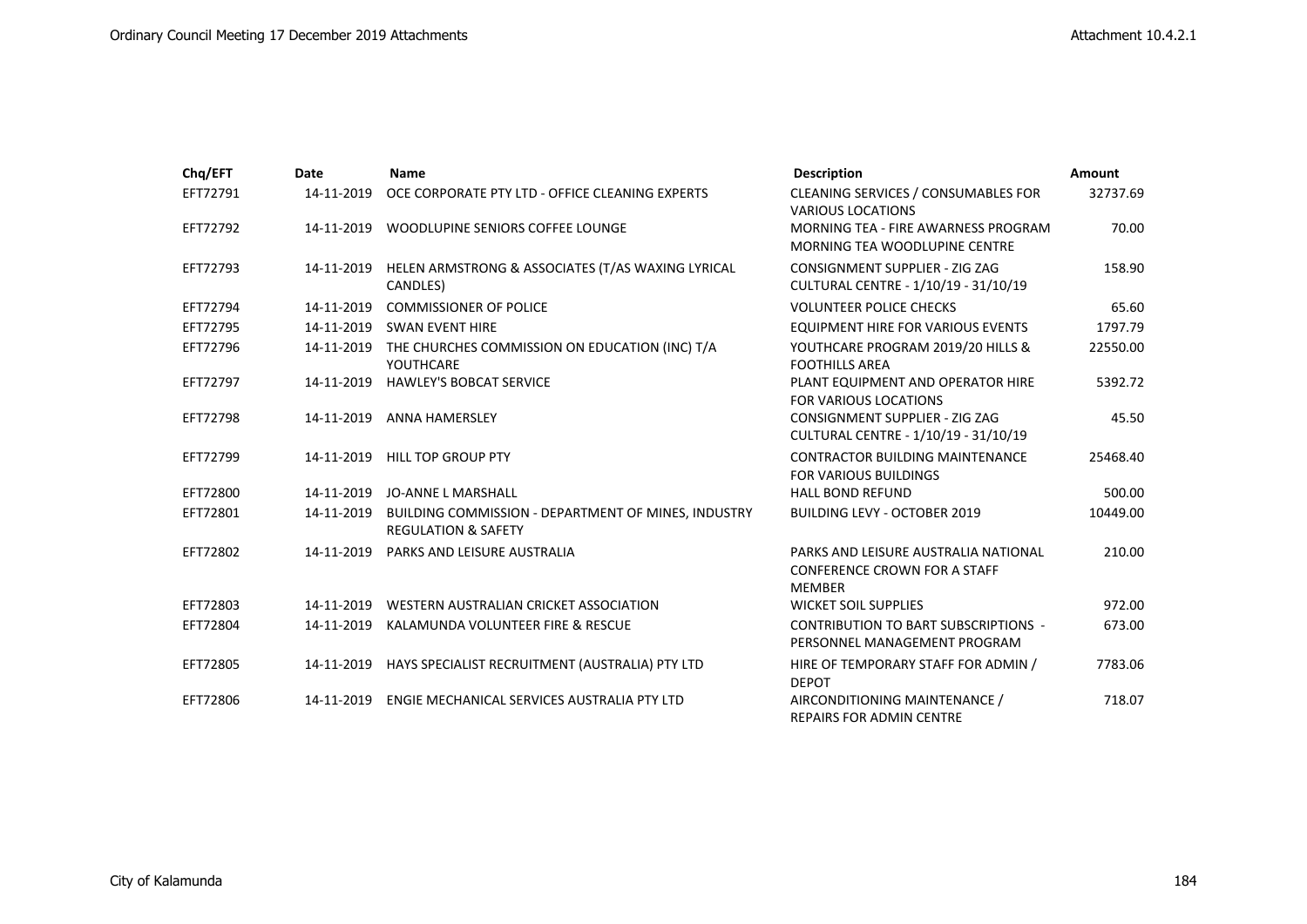| Chq/EFT  | Date       | Name                                      | <b>Description</b>                                                                                                           | Amount     |
|----------|------------|-------------------------------------------|------------------------------------------------------------------------------------------------------------------------------|------------|
| EFT72807 | 14-11-2019 | WEST AUSTRALIAN NEWSPAPERS HOLDINGS LTD   | HALF YEAR PROMOTION OF ZIG ZAG<br><b>GALLERY PROGRAM - WEST AUSTRALIAN</b><br>NEWSPAPERS WHATS ON & ARTS<br><b>DIRECTORY</b> | 1041.60    |
| EFT72808 |            | 14-11-2019   SUSAN (SUE) BILICH           | <b>COUNCILLOR ALLOWANCE - NOVEMBER</b><br>2019                                                                               | 2289.99    |
| EFT72809 | 14-11-2019 | KANYANA WILDLIFE REHABILITION CENTRE INC  | CONSIGNMENT SUPPLIER - ZIG ZAG<br>CULTURAL CENTRE - 1/10/19 - 31/10/19                                                       | 337.60     |
| EFT72810 | 14-11-2019 | <b>GABRIELLE BESCH</b>                    | PART DOG REGISTRATION FEE REFUND                                                                                             | 30.00      |
| EFT72811 | 14-11-2019 | <b>BROOKE O'DONNELL</b>                   | <b>COUNCILLOR ALLOWANCE - NOVEMBER</b><br>2019                                                                               | 2289.99    |
| EFT72812 | 14-11-2019 | SWAN ANIMAL HAVEN ASSOC INC               | DONATION FOR NOT FOR PROFIT<br>ORGANISATION                                                                                  | 250.00     |
| EFT72813 |            | 14-11-2019 HILLSIDE CHURCH INC            | <b>CHRISTMAS FESTIVAL FUNDING -</b><br><b>COMBINED CHURCHES CHRISTMAS YOUTH</b><br><b>EVENT</b>                              | 1000.00    |
| EFT72814 | 14-11-2019 | PICKERING BROOK HERITAGE GROUP            | CONSIGNMENT SUPPLIER - ZIG ZAG<br>CULTURAL CENTRE - 1/10/19 - 31/10/19                                                       | 10.50      |
| EFT72815 | 14-11-2019 | <b>MATTHEW W HIAM</b>                     | <b>RATES REFUND</b>                                                                                                          | 493.05     |
| EFT72816 | 14-11-2019 | MIRACLE RECREATION EQUIPMENT              | PLAYGROUND REPAIRS & MAINTENANCE AT<br>JACARANDA SPRINGS HIGH WYCOMBE                                                        | 1155.00    |
| EFT72817 | 14-11-2019 | <b>MARGARET THOMAS</b>                    | COUNCILLOR ALLOWANCE - NOVEMBER<br>2019                                                                                      | 8229.42    |
| EFT72818 | 14-11-2019 | OFFICEWORKS SUPERSTORES PTY LTD           | OFFICE SUPPLIES / STATIONERY                                                                                                 | 598.64     |
| EFT72819 | 14-11-2019 | DOWNER EDI WORKS PTY LTD                  | <b>ROAD REHABILITATION</b><br>ABERNETHY/KALAMUNDA ROAD                                                                       | 1042479.47 |
| EFT72820 | 14-11-2019 | <b>WOOLWORTHS GROUP LIMITED</b>           | <b>GROCERY SUPPLIES FOR VARIOUS</b><br><b>FUNCTIONS</b>                                                                      | 2111.46    |
| EFT72821 |            | 14-11-2019 FORRESTFIELD TENNIS CLUB (INC) | <b>FORRESTFIELD TENNIS CLUB HIRE FEES</b><br><b>FROM HARTFIELD PARK RECREATION</b><br>CENTRE - 01/10/19 - 31/10/19           | 60.00      |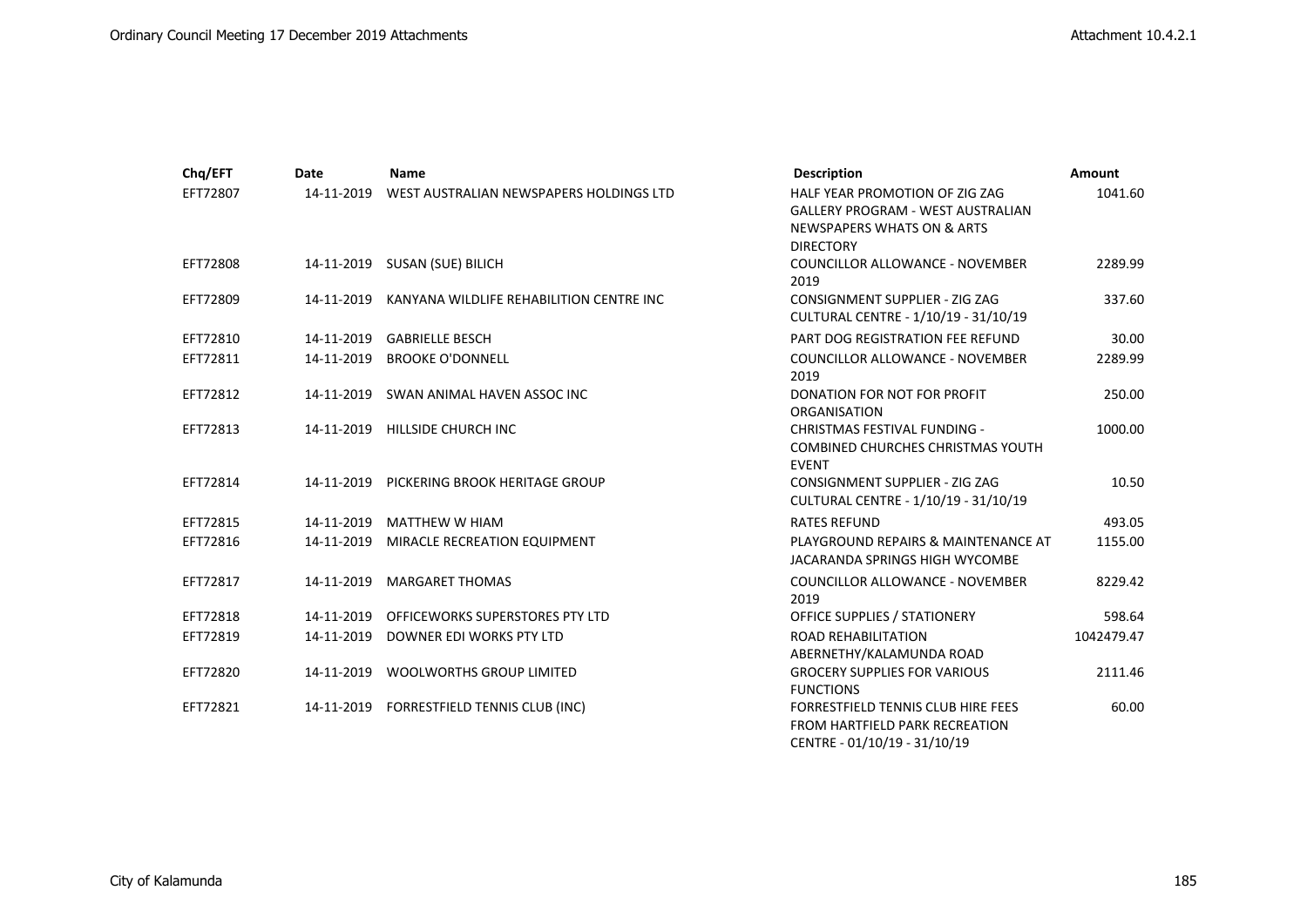| Chq/EFT  | Date                 | Name                                         | <b>Description</b>                                          | Amount   |
|----------|----------------------|----------------------------------------------|-------------------------------------------------------------|----------|
| EFT72822 | 14-11-2019           | <b>SUE MOLE</b>                              | HBF DEDUCTION THROUGH PYROLL                                | 157.05   |
| EFT72823 |                      | 14-11-2019 EASTERN REGION SECURITY           | SECURITY SERVICES TO VARIOUS                                | 6395.75  |
|          |                      |                                              | <b>LOCATIONS</b>                                            |          |
| EFT72824 |                      | 14-11-2019 GLENDA DAWN CHARLTON (PODIATRY)   | PODIATRY SERVICES AT JACK HEALEY                            | 972.40   |
|          |                      |                                              | <b>CENTRE</b>                                               |          |
| EFT72825 |                      | 14-11-2019 CASTLEDINE & CASTLEDINE DESIGNERS | <b>DESIGN / ARTWORK &amp; PRINTING OF</b>                   | 4950.00  |
|          |                      |                                              | <b>VARIOUS ITEMS</b>                                        |          |
| EFT72826 | 14-11-2019           | JACKSON MCDONALD LAWYERS                     | <b>LEGAL EXPENSES</b>                                       | 19374.34 |
| EFT72827 |                      | 14-11-2019 ST IVES VILLAGES PTY LTD          | <b>CONCESSION BIN DISCOUNT FOR ELIGIBLE</b>                 | 1840.00  |
|          |                      |                                              | RESIDENTS @ ST IVES VILLAGE 2018/2019                       |          |
| EFT72828 |                      | 14-11-2019 EASIFLEET MANAGEMENT              | <b>FOR VARIOUS LOCATIONS</b>                                | 5133.13  |
|          |                      |                                              | STAFF CONTRIBUTIONS TO NOVATED /<br><b>OPERATING LEASES</b> |          |
| EFT72829 |                      | 14-11-2019 TOM CAIRNS                        | CONSIGNMENT SUPPLIER - ZIG ZAG                              | 14.00    |
|          |                      |                                              | CULTURAL CENTRE - 1/10/19 - 31/10/19                        |          |
| EFT72830 | 14-11-2019 BEN LYNCH |                                              | SUCCESSFUL FUNDING THROUGH                                  | 250.00   |
|          |                      |                                              | KALAMUNDA SPORTS STAR FUNDING                               |          |
|          |                      |                                              | PROGRAM - NOVEMBER 2019                                     |          |
| EFT72831 |                      | 14-11-2019 SHIRLEY SPENCER                   | CONSIGNMENT SUPPLIER - ZIG ZAG                              | 224.00   |
|          |                      |                                              | CULTURAL CENTRE - 1/10/19 - 31/10/19                        |          |
| EFT72832 |                      | 14-11-2019 ROSE SMART                        | <b>MAINTAIN ROSE BEDS AT VARIOUS</b>                        | 8134.25  |
|          |                      |                                              | <b>LOCATIONS</b>                                            |          |
| EFT72833 | 14-11-2019           | DRAINFLOW SERVICES PTY LTD                   | CLEANING / MAINTAINING STORM WATER                          | 23724.25 |
|          |                      |                                              | <b>DRAINS</b>                                               |          |
| EFT72834 |                      | 14-11-2019 MATHEW THOMPSON                   | DEVELOPMENT APPLICATION FEE REFUND                          | 147.68   |
| EFT72835 | 14-11-2019           | ANNE O'LEARY                                 | CONSIGNMENT SUPPLIER - ZIG ZAG                              | 26.60    |
|          |                      |                                              | CULTURAL CENTRE - 1/10/19 - 31/10/19                        |          |
| EFT72836 |                      | 14-11-2019 DYLAN O'CONNOR                    | COUNCILLOR ALLOWANCE - NOVEMBER                             | 3596.83  |
|          |                      |                                              | 2019                                                        |          |
| EFT72837 |                      | 14-11-2019 GUMNUTS & LAVENDER                | CONSIGNMENT SUPPLIER - ZIG ZAG                              | 17.50    |
|          |                      |                                              | CULTURAL CENTRE - 1/10/19 - 31/10/19                        |          |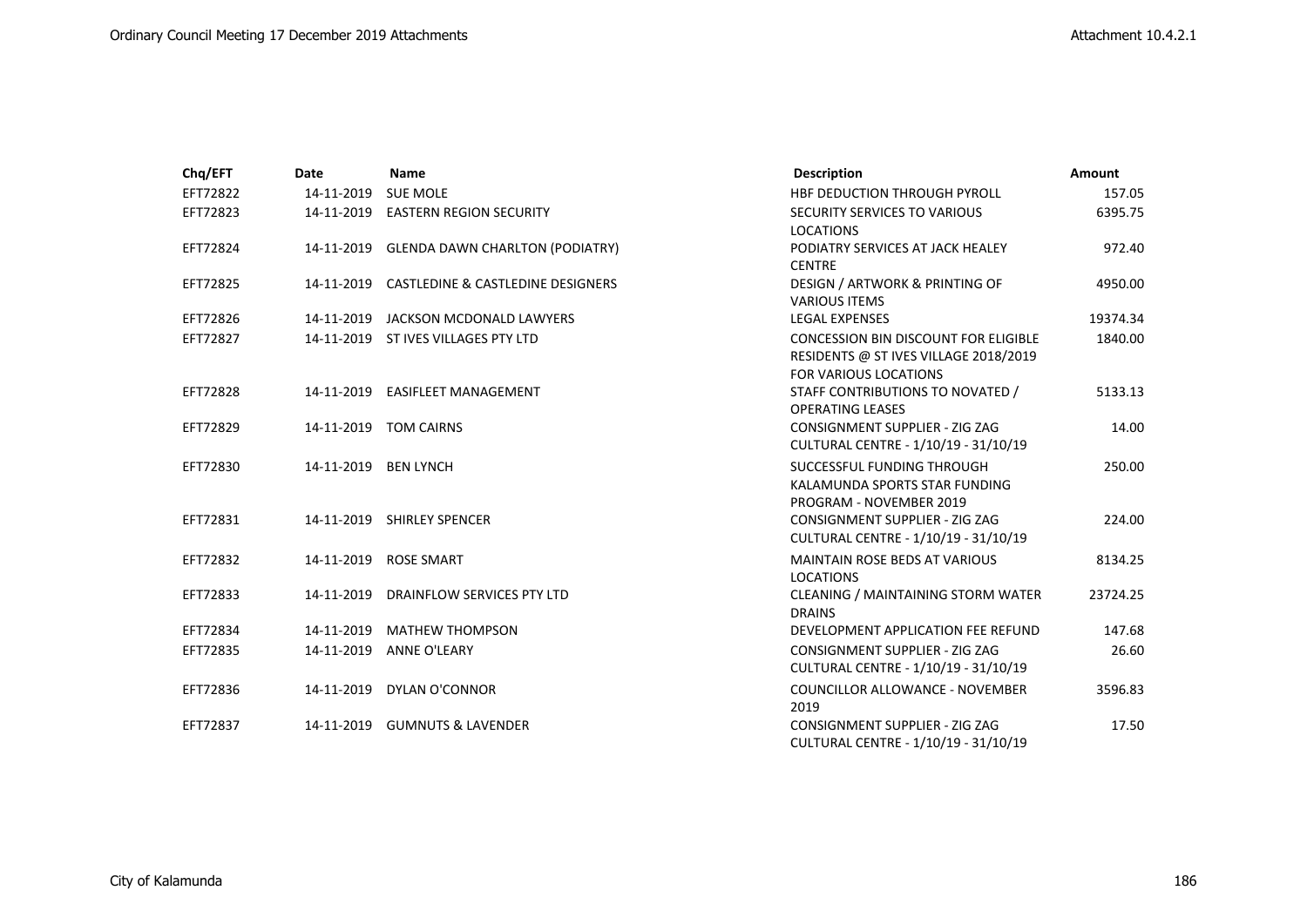| Chq/EFT  | <b>Date</b>         | <b>Name</b>                                                                   | <b>Description</b>                                                                             | Amount   |
|----------|---------------------|-------------------------------------------------------------------------------|------------------------------------------------------------------------------------------------|----------|
| EFT72838 | 14-11-2019          | <b>KOTT GUNNING LAWYERS</b>                                                   | <b>LEGAL EXPENSES</b>                                                                          | 207.68   |
| EFT72839 | 14-11-2019          | <b>OFFICEWORKS MIDLAND</b>                                                    | OFFICE / STATIONERY SUPPLIES                                                                   | 704.67   |
| EFT72840 | 14-11-2019          | <b>BEAVER TREE SERVICES</b>                                                   | <b>GENERAL TREE SERVICES / UNDER</b><br>POWERLINES PRUNING FOR VARIOUS<br><b>LOCATIONS</b>     | 1540.00  |
| EFT72841 |                     | 14-11-2019 DONNA JEBB                                                         | <b>CONSIGNMENT SUPPLIER - ZIG ZAG</b><br>CULTURAL CENTRE - 1/10/19 - 31/10/19                  | 6.30     |
| EFT72842 |                     | 14-11-2019 ALISON MULCAHY                                                     | CONSIGNMENT SUPPLIER - ZIG ZAG<br>CULTURAL CENTRE - 1/10/19 - 31/10/19                         | 11.20    |
| EFT72843 | 14-11-2019          | THE GOOD GUYS                                                                 | <b>ELECTRICAL SUPPLIES</b>                                                                     | 898.00   |
| EFT72844 | 14-11-2019          | <b>ROBERT G WILLIS</b>                                                        | ENGAGEMENT AS ACTING MANAGER ASSET<br><b>DELIVERY</b>                                          | 7700.00  |
| EFT72845 |                     | 14-11-2019 THE PETAL PRESS                                                    | CONSIGNMENT SUPPLIER - ZIG ZAG<br>CULTURAL CENTRE - 1/10/19 - 31/10/19                         | 44.10    |
| EFT72846 |                     | 14-11-2019 CLAIRE O'NEILL - CLAIRE'S EMBROIDERY                               | CONSIGNMENT SUPPLIER - ZIG ZAG<br>CULTURAL CENTRE - 1/10/19 - 31/10/19                         | 259.35   |
| EFT72847 |                     | 14-11-2019 LINDA STONES                                                       | CONSIGNMENT SUPPLIER - ZIG ZAG<br>CULTURAL CENTRE - 1/10/19 - 31/10/19                         | 290.85   |
| EFT72848 | 14-11-2019 IAN MOSS |                                                                               | CONSIGNMENT SUPPLIER - ZIG ZAG<br>CULTURAL CENTRE - 1/10/19 - 31/10/19                         | 31.50    |
| EFT72849 | 14-11-2019          | DEPARTMENT OF PLANNING, LANDS AND HERITAGE OPERATING<br><b>ACCOUNT (DAPS)</b> | DAP APPLICATION FEE                                                                            | 5603.00  |
| EFT72850 | 14-11-2019          | <b>JANICE PITTMAN</b>                                                         | CONSIGNMENT SUPPLIER - ZIG ZAG<br>CULTURAL CENTRE - 1/10/19 - 31/10/19                         | 11.55    |
| EFT72851 |                     | 14-11-2019 ASPHALTECH PTY LTD                                                 | ROAD MATERIALS FOR VARIOUS LOCATIONS<br>& KALAMUNDA ROAD DRAINAGE &<br>PAVEMENT REHABILITATION | 88820.97 |
| EFT72852 | 14-11-2019          | <b>JANELLE SEWELL</b>                                                         | <b>COUNCILLOR ALLOWANCE - NOVEMBER</b><br>2019                                                 | 2289.99  |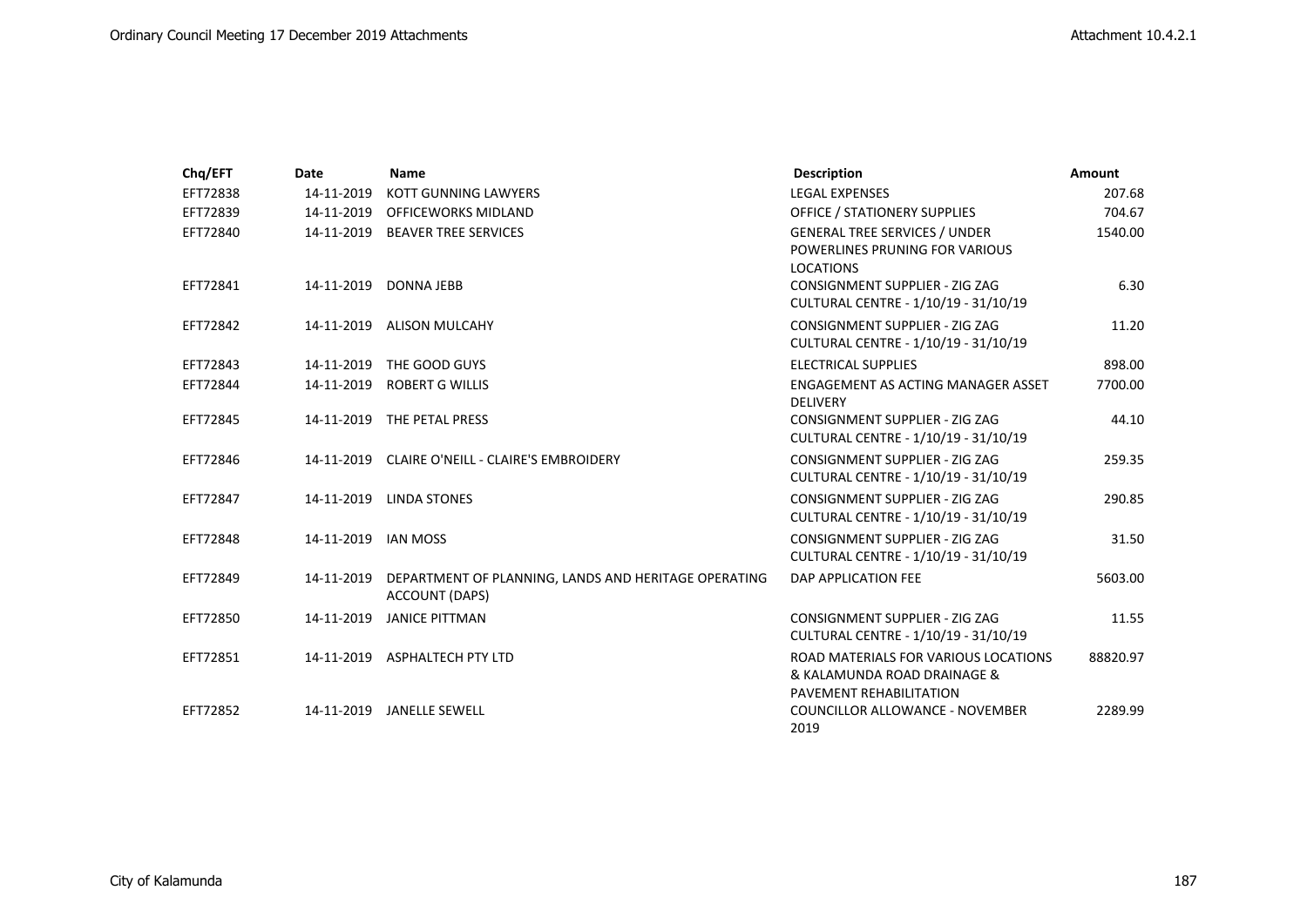| Chq/EFT  | <b>Date</b>          | <b>Name</b>                                      | <b>Description</b>                                                                                                          | Amount    |
|----------|----------------------|--------------------------------------------------|-----------------------------------------------------------------------------------------------------------------------------|-----------|
| EFT72853 | 14-11-2019           | SAFE T CARD AUSTRALIA PTY LTD                    | MONTHLY MONITORING CHARGES FOR<br><b>RESOURCE RECOVERY</b>                                                                  | 132.00    |
| EFT72854 | 14-11-2019           | <b>MARY FORWARD</b>                              | CONSIGNMENT SUPPLIER - ZIG ZAG<br>CULTURAL CENTRE - 1/10/19 - 31/10/19                                                      | 60.90     |
| EFT72855 | 14-11-2019 NOVA 93.7 |                                                  | AFTERNOON SPONSORSHIP ON NOVA 937.<br>30 SLOTS IN 1 WEEK                                                                    | 2090.00   |
| EFT72856 | 14-11-2019           | <b>FOXTEL</b>                                    | <b>MONTHLY SUBSCRIPTION FEE</b>                                                                                             | 210.00    |
| EFT72857 | 14-11-2019           | <b>MARY CANNON</b>                               | COUNCILLOR ALLOWANCE - NOVEMBER<br>2019                                                                                     | 2289.99   |
| EFT72858 | 14-11-2019           | KALAMUNDA ELECTRICS                              | ELECTRICAL REPAIRS / MAINTENANCE FOR<br><b>VARIOUS LOCATIONS</b>                                                            | 5215.62   |
| EFT72859 | 14-11-2019           | THE ARTFUL FLOWE - FELICIA LOWE                  | CONSIGNMENT SUPPLIER - ZIG ZAG<br>CULTURAL CENTRE - 1/10/19 - 31/10/19                                                      | 28.00     |
| EFT72860 | 14-11-2019           | <b>JB HI-FI COMMERCIAL</b>                       | VARIOUS ELECTRICAL / COMPUTER /<br><b>ACCESSORY SUPPLIES</b>                                                                | 148.15    |
| EFT72861 | 14-11-2019           | SILK ON SILK (ROSEMARY LONSDALE)                 | CONSIGNMENT SUPPLIER - ZIG ZAG<br>CULTURAL CENTRE - 1/10/19 - 31/10/19                                                      | 42.00     |
| EFT72862 |                      | 14-11-2019 ASHJAD PTY LTD T/A CUROST MILK SUPPLY | MILK SUPPLY FOR ADMINISTRATION<br><b>CENTRE AND OPERATIONS CENTRE</b>                                                       | 482.24    |
| EFT72863 |                      | 14-11-2019 HAS EARTHMOVING                       | PROGRESS CLAIM # 8 MUNDARING WEIR<br>ROAD WIDENING & FORRESTFIELD<br><b>INDUSTRIAL AREA INTERSECTION</b><br><b>UPGRADES</b> | 635995.30 |
| EFT72864 | 14-11-2019           | <b>MAVIS PASKULICH</b>                           | CONSIGNMENT SUPPLIER - ZIG ZAG<br>CULTURAL CENTRE - 1/10/19 - 31/10/19                                                      | 70.70     |
| EFT72865 | 14-11-2019           | NICHOLAS ROUND                                   | REIMBURSEMENT OF COSTS RELATING TO<br>SHANDY - GRAFFITI WORKING DOG                                                         | 128.45    |
| EFT72866 | 14-11-2019           | <b>CAMERON BLAIR</b>                             | COUNCILLOR ALLOWANCE - NOVEMBER<br>2019                                                                                     | 2289.99   |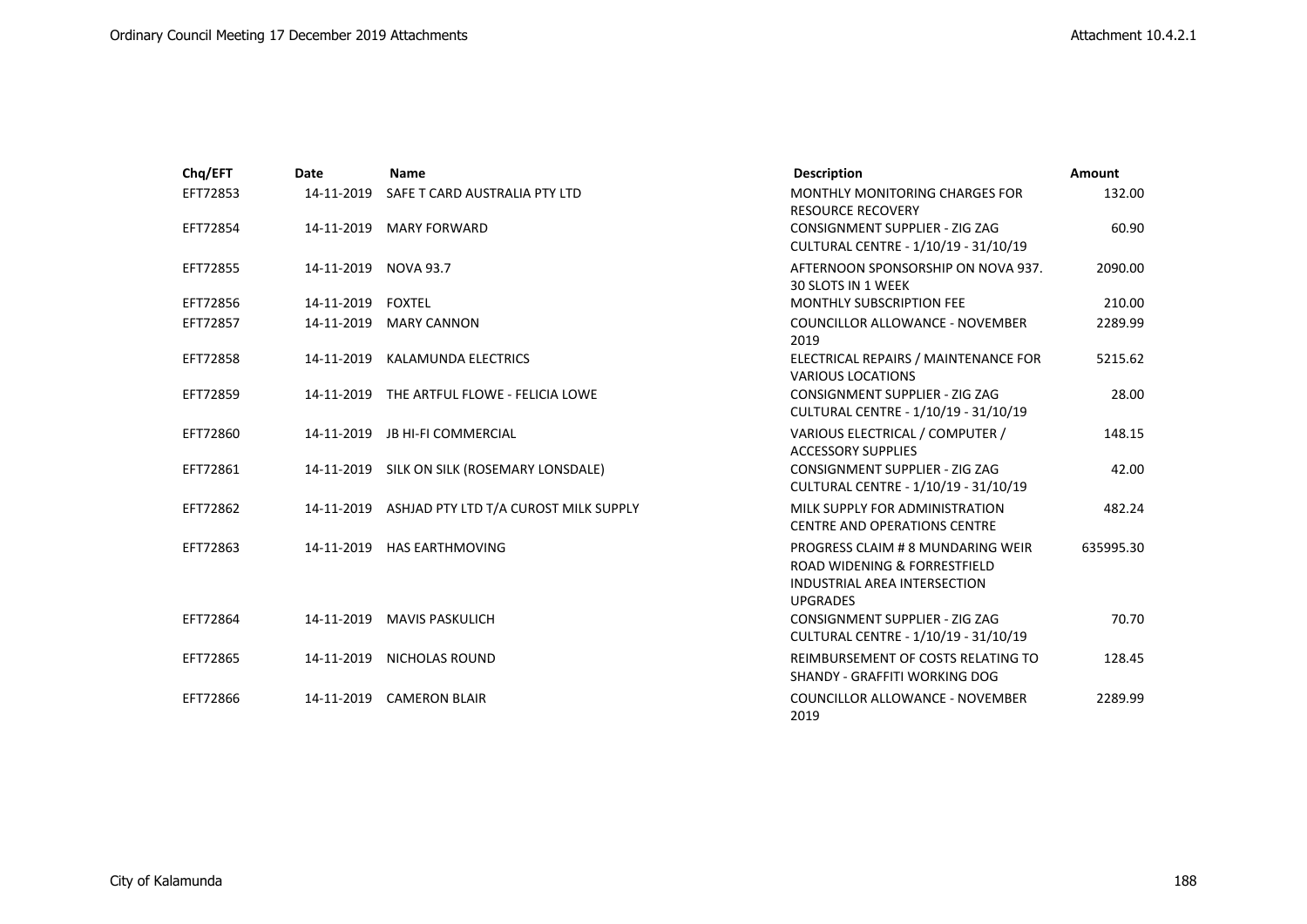| Chq/EFT  | Date       | <b>Name</b>                                           | <b>Description</b>                                                                         | <b>Amount</b> |
|----------|------------|-------------------------------------------------------|--------------------------------------------------------------------------------------------|---------------|
| EFT72867 | 14-11-2019 | SPARKS REFRIGERATION AND AIRCONDITIONING              | FRIDGE AND AIRCONDITIONER DEGASSING -<br><b>WALLISTON TRANSFER STATION</b>                 | 1262.25       |
| EFT72868 |            | 14-11-2019 NEVERFAIL SPRINGWATER LTD (ADMIN OFFICE)   | BOTTLED WATER SUPPLIES / MAINTENANCE<br><b>FOR FRONT COUNTER</b>                           | 80.45         |
| EFT72869 |            | 14-11-2019 OFF PEN PUBLISHING - BETH BAKER            | <b>CONSIGNMENT SUPPLIER - ZIG ZAG</b><br>CULTURAL CENTRE - 1/10/19 - 31/10/19              | 25.48         |
| EFT72870 |            | 14-11-2019 STAN THE TYRE MAN (STAN'S TYRE SERVICE WA) | PLANT / VEHICLE PARTS                                                                      | 1314.50       |
| EFT72871 |            | 14-11-2019 BALLIGART - HELEN LOCK                     | CONSIGNMENT SUPPLIER - ZIG ZAG<br>CULTURAL CENTRE - 1/10/19 - 31/10/19                     | 24.50         |
| EFT72872 |            | 14-11-2019 FLEETCARE PTY LTD                          | STAFF CONTRIBUTIONS TO NOVATED /<br><b>OPERATING LEASING</b>                               | 6412.92       |
| EFT72873 |            | 14-11-2019 LEBAR INVESTMENTS 2018 PTY LTD             | <b>RATES REFUND</b>                                                                        | 449.60        |
| EFT72874 |            | 14-11-2019 PETER WEBB                                 | CONSIGNMENT SUPPLIER - ZIG ZAG<br>CULTURAL CENTRE - 1/10/19 - 31/10/19                     | 51.45         |
| EFT72875 |            | 14-11-2019 LINDAS BOOKS / ROLEYSTONE COURIER          | CONSIGNMENT SUPPLIER - ZIG ZAG<br>CULTURAL CENTRE - 1/10/19 - 31/10/19                     | 18.90         |
| EFT72876 | 14-11-2019 | <b>IRENE YOUNG</b>                                    | CONSIGNMENT SUPPLIER - ZIG ZAG<br>CULTURAL CENTRE - 1/10/19 - 31/10/19                     | 60.90         |
| EFT72877 |            | 14-11-2019 FIONA BUSH HERITAGE & ARCHAEOLOGY          | <b>REVISION OF CONSERVATION</b><br>MANAGEMENT PLAN FOR KALAMUNDA<br><b>HISTORY VILLAGE</b> | 560.00        |
| EFT72878 | 14-11-2019 | NICKY WINTER - KASZAZZ IN KALAMUNDA                   | CONSIGNMENT SUPPLIER - ZIG ZAG<br>CULTURAL CENTRE - 1/10/19 - 31/10/19                     | 42.00         |
| EFT72879 |            | 14-11-2019 THE LUCKY CHARM                            | NEWSPAPERS / MAGAZINES SUPPLIES FOR<br><b>VARIOUS LOCATIONS</b>                            | 55.72         |
| EFT72880 |            | 14-11-2019 HERB & ESSENCE                             | <b>CONSIGNMENT SUPPLIER - ZIG ZAG</b><br>CULTURAL CENTRE - 1/10/19 - 31/10/19              | 19.60         |
| EFT72881 |            | 14-11-2019 SEATADVISOR PTY LTD                        | <b>MONTHLY TICKET SALES FEES - OCTOBER</b><br>2019                                         | 158.95        |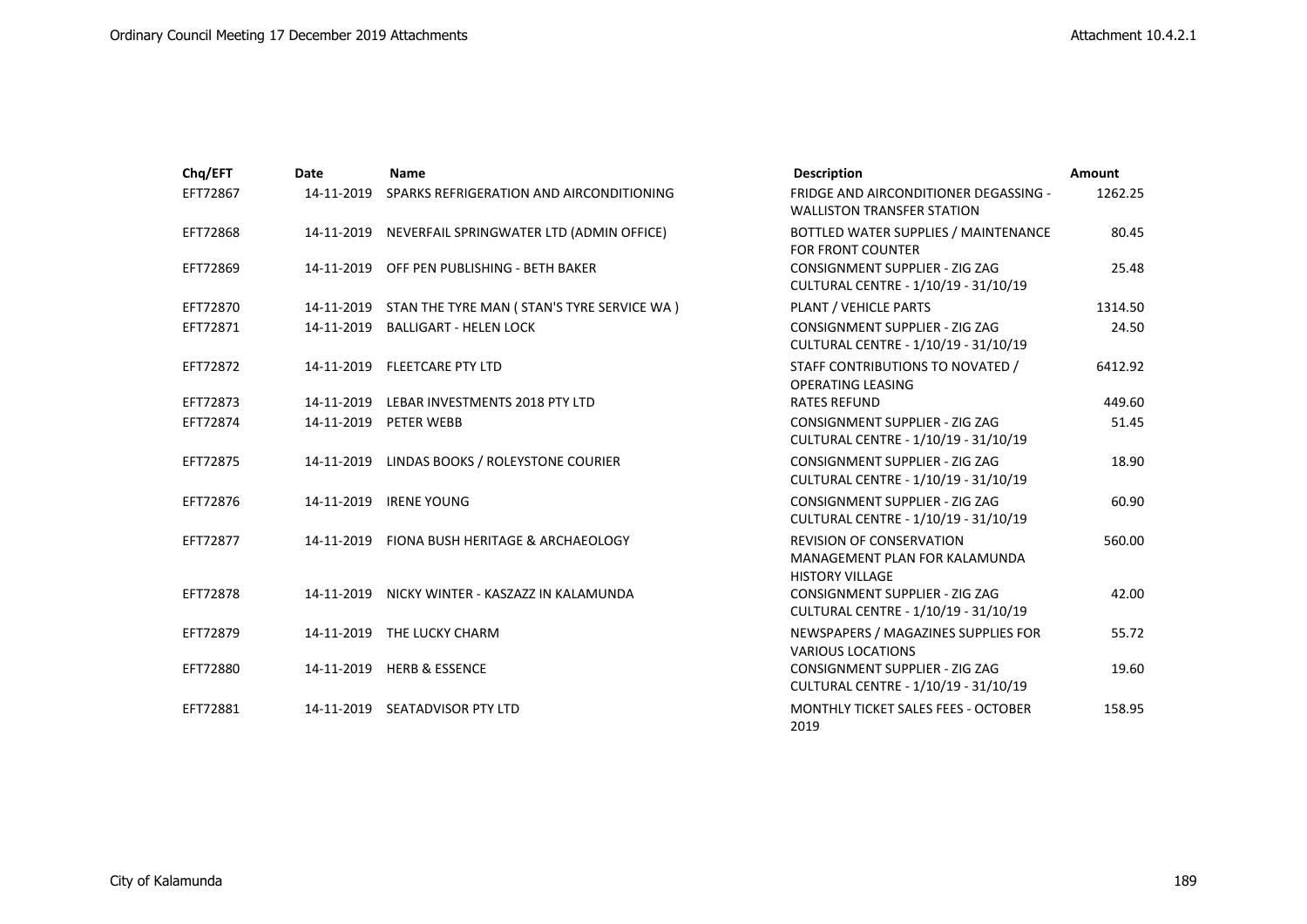| Chq/EFT  | Date                 | Name                                            | <b>Description</b>                                                                                       | <b>Amount</b> |
|----------|----------------------|-------------------------------------------------|----------------------------------------------------------------------------------------------------------|---------------|
| EFT72882 | 14-11-2019           | <b>FRAMES OF THE FOREST</b>                     | CONSIGNMENT SUPPLIER - ZIG ZAG<br>CULTURAL CENTRE - 1/10/19 - 31/10/19                                   | 27.30         |
| EFT72883 |                      | 14-11-2019 CASSIE BEST                          | SUCCESSFUL FUNDING THROUGH<br>KALAMUNDA SPORTS STAR FUNDING<br>PROGRAM - NOVEMBER 2019                   | 250.00        |
| EFT72884 | 14-11-2019 COEN BEST |                                                 | SUCCESSFUL FUNDING THROUGH<br>KALAMUNDA SPORTS STAR FUNDING<br>PROGRAM - NOVEMBER 2019                   | 250.00        |
| EFT72885 |                      | 14-11-2019 SHELLEY DEWRANCE                     | SUCCESSFUL FUNDING THROUGH<br>KALAMUNDA SPORTS STAR FUNDING<br>PROGRAM - NOVEMBER 2019                   | 250.00        |
| EFT72886 | 14-11-2019           | NICHOLAS PETER MARS                             | <b>FOOTPATH DEPOSIT REFUND</b>                                                                           | 4000.00       |
| EFT72887 | 14-11-2019           | <b>ALTUS PLANNING &amp; APPEALS</b>             | PLANNING APPEALS CONSULTANCY<br><b>SERVICES</b>                                                          | 1760.00       |
| EFT72888 |                      | 14-11-2019 SECURE PAY                           | <b>TICKET TRANSACTION FEES</b>                                                                           | 15.31         |
| EFT72889 |                      | 14-11-2019 SG FLEET AUSTRALIA PTY LTD           | STAFF CONTRIBUTIONS TO NOVATED /<br><b>OPERATING LEASES</b>                                              | 2686.76       |
| EFT72890 | 14-11-2019           | <b>LINDA STANLEY</b>                            | <b>CONSIGNMENT SUPPLIER - ZIG ZAG</b><br>CULTURAL CENTRE - 1/10/19 - 31/10/19                            | 24.50         |
| EFT72891 |                      |                                                 | EFT PAYMENT CANCELLED                                                                                    |               |
| EFT72892 | 14-11-2019           | ROSEMARY (ROSE) HANCOCK                         | CONSIGNMENT SUPPLIER - ZIG ZAG<br>CULTURAL CENTRE - 1/10/19 - 31/10/19                                   | 20.58         |
| EFT72893 |                      | 14-11-2019 AUS CHILL TECHNICAL SERVICES PTY LTD | SUPPLY AIR CONDITIONING REPAIRS AND<br><b>INSTALLATION TO DEPOT &amp; NORM SADLER</b><br><b>PAVILION</b> | 8541.12       |
| EFT72894 | 14-11-2019           | <b>AMITY COLLINS</b>                            | SUCCESSFUL FUNDING THROUGH<br>KALAMUNDA SPORTS STAR FUNDING<br>PROGRAM - NOVEMBER 2019                   | 250.00        |
| EFT72895 | 14-11-2019           | <b>KADE BEST</b>                                | SUCCESSFUL FUNDING THROUGH<br>KALAMUNDA SPORTS STAR FUNDING<br>PROGRAM - NOVEMBER 2019                   | 150.00        |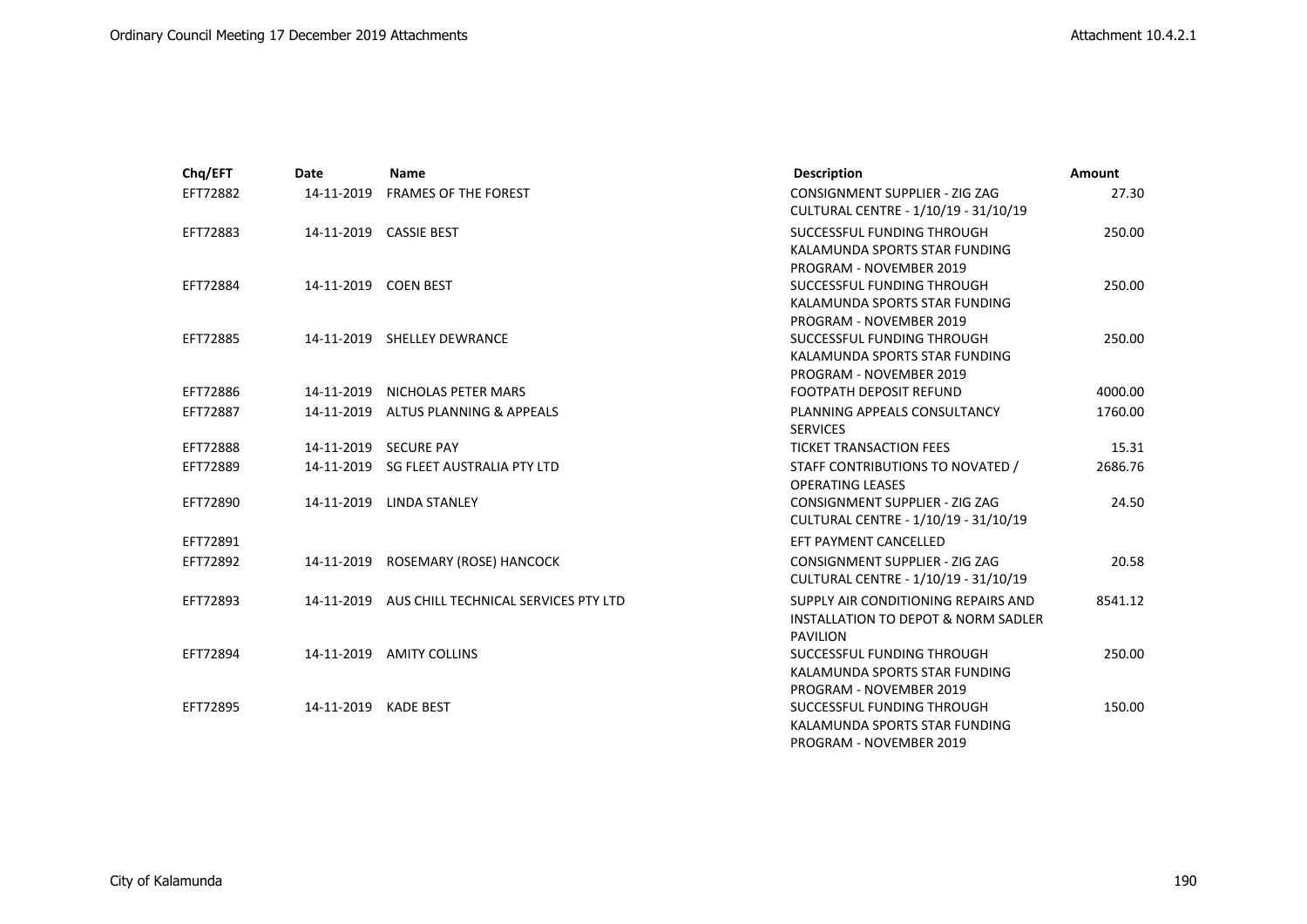| Chq/EFT  | Date       | <b>Name</b>                                                      | <b>Description</b>                                                                            | <b>Amount</b> |
|----------|------------|------------------------------------------------------------------|-----------------------------------------------------------------------------------------------|---------------|
| EFT72896 | 14-11-2019 | <b>MARKET CREATIONS</b>                                          | <b>MARKETING &amp; TECHNOLOGY SERVICE FEES</b><br>& MONTHLY CLOUD HOSTING SERVICES            | 27540.39      |
| EFT72897 | 14-11-2019 | <b>FREEDOM FAIRIES PTY LTD</b>                                   | TINKER CHIMES CRAFT ACTIVITY FOR PERTH<br>HILLS SPRING FESTIVAL FAMILY FUN DAY                | 1567.50       |
| EFT72898 |            | 14-11-2019 CAMERON BELL                                          | SUCCESSFUL FUNDING THROUGH<br>KALAMUNDA SPORTS STAR FUNDING<br><b>PROGRAM - NOVEMBER 2019</b> | 250.00        |
| EFT72899 | 14-11-2019 | <b>BICKLEY VALLEY COTTAGE</b>                                    | <b>CONSIGNMENT SUPPLIER - ZIG ZAG</b><br>CULTURAL CENTRE - 1/10/19 - 31/10/19                 | 99.40         |
| EFT72900 |            | 14-11-2019 UNWINED T/A POSSUM CREEK LODGE                        | CONSIGNMENT SUPPLIER - ZIG ZAG<br>CULTURAL CENTRE - 1/10/19 - 31/10/19                        | 256.20        |
| EFT72901 | 14-11-2019 | <b>TREASURES OF AUSTRALIA</b>                                    | CONSIGNMENT SUPPLIER - ZIG ZAG<br>CULTURAL CENTRE - 1/10/19 - 31/10/19                        | 34.23         |
| EFT72902 |            | 14-11-2019 ALLCREDIT PTY LTD                                     | STAFF CONTRIBUTIONS TO NOVATED /<br><b>OPERATING LEASES</b>                                   | 490.00        |
| EFT72903 | 14-11-2019 | <b>KERB DIRECT KERBING PTY LTD</b>                               | SUPPLY AND LAY EXTRUDED CONCRETE<br><b>KERBING AT VARIOUS LOCATIONS</b>                       | 3238.38       |
| EFT72904 | 14-11-2019 | <b>CLIVE WOODLEY</b>                                             | <b>KEY &amp; HALL BOND REFUND</b>                                                             | 550.00        |
| EFT72905 | 14-11-2019 | ALL FUN FACE PAINTING                                            | <b>ACTIVITIES FOR 2019 PERTH HILLS SPRING</b><br>FESTIVAL STIRK PARK FAMILY FUN               | 1040.00       |
| EFT72906 | 14-11-2019 | <b>EMBROIDERY WAREHOUSE</b>                                      | <b>POLO SHIRTS FOR BFB</b>                                                                    | 1940.00       |
| EFT72907 | 14-11-2019 | SPICK AND SPAN COMMERCIAL PROPERTY MAINTENANCE PTY<br><b>LTD</b> | <b>CLEANING SERVICES &amp; CONSUMABLES FOR</b><br><b>VARIOUS LOCATIONS</b>                    | 6445.50       |
| EFT72908 | 14-11-2019 | ENTIRE FIRE MANAGEMENT                                           | FIREBREAK MAINTENANCE AT VARIOUS<br><b>LOCATIONS</b>                                          | 6600.00       |
| EFT72909 | 14-11-2019 | <b>COCKBURN PARTY HIRE</b>                                       | HIRE ITEMS FOR 2019 PERTH HILLS SPRING<br>FESTIVAL FAMILY FUN DAY                             | 2090.50       |
| EFT72910 |            | 14-11-2019 MATHIAS TOMULI-AH-KOUI                                | SUCCESSFUL FUNDING THROUGH<br>KALAMUNDA SPORTS STAR FUNDING<br>PROGRAM - NOVEMBER 2019        | 250.00        |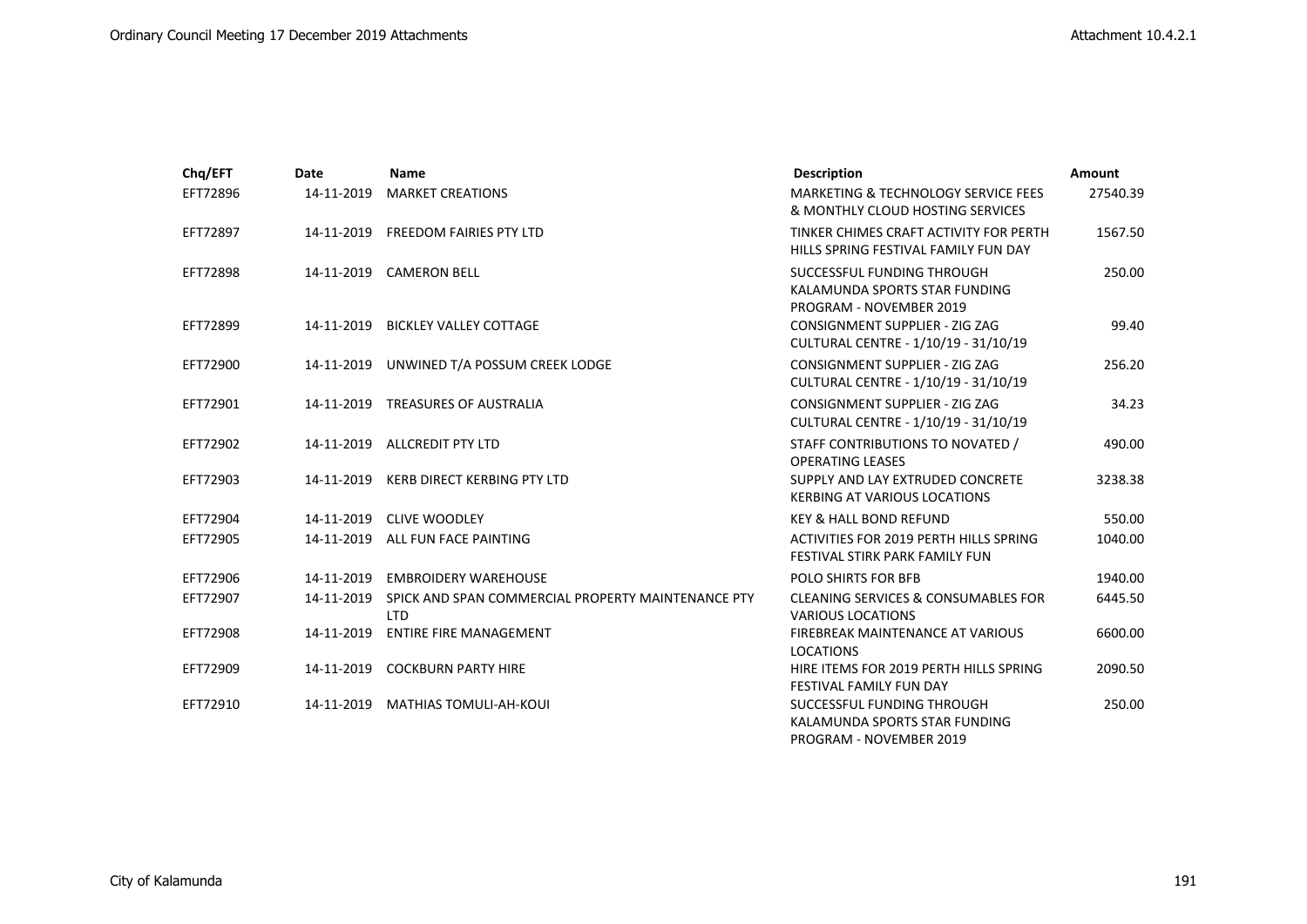| Chq/EFT  | Date                  | <b>Name</b>                               | <b>Description</b>                                                                                 | Amount   |
|----------|-----------------------|-------------------------------------------|----------------------------------------------------------------------------------------------------|----------|
| EFT72911 | 14-11-2019            | <b>KEELEE EMBREY</b>                      | SUCCESSFUL FUNDING THROUGH<br>KALAMUNDA SPORTS STAR FUNDING<br>PROGRAM - NOVEMBER 2019             | 250.00   |
| EFT72912 |                       | 14-11-2019 SALLY EDMONDS ART              | <b>CONSIGNMENT SUPPLIER - ZIG ZAG</b><br>CULTURAL CENTRE - 1/10/19 - 31/10/19                      | 145.60   |
| EFT72913 | 14-11-2019            | NATURES ART FINE CRAFTS                   | CONSIGNMENT SUPPLIER - ZIG ZAG<br>CULTURAL CENTRE - 1/10/19 - 31/10/19                             | 27.30    |
| EFT72914 | 14-11-2019            | TERRI HILL T/A ABLAZE GLASS STUDIO        | CONSIGNMENT SUPPLIER - ZIG ZAG<br>CULTURAL CENTRE - 1/10/19 - 31/10/19                             | 63.00    |
| EFT72915 | 14-11-2019            | DOWSING GROUP PTY LTD                     | SUPPLY AND LAY CONCRETE PATHWAYS,<br>MAINTENANCE AND MISC. WORKS AS<br><b>DIRECTED</b>             | 14864.80 |
| EFT72916 | 14-11-2019            | SUN RISING MUSIC PTY LTD                  | PERFORMANCE OF 'JERRY LEE LEWIS' SHOW<br>OCTOBER 2019                                              | 4300.00  |
| EFT72917 |                       | 14-11-2019 JACKIE WHITEHEAD               | CONSIGNMENT SUPPLIER - ZIG ZAG<br>CULTURAL CENTRE - 1/10/19 - 31/10/19                             | 10.50    |
| EFT72918 | 14-11-2019            | <b>JUDY CAMPBELL</b>                      | SALE OF ARTWORK - STITCHED & BOUND -<br>11/10/19 - 27/10/19                                        | 420.00   |
| EFT72919 |                       | 14-11-2019 ALASTAIR TAYLOR                | CONSIGNMENT SUPPLIER - ZIG ZAG<br>CULTURAL CENTRE - 1/10/19 - 31/10/19                             | 8.12     |
| EFT72920 |                       | 14-11-2019 SYLVANA DOUGLAS                | CONSIGNMENT SUPPLIER - ZIG ZAG<br>CULTURAL CENTRE - 1/10/19 - 31/10/19                             | 14.00    |
| EFT72921 |                       | 14-11-2019 TUMBLE TOTS PARTY AND TOY HIRE | <b>CUSTOM TUMBLE TOTS PACKAGE FOR 2019</b><br>PERTH HILLS SPRING FESTIVAL FAMILY FUN<br><b>DAY</b> | 825.00   |
| EFT72922 | 14-11-2019 FLY BY FUN |                                           | CARICATURIST AND GARDENING<br>WORKSHOP FOR FAMILY FUN DAY                                          | 1980.00  |
| EFT72923 | 14-11-2019            | <b>PGV ENVIRONMENTAL</b>                  | CAMBRIDGE RESERVE ENVIRONMENTAL<br>REPORT FOLLOWING DBCA COMMENTS                                  | 3480.40  |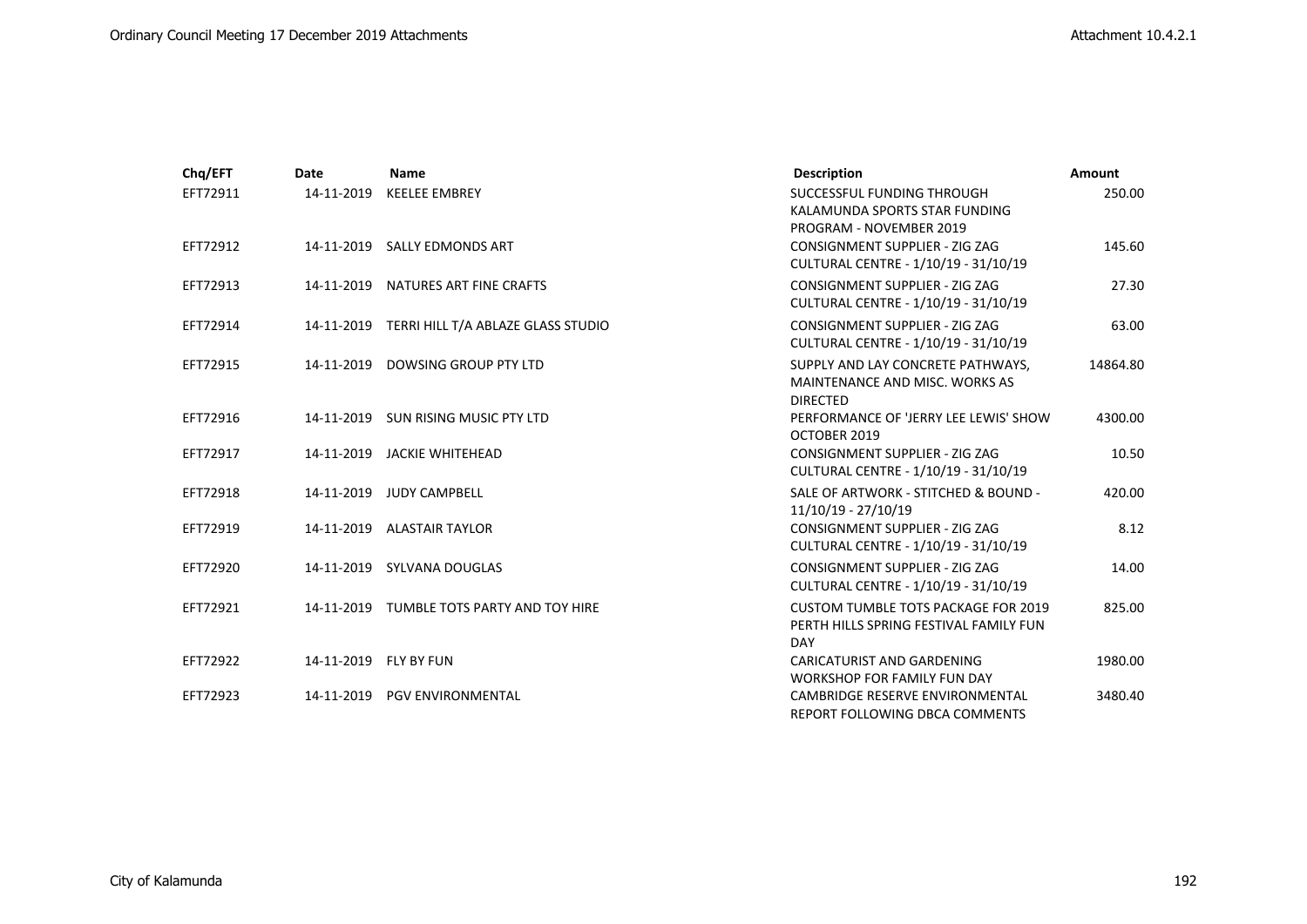| Chq/EFT  | Date       | Name                                                    | <b>Description</b>                                                                         | <b>Amount</b> |
|----------|------------|---------------------------------------------------------|--------------------------------------------------------------------------------------------|---------------|
| EFT72924 | 14-11-2019 | A PROUD LANDMARK PTY LTD                                | HIRE OF POSI TRACK & HARLEY RAKE<br>PER/HR                                                 | 1804.00       |
| EFT72925 | 14-11-2019 | <b>EMPLOYEECONNECT PTY LTD</b>                          | <b>EMPLOYEE CONNECT COSTS OCTOBER 2019</b>                                                 | 2936.15       |
| EFT72926 | 14-11-2019 | SERPENTINE SPRING WATER                                 | SPRING WATER SUPPLIES FOR ZIG ZAG<br><b>CULTURAL CENTRE</b>                                | 63.00         |
| EFT72927 | 14-11-2019 | <b>STEPHEN JAMES PRICE</b>                              | <b>KEY &amp; HALL BOND REFUND</b>                                                          | 450.00        |
| EFT72928 | 14-11-2019 | <b>EMILY NAYLER</b>                                     | SUCCESSFUL FUNDING THROUGH THE<br>KALAMUNDA SPORTS STAR FUNDING<br>PROGRAM - NOVEMBER 2019 | 250.00        |
| EFT72929 | 14-11-2019 | LYCOPODIUM INFRASTRUCTURE PTY LTD                       | HALE RD WIDENING & CAROB TREE PLACE<br><b>DRAINAGE</b>                                     | 9652.06       |
| EFT72930 |            | 14-11-2019 RICHARD BARKMAN                              | CONSIGNMENT SUPPLIER - ZIG ZAG<br>CULTURAL CENTRE - 1/10/19 - 31/10/19                     | 56.00         |
| EFT72931 | 14-11-2019 | MAHARI                                                  | CONSIGNMENT SUPPLIER - ZIG ZAG<br>CULTURAL CENTRE - 1/10/19 - 31/10/19                     | 93.80         |
| EFT72932 | 14-11-2019 | <b>HANNAH RETEL</b>                                     | <b>KEY BOND REFUND</b>                                                                     | 50.00         |
| EFT72933 | 14-11-2019 | KALAMUNDA PLANT COMPANY                                 | <b>KEY &amp; HALL BOND REFUND</b>                                                          | 450.00        |
| EFT72934 | 14-11-2019 | INDUSTRIAL RECRUITMENT PARTNERS (IRP) PTY LTD           | HIRE OF TEMPORARY STAFF FOR DEPOT /<br><b>ADMIN</b>                                        | 1309.22       |
| EFT72935 |            | 14-11-2019 TYSON FRENCH                                 | SUCCESSFUL FUNDING THROUGH<br>KALAMUNDA SPORTS STAR FUNDING<br>PROGRAM - NOVEMBER 2019     | 250.00        |
| EFT72936 | 14-11-2019 | <b>BATSHEVA BERNSTEIN</b>                               | CONSIGNMENT SUPPLIER - ZIG ZAG<br>CULTURAL CENTRE - 1/10/19 - 31/10/19                     | 76.30         |
| EFT72937 |            | 14-11-2019 GLEN FLOOD GROUP PTY LTD T/A GFG TEMP ASSIST | LANDSCAPE ARCHITECT SUPPORT AT<br><b>VARIOUS LOCATIONS</b>                                 | 9874.08       |
| EFT72938 |            | 14-11-2019 PAULINE NICE PHOTOGRAPHY                     | CONSIGNMENT SUPPLIER - ZIG ZAG<br>CULTURAL CENTRE - 1/10/19 - 31/10/19                     | 89.60         |
| EFT72939 | 14-11-2019 | <b>WATERLOGIC AUSTRALIA PTY LTD</b>                     | <b>PROVIDE WATER &amp; BOILER UNIT SERVICES</b><br>TO DEPOT & ADMIN                        | 607.20        |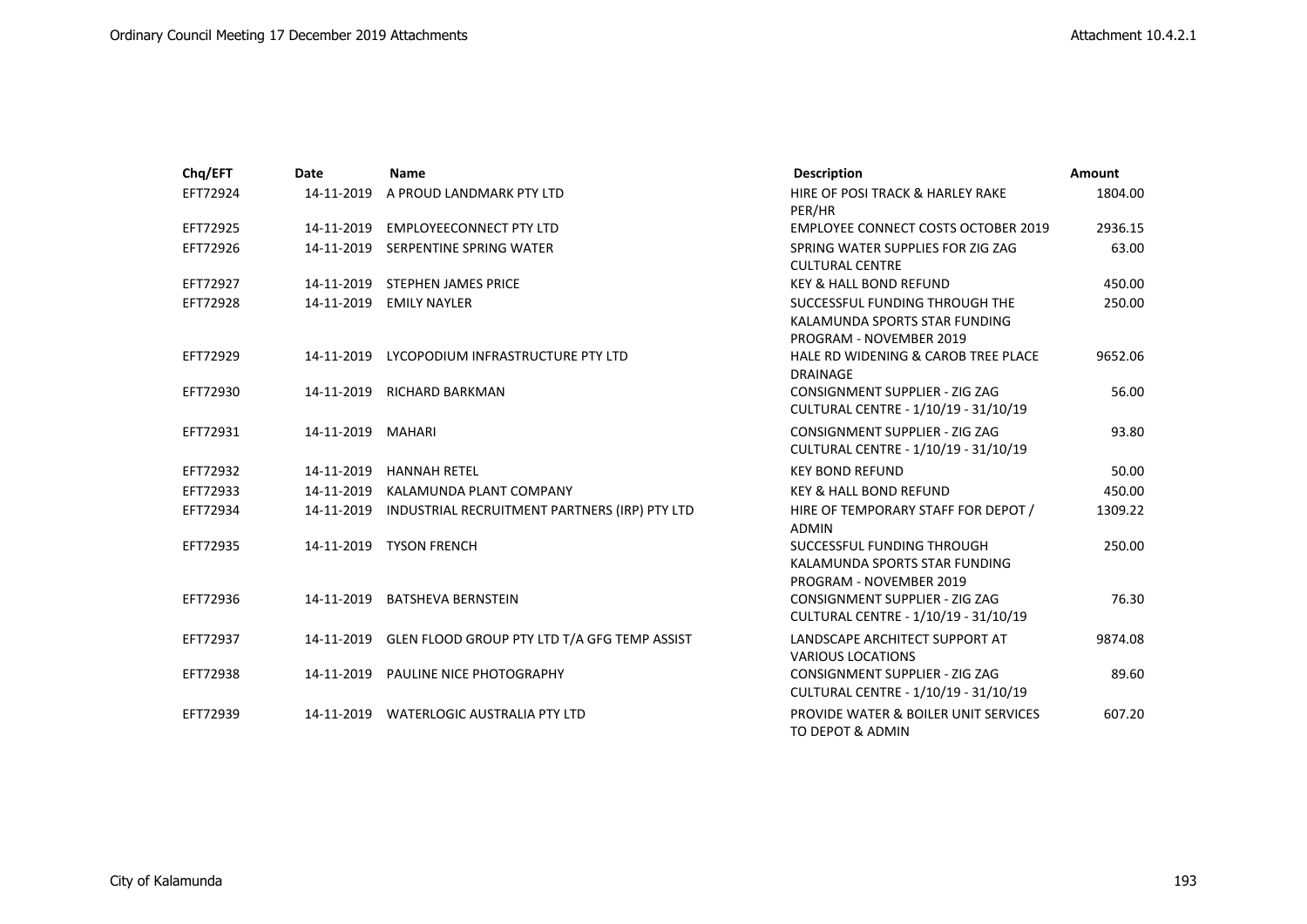| Chq/EFT  | <b>Date</b> | <b>Name</b>                                      | <b>Description</b>                                                                                             | Amount   |
|----------|-------------|--------------------------------------------------|----------------------------------------------------------------------------------------------------------------|----------|
| EFT72940 | 14-11-2019  | HILLSHARE - ALL THINGS RECYCLED CLOTHING MARKET  | BOND REFUND FOR HIRE OF MAIDA VALE<br>RESERVE LESS RESERVE HIRE CHARGES                                        | 825.00   |
| EFT72941 | 14-11-2019  | HILLS MOTO & MOWERS WA                           | PLANT / VEHICLE PARTS                                                                                          | 164.40   |
| EFT72942 |             | 14-11-2019 PURJUS LEATHER                        | CONSIGNMENT SUPPLIER - ZIG ZAG<br>CULTURAL CENTRE - 1/10/19 - 31/10/19                                         | 219.80   |
| EFT72943 |             | 14-11-2019 SARAH CARLTON ART                     | CONSIGNMENT SUPPLIER - ZIG ZAG<br>CULTURAL CENTRE - 1/10/19 - 31/10/19                                         | 49.00    |
| EFT72944 | 14-11-2019  | T'LOUZE GLASS ARTISTRY                           | CONSIGNMENT SUPPLIER - ZIG ZAG<br>CULTURAL CENTRE - 1/10/19 - 31/10/19                                         | 189.00   |
| EFT72945 | 14-11-2019  | <b>ANCATS WA</b>                                 | <b>HALL BOND REFUND</b>                                                                                        | 300.00   |
| EFT72946 |             | 14-11-2019 TOWIE TIMBER TRAINING                 | MANUAL TREE FELLING (BASIC) COURSE<br><b>FOR STAFF</b>                                                         | 2600.00  |
| EFT72947 | 14-11-2019  | PUMA ENERGY (AUSTRALIA) FUELS PTY LTD            | DIESEL FUEL FOR OPERATIONS CENTRE                                                                              | 26872.15 |
| EFT72948 | 14-11-2019  | SREENARAYANA MISSION PERTH                       | <b>KEY &amp; HALL BOND REFUND</b>                                                                              | 450.00   |
| EFT72949 |             | 14-11-2019 LEL'S LOUNGE PRODUCTIONS              | PERFORMANCE BY ALIX JORDAN OF 'OLIVIA<br>NEWTON JOHN' TRIBUTE MORNING MUSIC                                    | 500.00   |
| EFT72950 |             | 14-11-2019 GEMMA FARRELL MUSIC                   | SPLIT KICK PERFORMANCE AT THE 2019<br>PERTH HILLS SPRING FESTIVAL POP UP<br>MARQUEE                            | 700.00   |
| EFT72951 |             | 14-11-2019 LACHLAN GEAR                          | SASSAFRAS QUARTET PERFORMANCE @<br>UGLY TO BEAUTIFUL POP UP VENUE                                              | 1200.00  |
| EFT72952 |             | 14-11-2019 EMERGE ENVIRONMENTAL SERVICES PTY LTD | PEER REVIEW FOR PROPOSED<br><b>CONSTRUCTION OF TOURISM</b><br>DEVELOPMENT WITHIN BUSHFIRE PRONE<br><b>AREA</b> | 5557.75  |
| EFT72953 |             | 14-11-2019 ELIZABETH ARNOLD                      | SALE OF ARTWORK - STITCHED & BOUND -<br>11/10/19 - 27/10/19                                                    | 399.00   |
| EFT72954 |             | 14-11-2019 CARIOCAS BRAZILIAN BBQ                | REFUND OF OVERPAYMENT OF TEMPORARY<br><b>FOOD STALL FEE</b>                                                    | 55.00    |
| EFT72955 |             | 14-11-2019 SUSANNAH MORCOMBE                     | <b>KEY BOND REFUND</b>                                                                                         | 50.00    |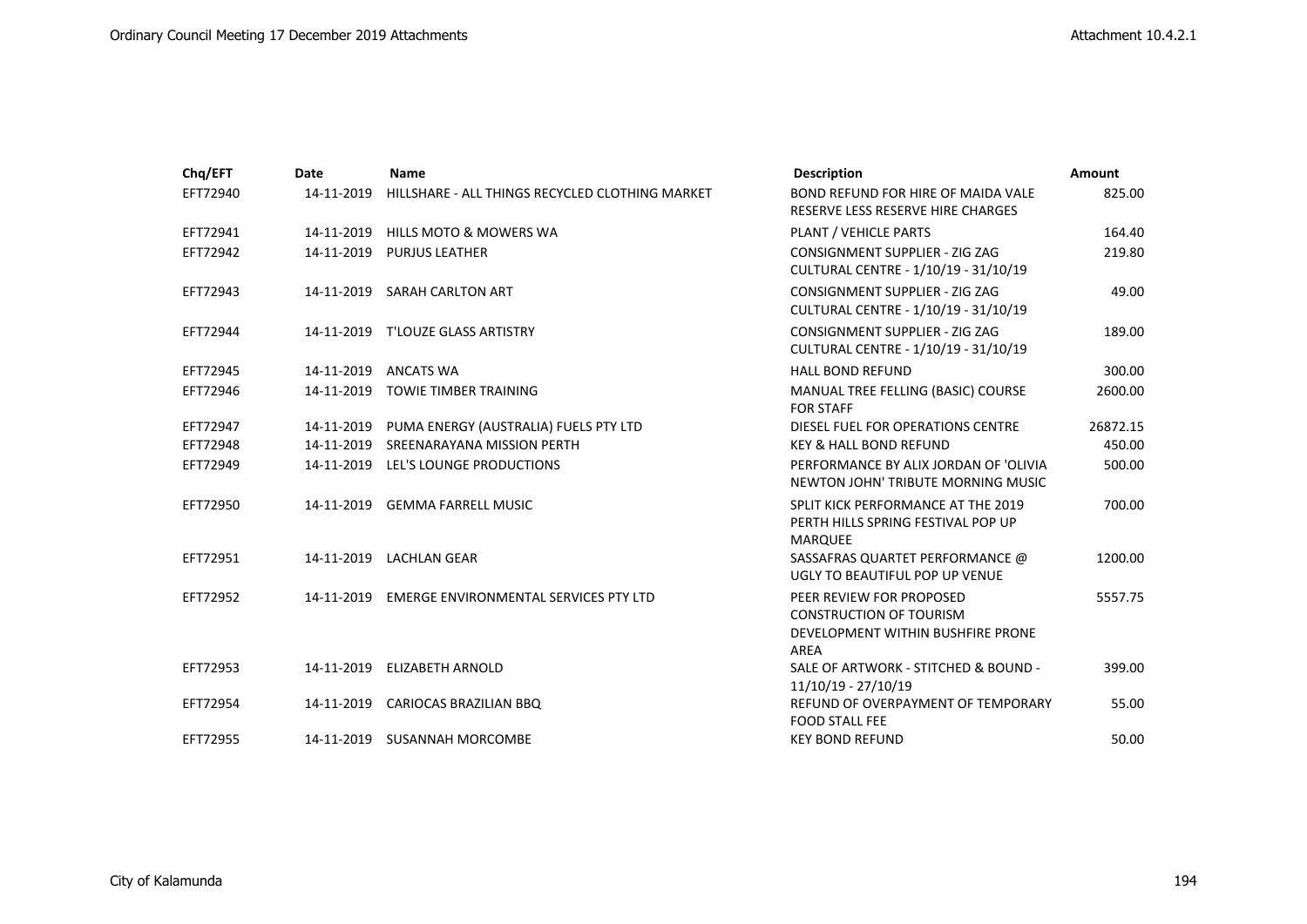| Chq/EFT  | Date       | Name                          | <b>Description</b>                   | <b>Amount</b> |
|----------|------------|-------------------------------|--------------------------------------|---------------|
| EFT72956 | 14-11-2019 | LOUISE DUXBURY                | <b>KEY &amp; HALL BOND REFUND</b>    | 450.00        |
| EFT72957 | 14-11-2019 | <b>MEG COWEY</b>              | SALE OF ARTWORK - STITCHED & BOUND - | 35.00         |
|          |            |                               | 11/10/19 - 27/10/19                  |               |
| EFT72958 |            | 14-11-2019 SUSAN MADER        | SALE OF ARTWORK - STITCHED & BOUND - | 476.00        |
|          |            |                               | 11/10/19 - 27/10/19                  |               |
| EFT72959 |            | 14-11-2019 FORMULA PILATES    | HIRE CHARGED & HALL BOND REFUND DUE  | 575.00        |
|          |            |                               | TO CHANGE OF HALL                    |               |
| EFT72960 | 14-11-2019 | <b>ROBIN GARTNER</b>          | SALE OF ARTWORK - STITCHED AND BOUND | 210.00        |
|          |            |                               | EXHIBITION - 11/10/19 - 27/10/19     |               |
| EFT72961 |            | 14-11-2019 ADHYA SREEKANTH    | SUCCESSFUL FUNDING THROUGH           | 150.00        |
|          |            |                               | KALAMUNDA SPORTS STAR FUNDING        |               |
|          |            |                               | <b>PROGRAM - NOVEMBER 2019</b>       |               |
| EFT72962 |            | 14-11-2019 STEPHEN BARNARD    | SUCCESSFUL FUNDING THROUGH           | 150.00        |
|          |            |                               | KALAMUNDA SPORTS STAR FUNDING        |               |
|          |            |                               | <b>PROGRAM - NOVEMBER 2019</b>       |               |
| EFT72963 | 14-11-2019 | THEO ALLAN                    | SUCCESSFUL FUNDING THROUGH           | 250.00        |
|          |            |                               | KALAMUNDA SPORTS STAR FUNDING        |               |
|          |            |                               | PROGRAM - NOVEMBER 2019              |               |
| EFT72964 |            | 14-11-2019 FRANCIS BARTON     | SUCCESSFUL FUNDING THROUGH           | 250.00        |
|          |            |                               | KALAMUNDA SPORTS STAR FUNDING        |               |
|          |            |                               | <b>PROGRAM - NOVEMBER 2019</b>       |               |
| EFT72965 | 14-11-2019 | <b>BEN DAVEY</b>              | SUCCESSFUL FUNDING THROUGH           | 250.00        |
|          |            |                               | KALAMUNDA SPORTS STAR FUNDING        |               |
|          |            |                               | <b>PROGRAM - NOVEMBER 2019</b>       |               |
| EFT72966 |            | 14-11-2019 TERENCE M DOYLE    | SUCCESSFUL FUNDING THROUGH           | 250.00        |
|          |            |                               | KALAMUNDA SPORTS STAR FUNDING        |               |
|          |            |                               | <b>PROGRAM - NOVEMBER 2019</b>       |               |
| EFT72967 |            | 14-11-2019 XAVIER HAVEA FATAI | SUCCESSFUL FUNDING THROUGH           | 250.00        |
|          |            |                               | KALAMUNDA SPORTS STAR FUNDING        |               |
|          |            |                               | <b>PROGRAM - NOVEMBER 2019</b>       |               |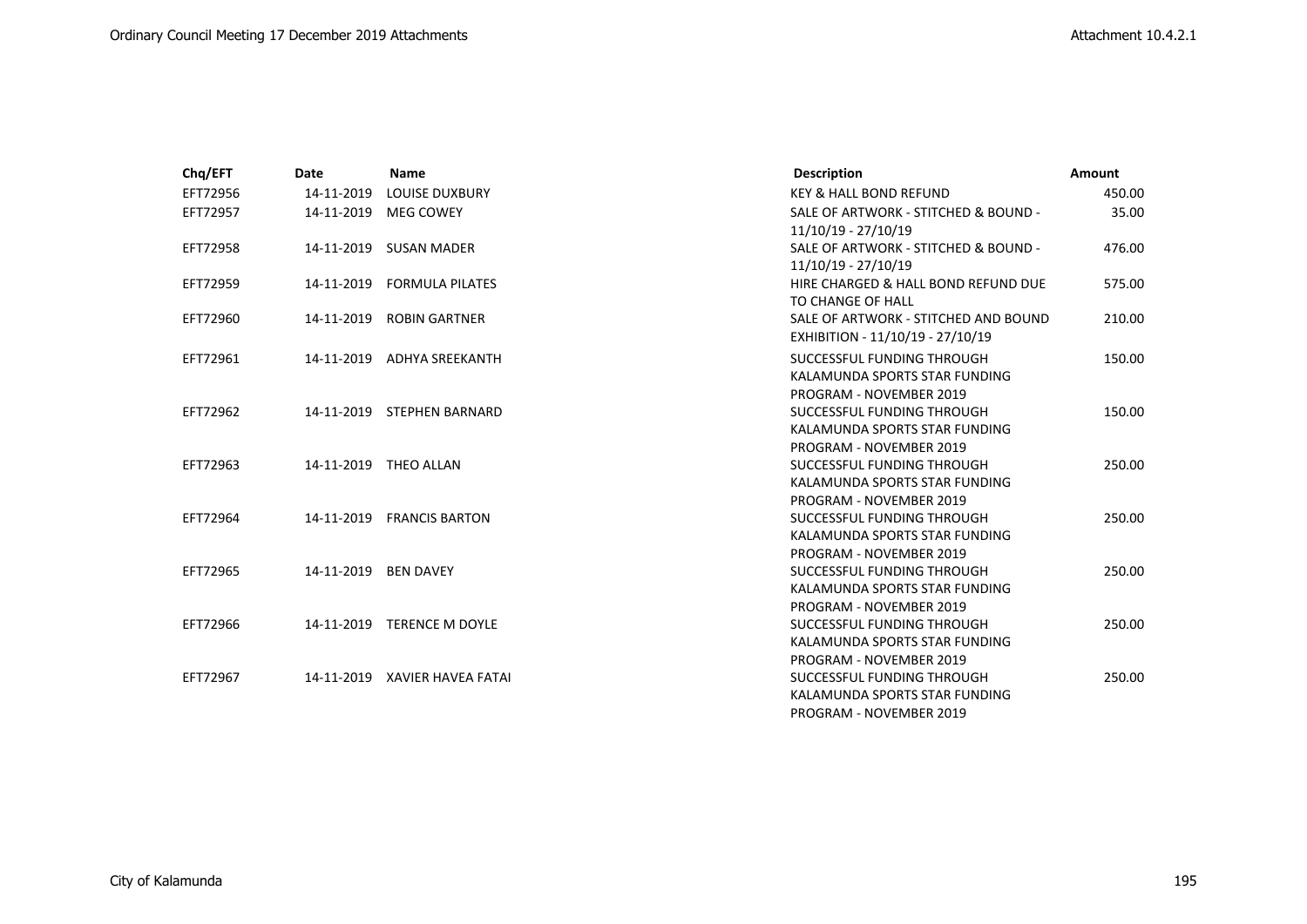|            | <b>Name</b>         |                                                                                                              | Amount             |
|------------|---------------------|--------------------------------------------------------------------------------------------------------------|--------------------|
| 14-11-2019 | ZACHARY JONAH HOGG  | SUCCESSFUL FUNDING THROUGH                                                                                   | 250.00             |
|            |                     | KALAMUNDA SPORTS STAR FUNDING                                                                                |                    |
|            |                     | PROGRAM - NOVEMBER 2019                                                                                      |                    |
| 14-11-2019 | LUKA KORLAT         | SUCCESSFUL FUNDING THROUGH                                                                                   | 250.00             |
|            |                     | KALAMUNDA SPORTS STAR FUNDING                                                                                |                    |
|            |                     | <b>PROGRAM - NOVEMBER 2019</b>                                                                               |                    |
|            |                     | SUCCESSFUL FUNDING THROUGH                                                                                   | 250.00             |
|            |                     | KALAMUNDA SPORTS STAR FUNDING                                                                                |                    |
|            |                     | PROGRAM - NOVEMBER 2019                                                                                      |                    |
|            |                     | SUCCESSFUL FUNDING THROUGH THE                                                                               | 250.00             |
|            |                     | KALAMUNDA SPORTS STAR FUNDING                                                                                |                    |
|            |                     | <b>PROGRAM - NOVEMBER 2019</b>                                                                               |                    |
| 14-11-2019 | LILY MCDONALD       | SUCCESSFUL FUNDING THROUGH THE                                                                               | 250.00             |
|            |                     | KSLSMUNDA SPORTS STAR FUNDING                                                                                |                    |
|            |                     | PROGRAM - NOVEMBER 2019                                                                                      |                    |
|            |                     | SUCCESSFUL FUNDING THROUGH THE                                                                               | 250.00             |
|            |                     | KALAMUNDA SPORTS STAR FUNDING                                                                                |                    |
|            |                     | PROGRAM - NOVEMBER 2019                                                                                      |                    |
| 14-11-2019 | <b>RILEY OZANNE</b> | SUCCESSFUL FUNDING THROUGH THE                                                                               | 250.00             |
|            |                     | KALAMUNDA SPORTS STAR FUNDING                                                                                |                    |
|            |                     | PROGRAM 2019                                                                                                 |                    |
| 14-11-2019 | <b>CHLOE STUMP</b>  | SUCCESSFUL FUNDING THROUGH THE                                                                               | 250.00             |
|            |                     | KALAMUNDA SPORTS STAR FUNDING                                                                                |                    |
|            |                     | PROGRAM - NOVEMBER 2019                                                                                      |                    |
|            |                     | SUCCESSFUL FUNDING THROUGH THE                                                                               | 250.00             |
|            |                     | KALAMUNDA SPORTS STAR FUNDING                                                                                |                    |
|            |                     | PROGRAM - NOVEMBER 2019                                                                                      |                    |
| 14-11-2019 | REIHANA SUGDEN      | SUCCESSFUL FUNDING THROUGH THE                                                                               | 250.00             |
|            |                     | KALAMUNDA SPORTS STAR FUNDING                                                                                |                    |
|            |                     | PROGRAM - NOVEMBER 2019                                                                                      |                    |
|            | Date                | 14-11-2019 QUINN LEIMONI FATAI<br>14-11-2019 CURTIS MCCOY<br>14-11-2019 JAKE MILLS<br>14-11-2019 LAURA STUMP | <b>Description</b> |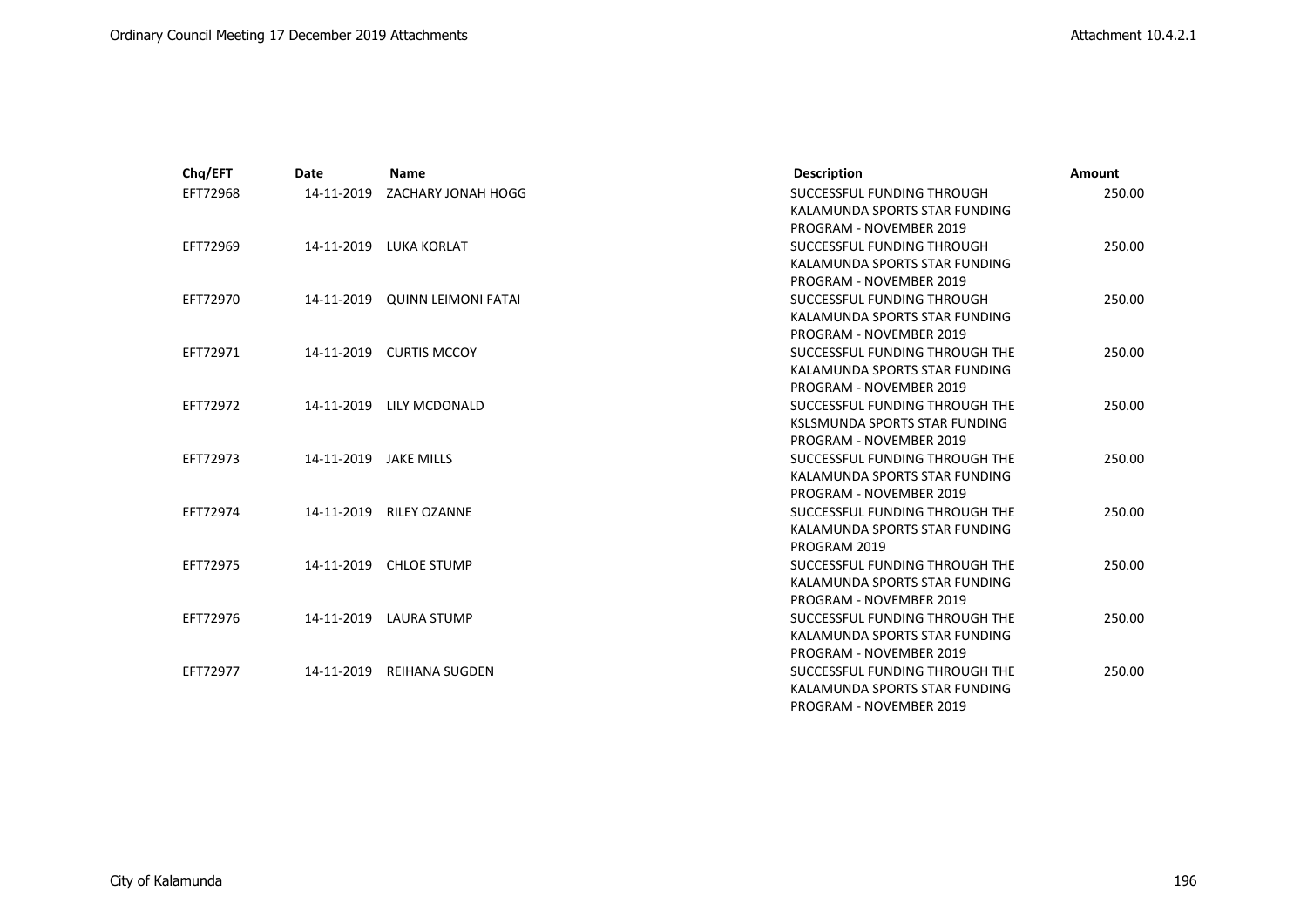| Chq/EFT  | <b>Date</b> | <b>Name</b>                                                                              | <b>Description</b>                          | Amount   |
|----------|-------------|------------------------------------------------------------------------------------------|---------------------------------------------|----------|
| EFT72978 | 14-11-2019  | <b>TIARE SUGDEN</b>                                                                      | SUCCESSFUL FUNDING THROUGH THE              | 250.00   |
|          |             |                                                                                          | KALAMUNDA SPORTS STAR FUNDING               |          |
|          |             |                                                                                          | <b>PROGRAM - NOVEMBER 2019</b>              |          |
| EFT72979 |             | 14-11-2019 ELYSSA THOMAS                                                                 | SUCCESSFUL FUNDING THROUGH THE              | 250.00   |
|          |             |                                                                                          | KALAMUNDA SPORTS STAR FUNDING               |          |
|          |             |                                                                                          | <b>PROGRAM - NOVEMBER 2019</b>              |          |
| EFT72980 |             | 28-11-2019 HART SPORT                                                                    | <b>GYM EQUIPMENT SUPPLIES FOR HARTFIELD</b> | 205.90   |
|          |             |                                                                                          | <b>PARK RECREATION CENTRE</b>               |          |
| EFT72981 |             | 28-11-2019     WEX AUSTRALIA PTY LTD - WRIGHT EXPRESS FUEL CARDS<br><b>AUSTRALIA LTD</b> | FUEL - PERIOD ENDING 25/11/19               | 1604.63  |
| EFT72982 |             | 28-11-2019 CCS STRATEGIC MANAGEMENT                                                      | FUTURE AQUATIC FACILITY STUDY -             | 23424.50 |
|          |             |                                                                                          | PAYMENT ONE - 25% ON COMMISSIONING          |          |
| EFT72983 | 28-11-2019  | HL GEOSPATIAL                                                                            | SUPPLY OF SURVEY EQUIPMENT                  | 1830.95  |
| EFT72984 |             | 28-11-2019 SALMAT MEDIAFORCE PTY LTD                                                     | DISTRIBUTION OF FLYERS FOR BUSHFIRE         | 1134.89  |
|          |             |                                                                                          | PREPAREDNESS                                |          |
| EFT72985 |             | 28-11-2019 NEVERFAIL SPRINGWATER LTD (KALA LIB)                                          | BOTTLED WATER SUPPLIES / MAINTENANCE        | 121.60   |
|          |             |                                                                                          | FOR KALAMUNDA LIBRARY                       |          |
| EFT72986 | 28-11-2019  | RICOH AUSTRALIA PTY LTD                                                                  | PHOTOCOPYING CHARGES FOR VARIOUS            | 5041.48  |
|          |             |                                                                                          | <b>LOCATIONS</b>                            |          |
| EFT72987 | 28-11-2019  | <b>IMAGE EMBROIDERY</b>                                                                  | SUPPLY OF UNIFORM FOR VARIOUS STAFF         | 508.20   |
|          |             |                                                                                          | <b>MEMBERS</b>                              |          |
| EFT72988 |             | 28-11-2019 PFD FOOD SERVICES - HOLLIER DICKSONS                                          | KIOSK SUPPLIES FOR HARTFIELD PARK           | 463.00   |
|          |             |                                                                                          | <b>RECREATION CENTRE</b>                    |          |
| EFT72989 |             | 28-11-2019 FITNESS AUSTRALIA LTD                                                         | THE FITNESS BUSINESS REGISTRATION FEE       | 750.00   |
|          |             |                                                                                          | FOR HIGH WYCOMBE RECREATION CENTRE          |          |
|          |             |                                                                                          | FOR THE PERIOD 20/11/19-19/11/20            |          |
| EFT72990 |             | 28-11-2019 PAULS BUS COMPANY PTY LTD                                                     | HIRE OF COACHES & DRIVERS FOR THE           | 1617.00  |
|          |             |                                                                                          | SENIORS WEEK FISH N CHIPS FREMANTLE         |          |
|          |             |                                                                                          | DAY TRIP 12TH NOVEMBER 2019                 |          |
| EFT72991 |             | 28-11-2019 FREESTYLE NOW                                                                 | SKATE, SCOOTER, BMX CLINIC                  | 363.00   |
|          |             |                                                                                          | <b>FORRESTFIELD SKATE PARK</b>              |          |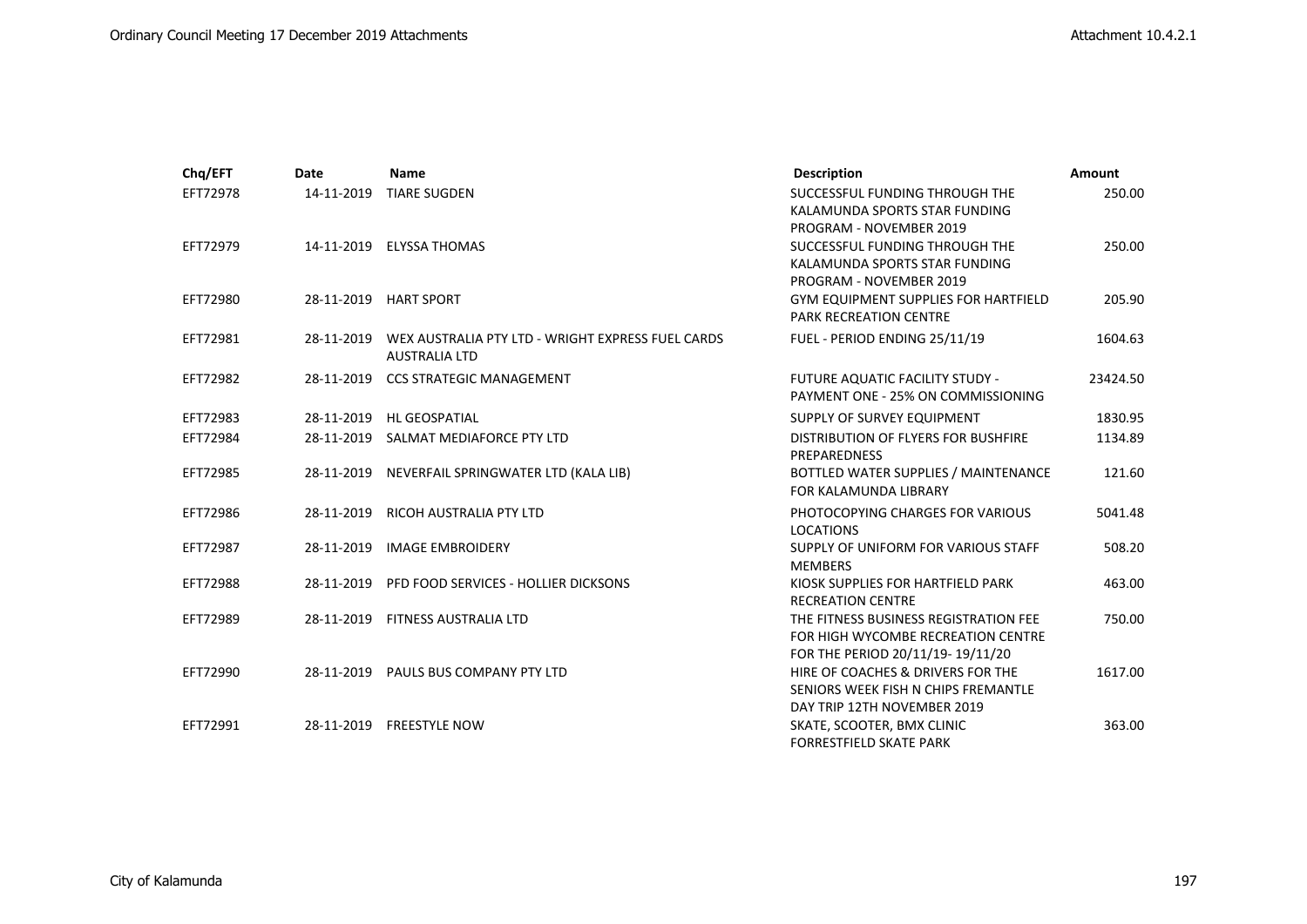| Chq/EFT  | <b>Date</b> | <b>Name</b>                                 | <b>Description</b>                                                                                                                                  | Amount    |
|----------|-------------|---------------------------------------------|-----------------------------------------------------------------------------------------------------------------------------------------------------|-----------|
| EFT72992 | 28-11-2019  | COLLECTOR OF PUBLIC MONIES (CENTRELINK)     | <b>CENTREPAY TRANSACTION FEES</b>                                                                                                                   | 89.10     |
| EFT72993 | 28-11-2019  | NEVERFAIL SPRINGWATERLTD (FORRESTFIELD LIB) | BOTTLED WATER SUPPLIES / MAINTENANCE<br>FOR FORRESTFIELD LIBRARY                                                                                    | 39.00     |
| EFT72994 | 28-11-2019  | TAMAN DIAMOND TOOLS AND MACHINERY           | PLANT / VEHICLE PARTS                                                                                                                               | 1314.50   |
| EFT72995 | 28-11-2019  | <b>CAFE CORPORATE</b>                       | <b>COFFEE MACHINE SUPPLIES /</b><br><b>MAINTENANCE FOR OPERATIONS CENTRE</b>                                                                        | 495.00    |
| EFT72996 | 28-11-2019  | <b>ELEMENT ADVISORY PTY LTD</b>             | PROFESSIONAL PLANNING SERVICES FOR<br>FORRESTFIELD NORTH STRUCTURE PLAN                                                                             | 9479.80   |
| EFT72997 | 28-11-2019  | <b>TOTALLY WORKWEAR</b>                     | SUPPLY OF PROTECTIVE CLOTHING                                                                                                                       | 1972.93   |
| EFT72998 | 28-11-2019  | <b>CADGROUP AUSTRALIA PTY LTD</b>           | ARCHITECTURAL ENGINEERING &<br><b>CONSTRUCTION COLLECTION MULTI USER 1</b><br>YEAR SUBSCRIPTION RENEWAL                                             | 12204.50  |
| EFT72999 | 28-11-2019  | FOCUS CONSULTING WA PTY LTD                 | ELECTRICAL CONSULTING SERVICES: HALE<br>RD/WOOLWORTH INTERSECTION - STREET<br>LIGHTING LAYOUT DESIGN & MAIDA VALE<br><b>RESERVE SPORTS LIGHTING</b> | 6627.50   |
| EFT73000 | 28-11-2019  | JOHN MAURICE & DANUTA DICKMAN               | POS LAND ACQUISITION                                                                                                                                | 434058.18 |
| EFT73001 | 28-11-2019  | <b>MAZENOD COLLEGE</b>                      | CHRISTMAS FESTIVAL FUNDING ARTS AT<br><b>CHRISTMAS</b>                                                                                              | 2500.00   |
| EFT73002 | 28-11-2019  | <b>ROBYN BEARDSELL</b>                      | CONSIGNMENT SUPPLIER - ZIG ZAG<br>CULTURAL CENTRE - 1/10/19 - 31/10/19                                                                              | 105.00    |
| EFT73003 | 28-11-2019  | RICHARD BLANCHARD                           | REFUND OF BUILDING APPLICATION FEE                                                                                                                  | 320.00    |
| EFT73004 | 28-11-2019  | <b>KATHLEEN BELL</b>                        | REFUND OF 9 X ZUMBA GOLD MULTI<br>PASSES DUE TO INJURY                                                                                              | 64.80     |
| EFT73005 | 28-11-2019  | DAVID & JANINE TAYLOR                       | FOOTPATH DEPOSIT REFUND                                                                                                                             | 2500.00   |
| EFT73006 | 28-11-2019  | SANDRA WALKER                               | <b>FOOTPATH DEPOSIT REFUND</b>                                                                                                                      | 2500.00   |
| EFT73007 | 28-11-2019  | <b>DANIEL BYRNE</b>                         | <b>DOG STERILIZATION REFUND</b>                                                                                                                     | 30.00     |
| EFT73008 | 28-11-2019  | <b>AUSTRALIAN SERVICES UNION</b>            | <b>PAYROLL DEDUCTIONS</b>                                                                                                                           | 65.70     |
| EFT73009 | 28-11-2019  | CITY OF KALAMUNDA STAFF SOCIAL CLUB         | <b>PAYROLL DEDUCTIONS</b>                                                                                                                           | 7524.00   |
| EFT73010 | 28-11-2019  | <b>CHILD SUPPORT AGENCY</b>                 | <b>PAYROLL DEDUCTIONS</b>                                                                                                                           | 755.72    |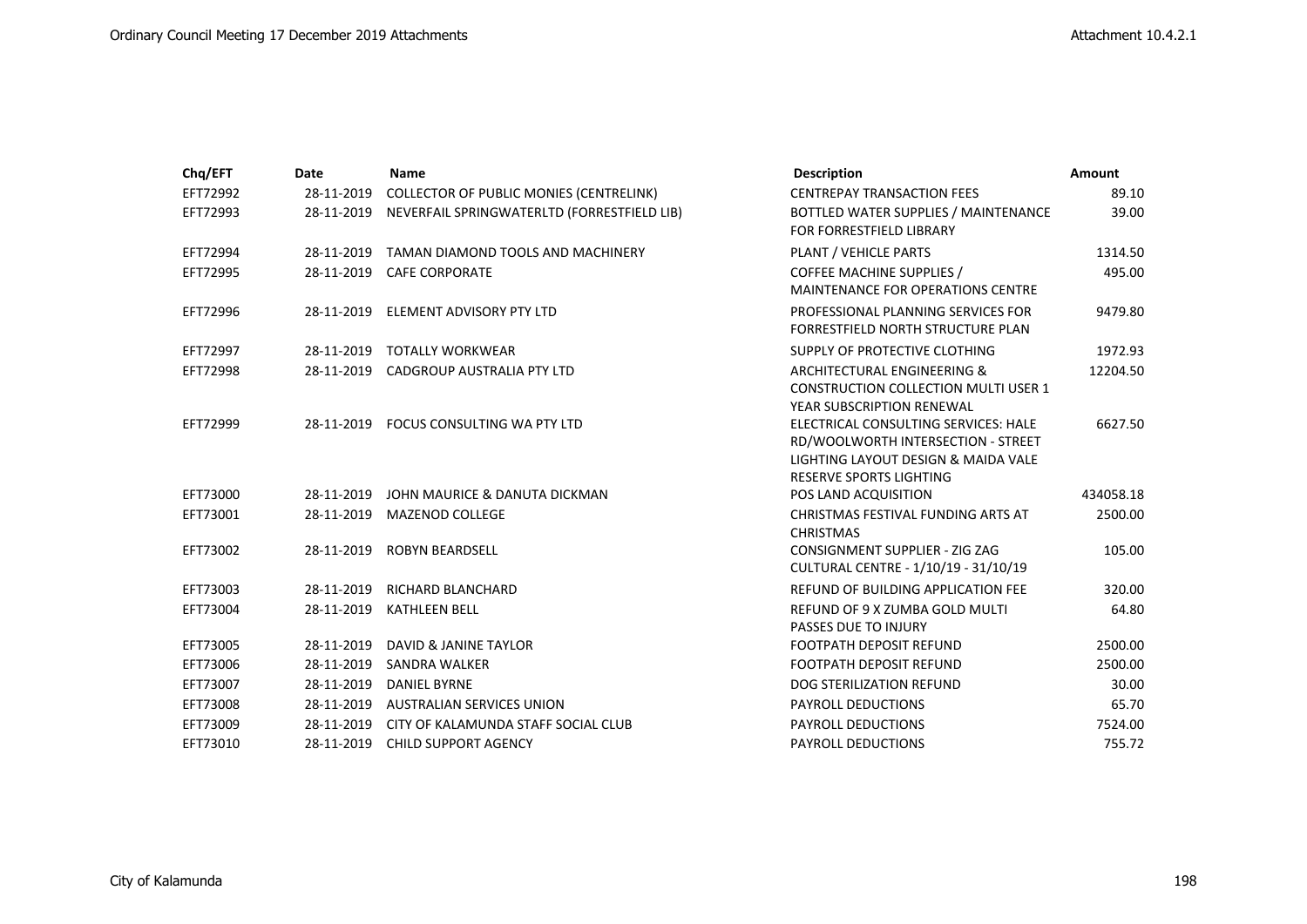| Chq/EFT  | <b>Date</b> | <b>Name</b>                                             | <b>Description</b>                                                                                            | Amount    |
|----------|-------------|---------------------------------------------------------|---------------------------------------------------------------------------------------------------------------|-----------|
| EFT73011 | 28-11-2019  | <b>BUNNINGS BUILDING SUPPLIES</b>                       | HARDWARE SUPPLIES FOR VARIOUS<br><b>LOCATIONS</b>                                                             | 1093.00   |
| EFT73012 | 28-11-2019  | <b>COATES HIRE OPERATIONS PTY LTD</b>                   | PLANT / EQUIPMENT HIRE                                                                                        | 575.45    |
| EFT73013 | 28-11-2019  | NAPA - A DIVISION OF GPC ASIA PACIFIC PTY LTD           | PLANT / VEHICLE PARTS                                                                                         | 1132.97   |
| EFT73014 | 28-11-2019  | <b>FORPARK PTY LTD</b>                                  | PLAY GROUND EQUIPMENT REPAIRS /<br>MAINTENANCE FOR AGRAULIA COURT HIGH<br><b>WYCOMBE</b>                      | 335.50    |
| EFT73015 | 28-11-2019  | WA LOCAL GOVERNMENT ASSOCIATION                         | <b>REGISTRATION FOR A STAFF MEMBER TO</b><br>ATTEND: PROCUREMENT & CONTRACT<br><b>MANAGEMENT FUNDAMENTALS</b> | 688.00    |
| EFT73016 | 28-11-2019  | CLEANAWAY                                               | WASTE / RECYCLING & BULK BIN DISPOSAL<br><b>SERVICES FEES</b>                                                 | 276014.18 |
| EFT73017 |             | 28-11-2019 WALKERS HARDWARE (MITRE 10)                  | <b>HARDWARE SUPPLIES</b>                                                                                      | 159.98    |
| EFT73018 | 28-11-2019  | <b>ECHO NEWSPAPER</b>                                   | ADVERTISING FOR VARIOUS JOBS / EVENTS                                                                         | 4675.00   |
| EFT73019 | 28-11-2019  | MCKAY EARTHMOVING PTY LTD                               | PLANT EQUIPMENT AND OPERATOR HIRE<br><b>FOR VARIOUS LOCATIONS</b>                                             | 54149.48  |
| EFT73020 |             | 28-11-2019 EASTERN METROPOLITAN REGIONAL COUNCIL (EMRC) | DOMESTIC / WASTE CHARGES - RED HILL<br>TIP, MATTRESS & TIMBER DISPOSAL FEES                                   | 433523.96 |
| EFT73021 | 28-11-2019  | <b>BORAL CONSTRUCTION MATERIALS GROUP</b>               | ROAD MATERIALS FOR VARIOUS LOCATIONS                                                                          | 2036.43   |
| EFT73022 | 28-11-2019  | <b>JASON SIGNMAKERS</b>                                 | <b>SIGNAGE SUPPLIES</b>                                                                                       | 4486.90   |
| EFT73023 | 28-11-2019  | <b>FASTA COURIERS</b>                                   | COURIER FEES W/E 15/11/19                                                                                     | 344.33    |
| EFT73024 | 28-11-2019  | <b>BCITF</b>                                            | LEVY FEE - OCTOBER 2019                                                                                       | 7031.33   |
| EFT73025 | 28-11-2019  | THE WATERSHED WATER SYSTEMS                             | <b>RETICULATION PARTS FOR VARIOUS</b><br><b>RESERVES</b>                                                      | 3245.90   |
| EFT73026 | 28-11-2019  | <b>FORRESTFIELD MOWER CENTRE</b>                        | SUPPLY OF HARDWARE / PLANT PARTS                                                                              | 1504.60   |
| EFT73027 | 28-11-2019  | RAECO                                                   | STATIONERY / OFFICE SUPPLIES                                                                                  | 179.03    |
| EFT73028 | 28-11-2019  | <b>MCINTOSH &amp; SON</b>                               | PLANT / VEHICLE PARTS                                                                                         | 1126.29   |
| EFT73029 | 28-11-2019  | SONIC HEALTHPLUS (KINETIC HEALTH GROUP LTD)             | MEDICAL HEALTH ASSESSMENTS                                                                                    | 437.14    |
| EFT73030 | 28-11-2019  | <b>ALSCO LINEN SERVICE</b>                              | LINEN HIRE / LAUNDRY SERVICES /<br><b>CLEANING SUPPLIES</b>                                                   | 800.66    |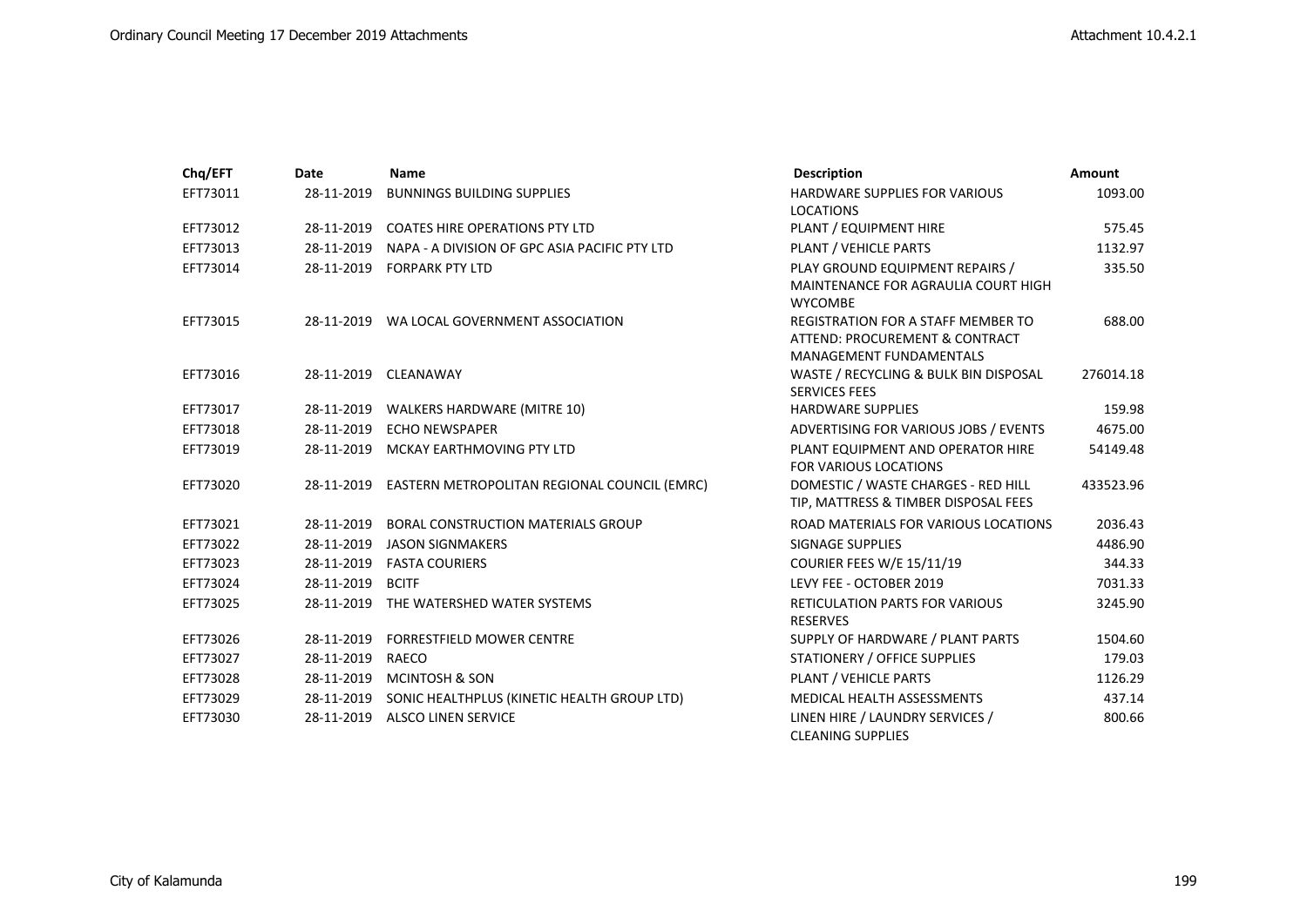| Chq/EFT  | <b>Date</b>        | <b>Name</b>                                                                        | <b>Description</b>                                                                          | Amount    |
|----------|--------------------|------------------------------------------------------------------------------------|---------------------------------------------------------------------------------------------|-----------|
| EFT73031 | 28-11-2019         | <b>BRADOCK PODIATRY SERVICES PTY LTD</b>                                           | PODIATRY SERVICES AT JACK HEALEY<br><b>CENTRE</b>                                           | 1096.40   |
| EFT73032 | 28-11-2019         | LINDLEY CONTRACTING                                                                | PLUMBING REPAIRS / MAINTENANCE FOR<br><b>VARIOUS LOCATIONS</b>                              | 4306.50   |
| EFT73033 | 28-11-2019         | <b>CLEAN CLOTH COTTON TRADERS</b>                                                  | PROTECTIVE SUPPLIES                                                                         | 202.79    |
| EFT73034 | 28-11-2019         | <b>KALA BOB KATS PTY LTD</b>                                                       | PLANT EQUIPMENT AND OPERATOR HIRE<br><b>FOR VARIOUS LOCATIONS</b>                           | 5225.00   |
| EFT73035 | 28-11-2019 SYNERGY |                                                                                    | <b>POWER CHARGES</b>                                                                        | 117106.09 |
| EFT73036 | 28-11-2019         | DEPARTMENT OF BIODIVERSITY, CONSERVATION AND<br><b>ATTRACTIONS</b>                 | <b>HALL BOND REFUND</b>                                                                     | 300.00    |
| EFT73037 | 28-11-2019         | <b>ALINTA ENERGY</b>                                                               | <b>GAS CHARGES</b>                                                                          | 16.35     |
| EFT73038 | 28-11-2019         | STEWART & HEATON CLOTHING CO PTY LTD                                               | FIRE PROTECTION WEAR / SUPPLIES                                                             | 3539.10   |
| EFT73039 | 28-11-2019         | <b>ACTIMED AUSTRALIA PTY LTD</b>                                                   | MEDICAL SUPPLIES FOR PODIARTIST                                                             | 581.74    |
| EFT73040 | 28-11-2019         | <b>GRONBEK SECURITY</b>                                                            | SECURITY KEY SERVICES TO VARIOUS<br><b>LOCATIONS</b>                                        | 982.33    |
| EFT73041 | 28-11-2019         | <b>GRIMES CONTRACTING PTY LTD</b>                                                  | CONTRACTOR BUILDING MAINTENANCE<br>FOR VARIOUS BUILDINGS                                    | 2084.50   |
| EFT73042 | 28-11-2019         | <b>BGC ASPHALT</b>                                                                 | ROAD MATERIALS FOR VARIOUS LOCATIONS                                                        | 1379.63   |
| EFT73043 | 28-11-2019         | <b>KENNEDYS TREE SERVICES</b>                                                      | <b>VERGE VEGETATION CLEARING AT CANNING</b><br><b>ROAD PICKERING BROOK</b>                  | 3355.00   |
| EFT73044 | 28-11-2019         | DORMAKABA AUSTRALIA PTY LTD                                                        | DOOR MAINTENANCE TO FORRESTFIELD<br><b>LIBRARY</b>                                          | 1001.00   |
| EFT73045 | 28-11-2019         | <b>WINC AUSTRALIA PTY LTD</b>                                                      | STATIONERY / OFFICE SUPPLIES                                                                | 397.35    |
| EFT73046 | 28-11-2019         | MILPRO WA (INCORPORATING HILL TOP TROPHIES)                                        | SUPPLY OF NAME BADGES FOR VARIOUS<br><b>STAFF</b>                                           | 302.50    |
| EFT73047 | 28-11-2019         | <b>BRICK CONCEPTS</b>                                                              | CROSSOVER MAINTENANCE / REPAIRS FOR<br><b>VARIOUS LOCATIONS</b>                             | 17765.00  |
| EFT73048 | 28-11-2019         | FULTON HOGAN INDUSTRIES PTY LTD                                                    | ROAD MATERIALS FOR VARIOUS LOCATIONS                                                        | 553.77    |
| EFT73049 | 28-11-2019         | AUSTRALASIAN PERFORMING RIGHTS ASSOCIATION (APRA) T/A<br><b>ONEMUSIC AUSTRALIA</b> | LICENCE FEE FOR THE USE OF COPYRIGHT<br>MUSIC AT HARTFIELD PARK RECREATION<br><b>CENTRE</b> | 1174.67   |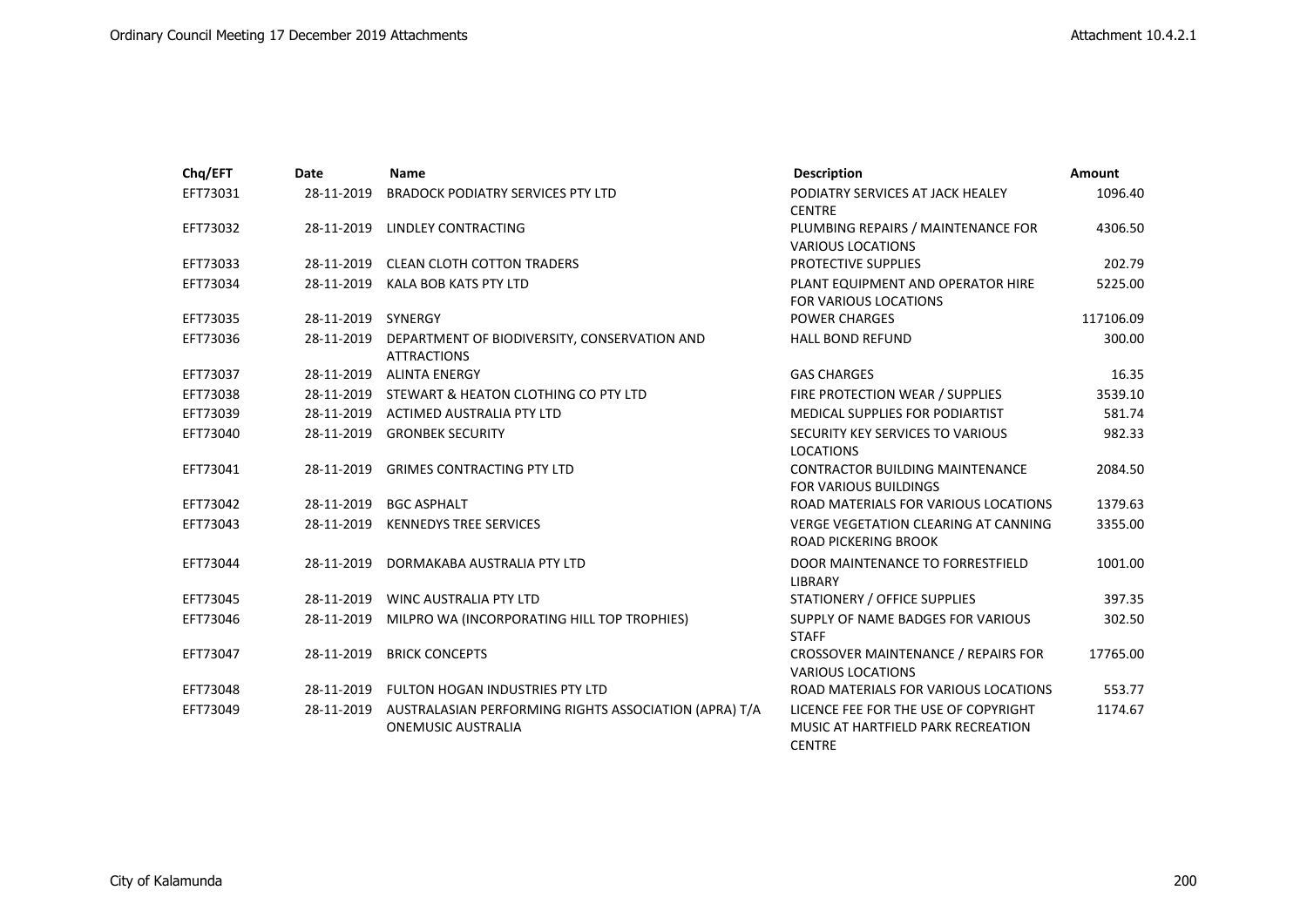| Chq/EFT  | <b>Date</b> | Name                                           | <b>Description</b>                                                                           | <b>Amount</b> |
|----------|-------------|------------------------------------------------|----------------------------------------------------------------------------------------------|---------------|
| EFT73050 | 28-11-2019  | <b>HARTFIELD COUNTRY CLUB</b>                  | REFUND CREDIT ON DEBTORS ACCOUNT                                                             | 112.00        |
| EFT73051 | 28-11-2019  | <b>LESMURDIE TENNIS CLUB</b>                   | REIMBURSEMENT OF REPAIRS TO LIGHT                                                            | 2667.50       |
|          |             |                                                | <b>POLES</b>                                                                                 |               |
| EFT73052 | 28-11-2019  | <b>BUCHER MUNICIPAL PTY LTD</b>                | PLANT / VEHICLE PARTS                                                                        | 1404.97       |
| EFT73053 | 28-11-2019  | <b>GEOFABRICS AUSTRALASIA PTY LTD</b>          | <b>GEOFABRIC MATERIAL</b>                                                                    | 3015.28       |
| EFT73054 | 28-11-2019  | <b>LO-GO APPOINTMENTS</b>                      | HIRE OF TEMPORARY STAFF FOR DEPOT /<br><b>ADMIN</b>                                          | 2033.72       |
| EFT73055 | 28-11-2019  | <b>HOSEMASTERS</b>                             | PLANT / VEHICLE PARTS                                                                        | 267.45        |
| EFT73056 | 28-11-2019  | WORK CLOBBER (MIDLAND)                         | PROTECTIVE CLOTHING SUPPLIES                                                                 | 434.70        |
| EFT73057 | 28-11-2019  | <b>GREEN SKILLS (ECOJOBS)</b>                  | LABOUR ASSISTANCE FOR TREE PLANTING                                                          | 724.90        |
| EFT73058 | 28-11-2019  | <b>J BLACKWOOD &amp; SON LIMITED</b>           | PROTECTIVE WEAR / SUPPLIES                                                                   | 2794.36       |
| EFT73059 | 28-11-2019  | <b>EASTERN HILLS SAWS AND MOWERS</b>           | PLANT / VEHICLE PARTS                                                                        | 2884.80       |
| EFT73060 | 28-11-2019  | JR & A HERSEY PTY LTD                          | <b>HARDWARE SUPPLIES</b>                                                                     | 594.00        |
| EFT73061 | 28-11-2019  | MAIDA VALE PRIMARY SCHOOL                      | <b>HALL BOND REFUND</b>                                                                      | 200.00        |
| EFT73062 | 28-11-2019  | SEBASTIAN BUTCHERS                             | <b>CATERING SUPPLIES</b>                                                                     | 52.23         |
| EFT73063 | 28-11-2019  | CRABBS KALAMUNDA (IGA)                         | <b>GROCERY SUPPLIES FOR VARIOUS</b><br><b>FUNCTIONS</b>                                      | 1661.66       |
| EFT73064 | 28-11-2019  | CAT WELFARE SOCIETY INC                        | CAT HAVEN REHOMING OF UNCLAIMED<br>CATS FROM THE CITYS POUND                                 | 88.00         |
| EFT73065 | 28-11-2019  | KALAMUNDA CAROLS BY CANDLELIGHT INC            | ANNUAL CHRISTMAS FESTIVAL FUNDING                                                            | 6000.00       |
| EFT73066 | 28-11-2019  | LANDMARK OPERATIONS LTD                        | <b>CHEMICALS &amp; SUPPLIES</b>                                                              | 235.40        |
| EFT73067 |             | 28-11-2019 TURFMASTER PTY LTD                  | MOWING SERVICES OF RESIDENTIAL<br><b>VERGES</b>                                              | 20944.00      |
| EFT73068 | 28-11-2019  | <b>LAWN DOCTOR</b>                             | LAWN SERVICES FOR VARIOUS LOCATIONS                                                          | 37503.40      |
| EFT73069 | 28-11-2019  | <b>COMMISSIONER OF POLICE</b>                  | <b>VOLUNTEER POLICE CHECKS</b>                                                               | 16.40         |
| EFT73070 |             | 28-11-2019 SWAN EVENT HIRE                     | <b>EQUIPMENT HIRE FOR SENIORS WEEK</b><br>EVENTS AT HIGH WYCOMBE RECREATION<br><b>CENTRE</b> | 1692.11       |
| EFT73071 |             | 28-11-2019 PERTH AUTO ALLIANCE T/AS TITAN FORD | SUPPLY OF1 NEW VEHICLE                                                                       | 33369.49      |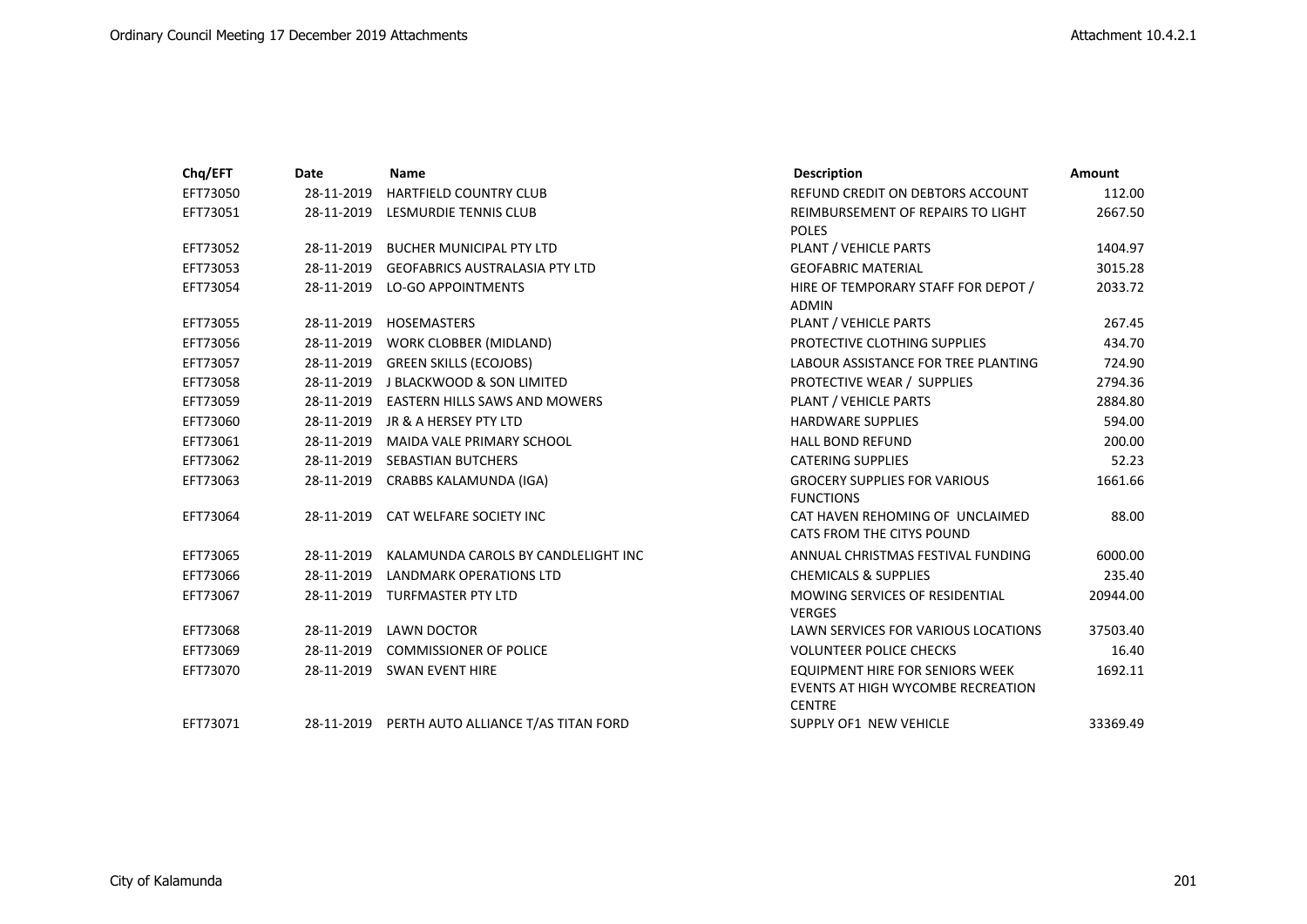| Chq/EFT  | Date       | <b>Name</b>                                                   | <b>Description</b>                                                                                | <b>Amount</b> |
|----------|------------|---------------------------------------------------------------|---------------------------------------------------------------------------------------------------|---------------|
| EFT73072 | 28-11-2019 | <b>HAWLEY'S BOBCAT SERVICE</b>                                | PLANT EQUIPMENT AND OPERATOR HIRE<br><b>FOR VARIOUS LOCATIONS</b>                                 | 4465.51       |
| EFT73073 | 28-11-2019 | <b>BAILEYS FERTILISERS</b>                                    | <b>GARDEN / RESERVE SUPPLIES &amp; FERTILISER</b><br>APPLICATION AT VARIOUS LOCATIONS             | 25633.33      |
| EFT73074 | 28-11-2019 | WILD SEASONS FLOWERS PTY LTD                                  | <b>FLOWER ARRANGEMENTS FOR SENIORS</b><br><b>WEEK EVENTS</b>                                      | 1672.00       |
| EFT73075 |            | 28-11-2019 CAI FENCES                                         | FENCING SUPPLIES / REPAIRS                                                                        | 2178.00       |
| EFT73076 | 28-11-2019 | TOTAL PACKAGING (WA) PTY LTD                                  | SUPPLY OF DOG LITTER BAGS                                                                         | 1716.00       |
| EFT73077 | 28-11-2019 | <b>UVH INDUSTRIES</b>                                         | PLANT EQUIPMENT REPAIRS                                                                           | 48.95         |
| EFT73078 |            | 28-11-2019 LPNLC PTY LTD T/A KELYN TRAINING SERVICES          | <b>REGISTRATION FOR WORKSITE TRAFFIC</b><br>MANAGEMENT TRAINING FOR A STAFF<br><b>MEMBER</b>      | 1250.00       |
| EFT73079 | 28-11-2019 | WA HINO SALES & SERVICE                                       | PLANT / VEHICLE PARTS                                                                             | 351.45        |
| EFT73080 | 28-11-2019 | <b>SCANLAN SURVEYS PTY LTD</b>                                | SURVEYING CONSULTING SERVICES                                                                     | 1530.10       |
| EFT73081 |            | 28-11-2019 ACCESS ICON PTY LTD T/A CASCADA                    | DRAINAGE SUPPLIES FOR VARIOUS<br><b>LOCATIONS</b>                                                 | 4624.72       |
| EFT73082 | 28-11-2019 | <b>CABCAR PTY LTD</b>                                         | SUPPLY AND FITTING OF COMMUNICATION<br><b>EQUIPMENT AS NEEDED</b>                                 | 855.00        |
| EFT73083 | 28-11-2019 | <b>RSEA PTY LTD</b>                                           | SAFETY MATERIALS SUPPLIES                                                                         | 227.94        |
| EFT73084 | 28-11-2019 | <b>B &amp; J CATALANO PTY LTD</b>                             | ROAD MATERIALS FOR VARIOUS LOCATIONS                                                              | 11273.75      |
| EFT73085 | 28-11-2019 | <b>HILL TOP GROUP PTY</b>                                     | <b>CONTRACTOR BUILDING MAINTENANCE</b><br><b>FOR VARIOUS BUILDINGS</b>                            | 13328.49      |
| EFT73086 |            | 28-11-2019 INSTITUTE OF PUBLIC WORKS ENGINEERING AUSTRALIA WA | <b>REGISTRATION FOR A STAFF MEMBER TO</b><br>ATTEND PUBLIC WORKS PROFESSIONAL<br>DEVELOPMENT WEEK | 3475.00       |
| EFT73087 | 28-11-2019 | HAYS SPECIALIST RECRUITMENT (AUSTRALIA) PTY LTD               | HIRE OF TEMPORARY STAFF FOR ADMIN /<br><b>DEPOT</b>                                               | 12513.58      |
| EFT73088 | 28-11-2019 | FORRESTFIELD SENIORS CITIZENS ASSOCIATION LEISURE GROUP       | DONATION FOR ASSISTANCE WITH SENIORS<br><b>WEEK ACTIVITIES</b>                                    | 500.00        |
| EFT73089 | 28-11-2019 | QUICK CORPORATE AUST PTY LTD                                  | <b>STATIONERY &amp; OFFICE SUPPLIES</b>                                                           | 4134.78       |
| EFT73090 | 28-11-2019 | AUTO ONE KALAMUNDA                                            | PLANT / VEHICLE PARTS                                                                             | 142.30        |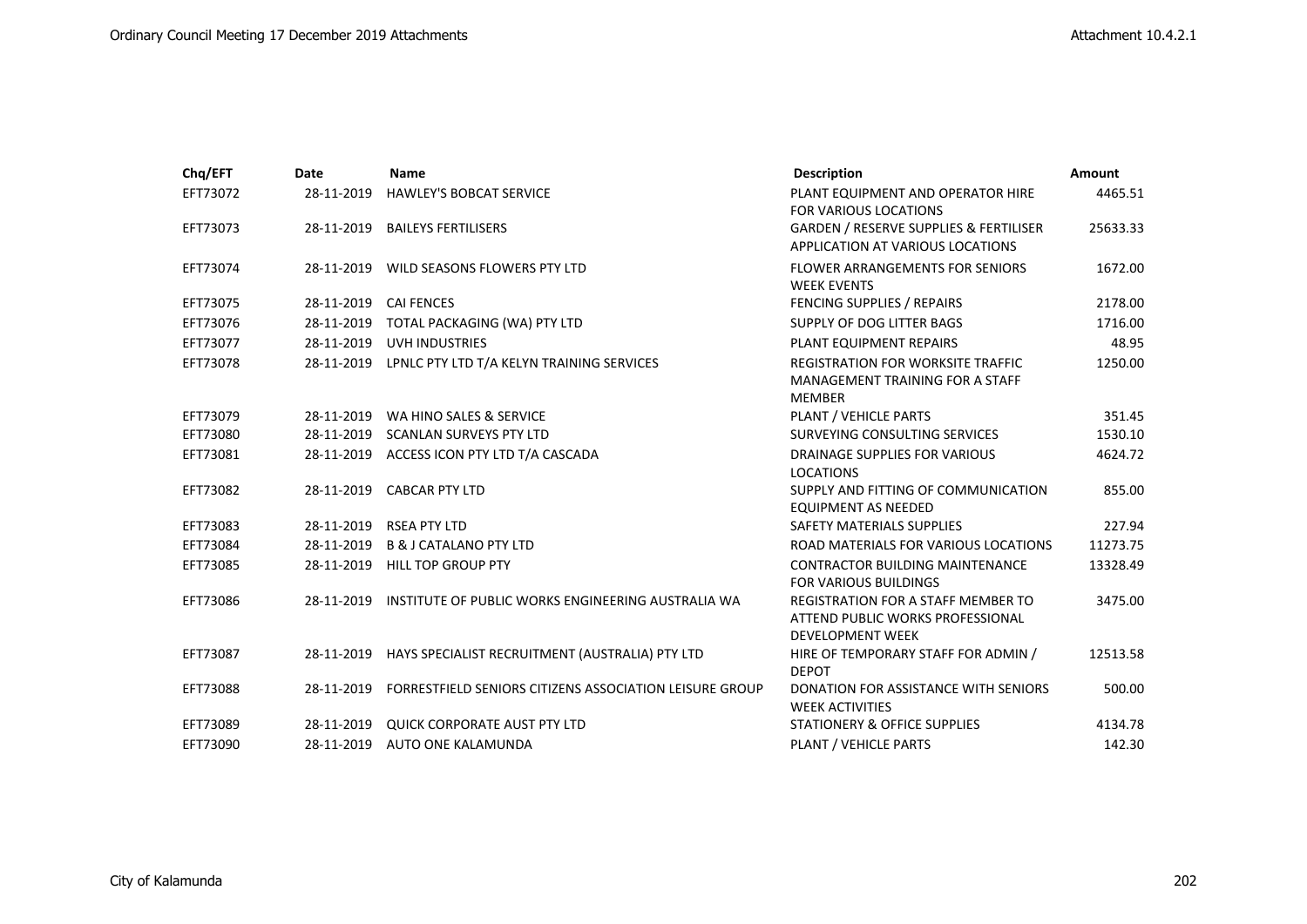| Chq/EFT  | <b>Date</b> | <b>Name</b>                                    | <b>Description</b>                       | <b>Amount</b> |
|----------|-------------|------------------------------------------------|------------------------------------------|---------------|
| EFT73091 | 28-11-2019  | DAWSON PARK PRIMARY SCHOOL                     | <b>HALL BOND REFUND</b>                  | 400.00        |
| EFT73092 | 28-11-2019  | KALAMUNDA CHAMBER OF COMMERCE INC              | <b>CONTRIBUTION TO CHRISTMAS WINDOWS</b> | 1900.00       |
|          |             |                                                | PROJECT & KALAMUNDA NIGHT MARKETS        |               |
| EFT73093 | 28-11-2019  | <b>SHARRON YARRAN</b>                          | FOR THE RAP LAUNCH AT HARTFIELD PARK     | 250.00        |
| EFT73094 | 28-11-2019  | RAINSTORM DUST CONTROL PTY LTD                 | <b>DUST SUPPRESSION CONTROL AT</b>       | 12430.00      |
|          |             |                                                | <b>WALLISTON TRANSFER STATION</b>        |               |
| EFT73095 |             | 28-11-2019 PETER CLARK - PIANO TUNER           | MAINTENANCE / REPAIRS TO PIANOS IN       | 220.00        |
|          |             |                                                | <b>VARIOUS LOCATIONS</b>                 |               |
| EFT73096 | 28-11-2019  | TOTAL COOLANT MANAGEMENT SOLUTIONS (AUSTRALIA) | PLANT/VEHICLE PARTS                      | 709.50        |
| EFT73097 | 28-11-2019  | KALAMUNDA CHURCH OF CHRIST                     | <b>CHRISTMAS FESTIVAL FUNDING -</b>      | 500.00        |
|          |             |                                                | <b>CHRISTMAS EVENT</b>                   |               |
| EFT73098 |             | 28-11-2019 BGC RESIDENTIAL PTY LTD             | <b>BUILDING APPLICATION FEE REFUND</b>   | 166.65        |
| EFT73099 | 28-11-2019  | REPEAT PLASTICS (WA)                           | SUPPLIES OF RECYCLED PLASTIC PRODUCTS    | 3166.36       |
| EFT73100 | 28-11-2019  | LES MILLS ASIA PACIFIC INDUSTRIES              | <b>MONTHLY LICENCE FEE</b>               | 384.40        |
| EFT73101 |             | 28-11-2019 COCA-COLA AMATIL (AUST) PTY LTD     | KIOSK SUPPLIES FOR HARTFIELD             | 557.00        |
|          |             |                                                | <b>RECREATION CENTRE</b>                 |               |
| EFT73102 |             | 28-11-2019 G FORCE PRINTING                    | SUPPLY OF PRINTED STATIONERY STOCK       | 2077.37       |
| EFT73103 | 28-11-2019  | <b>T-QUIP</b>                                  | PLANT / VEHICLE PARTS                    | 336.60        |
| EFT73104 | 28-11-2019  | MICHAEL BENEDICT CLENNELL                      | <b>FOOTPATH DEPOSIT REFUND</b>           | 700.00        |
| EFT73105 | 28-11-2019  | SWAN TOWING SERVICE PTY LTD                    | <b>TOWING SERVICES</b>                   | 682.00        |
| EFT73106 | 28-11-2019  | ABAXA (WH LOCATION SERVICES)                   | SUPPLY UNDERGROUND SERVICE               | 2734.60       |
|          |             |                                                | LOCATIONS AT VARIOUS LOCATIONS           |               |
| EFT73107 | 28-11-2019  | ANITA CHRISTINE WEINBRECHT                     | <b>RATES REFUND</b>                      | 683.36        |
| EFT73108 | 28-11-2019  | DIRECT TRADES SUPPLY PTY LTD                   | <b>HARDWARE SUPPLIES</b>                 | 1169.08       |
| EFT73109 | 28-11-2019  | SHRED-X PTY LTD                                | SECURE DOCUMENT DISPOSAL BIN             | 88.00         |
|          |             |                                                | REMOVAL AND REPLACEMENT                  |               |
| EFT73110 | 28-11-2019  | STRATAGREEN                                    | <b>GARDEN / RESERVE SUPPLIES</b>         | 156.40        |
| EFT73111 | 28-11-2019  | OFFICEWORKS SUPERSTORES PTY LTD                | OFFICE SUPPLIES / STATIONERY             | 88.00         |
| EFT73112 | 28-11-2019  | DOWNER EDI WORKS PTY LTD                       | SUPPLY AND LAY MOUNTABLE KERBING         | 24937.00      |
|          |             |                                                | <b>FOR VARIOUS LOCATIONS</b>             |               |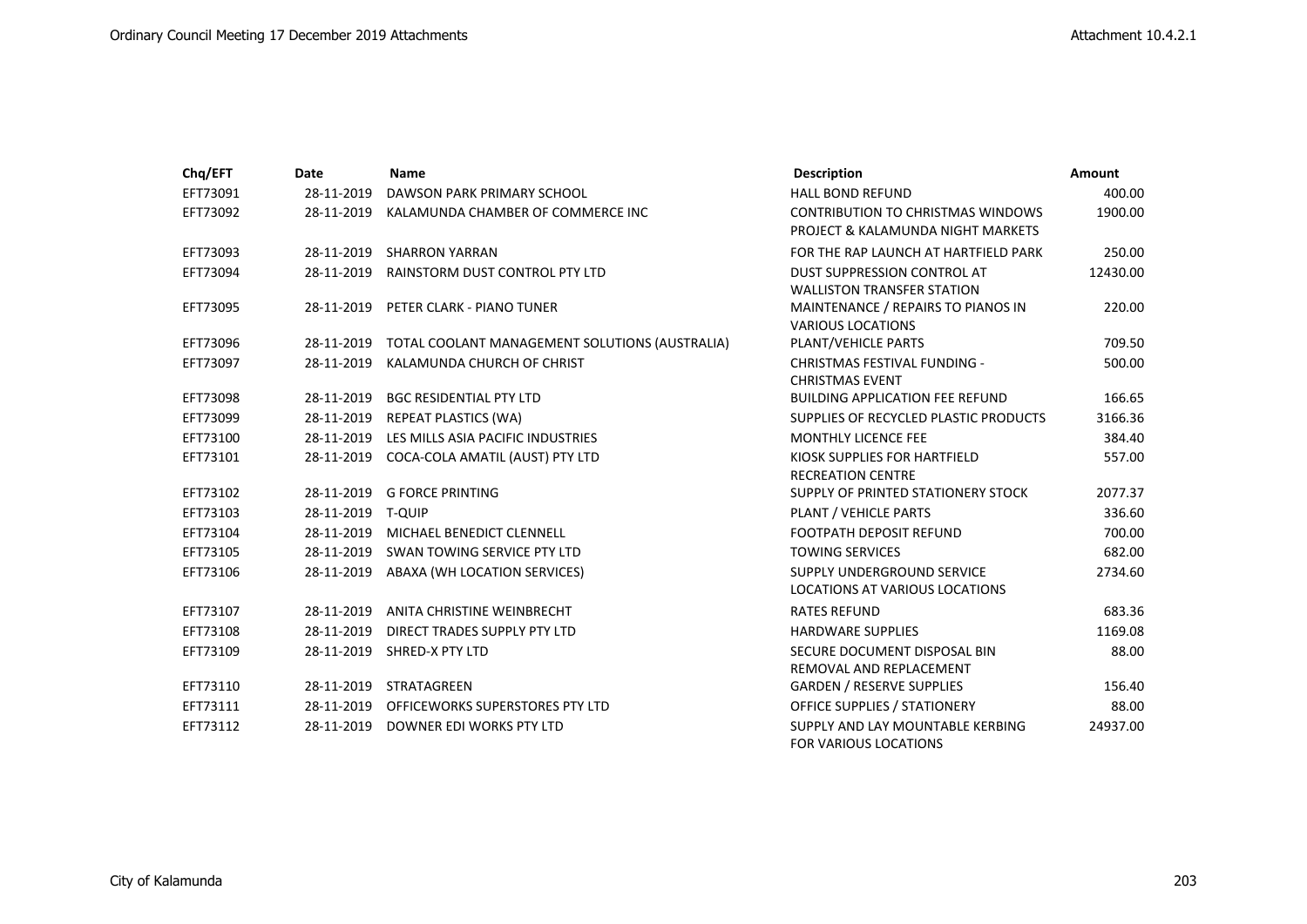| Chq/EFT  | Date       | <b>Name</b>                                       | <b>Description</b>                         | <b>Amount</b> |
|----------|------------|---------------------------------------------------|--------------------------------------------|---------------|
| EFT73113 | 28-11-2019 | DEPARTMENT OF BIODIVERSITY, CONSERVATION AND      | MERCHANDISE SUPPLIES FOR RESALE AT         | 581.40        |
|          |            | <b>ATTRACTIONS</b>                                | THE ZIG ZAG CULTURAL CENTRE                |               |
| EFT73114 | 28-11-2019 | <b>ESRI AUSTRALIA</b>                             | SUPPLIES & CONSULTING SERVICES BASED       | 8360.00       |
|          |            |                                                   | ON GEOGRAPHIC INFORMATION SYSTEMS          |               |
|          |            |                                                   | <b>TECHNOLOGY</b>                          |               |
| EFT73115 | 28-11-2019 | <b>BELINDA TANGNEY</b>                            | <b>REFUND OF DOG REGISTRATION</b>          | 20.09         |
| EFT73116 | 28-11-2019 | <b>VERMEER (WA &amp; NT)</b>                      | PLANT / VEHICLE PARTS                      | 339.26        |
| EFT73117 | 28-11-2019 | <b>MAYDAY EARTHMOVING</b>                         | PLANT AND EQUIPMENT HIRE                   | 6578.00       |
| EFT73118 | 28-11-2019 | MONUMENTAL SERVICES T/A A BALANCED VIEW LEISURE   | SCOTT RESERVE MASTER PLAN -                | 3201.00       |
|          |            | <b>CONSULTANCY SERVICES</b>                       | ADDITIONAL WORKSHOP AND CONCEPT            |               |
|          |            |                                                   | <b>DESIGN FOR THE COMMUNITY FACILITIES</b> |               |
| EFT73119 | 28-11-2019 | <b>WOOLWORTHS GROUP LIMITED</b>                   | <b>GROCERY SUPPLIES</b>                    | 3594.27       |
| EFT73120 | 28-11-2019 | FAIRE & CO (FAY VALLI)                            | CHRISTMAS FESTIVAL FUNDING - MEAD          | 3500.00       |
|          |            |                                                   | STREET MALL CHRISTMAS CHEER                |               |
| EFT73121 | 28-11-2019 | SIMON DI ROSSO                                    | REFUND OF EMPLOYMENT CONTARCT              | 242.69        |
|          |            |                                                   | <b>ALLOWANCE</b>                           |               |
| EFT73122 | 28-11-2019 | <b>GLENDA DAWN CHARLTON (PODIATRY)</b>            | PODIATRY SERVICES AT JACK HEALEY           | 984.55        |
|          |            |                                                   | <b>CENTRE</b>                              |               |
| EFT73123 | 28-11-2019 | WEBSITE WEED & PEST PTY LTD                       | WEED CONTROL AT VARIOUS LOCATIONS          | 13469.50      |
| EFT73124 | 28-11-2019 | <b>TARA PICKETT</b>                               | FOR THE RAP LAUNCH AT HARTFIELD PARK       | 200.00        |
| EFT73125 | 28-11-2019 | ALLAN DAVIES & TREVOR CHUDLEIGH ARCHITECTS        | ARCHITECTURAL CONSULTANCY SERVICES         | 1496.00       |
| EFT73126 | 28-11-2019 | JAYBRO GROUP PTY LTD T/A JAYBRO                   | ROAD CONSTRUCTION MATERIAL                 | 2297.90       |
| EFT73127 | 28-11-2019 | INSTITUTE OF PUBLIC WORKS ENGINEERING AUST. (NAT) | <b>REGISTRATION FOR A STAFF MEMBER TO</b>  | 715.00        |
|          |            |                                                   | ATTEND: ADVANCING PARKS                    |               |
|          |            |                                                   | MANAGEMENT                                 |               |
| EFT73128 | 28-11-2019 | HILLSIDE CHURCH CARE SERVICES INCORPORATED        | <b>FOOTPATH DEPOSIT REFUND</b>             | 1450.00       |
| EFT73129 | 28-11-2019 | ECL GROUP (FUELQUIP AUSTRALIA)                    | BOWSER AND TRANSPONDER REPAIRS AT          | 419.10        |
|          |            |                                                   | <b>DEPOT</b>                               |               |
| EFT73130 | 28-11-2019 | <b>FELTON INDUSTRIES PTY LTD</b>                  | SUPPLY OF PARK / RESERVES SETTINGS         | 1628.00       |
| EFT73131 | 28-11-2019 | LESMURDIE ARTS & CRAFTS INC                       | <b>KEY &amp; HALL BOND REFUND</b>          | 450.00        |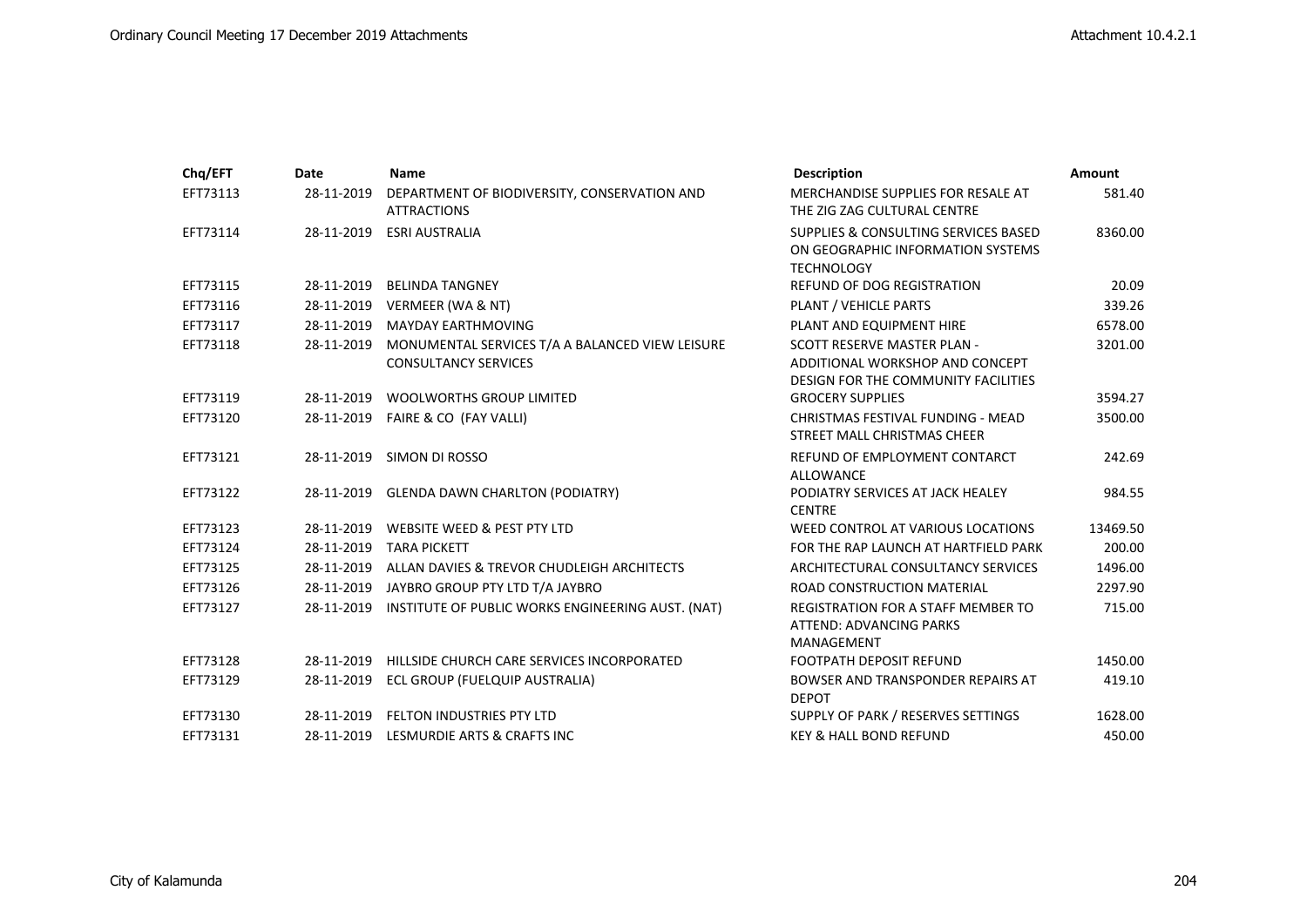| Chq/EFT  | Date       | <b>Name</b>                                             | <b>Description</b>                     | <b>Amount</b> |
|----------|------------|---------------------------------------------------------|----------------------------------------|---------------|
| EFT73132 | 28-11-2019 | DRAINFLOW SERVICES PTY LTD                              | CLEANING / MAINTAINING STORM WATER     | 10421.40      |
|          |            |                                                         | <b>DRAINS</b>                          |               |
| EFT73133 | 28-11-2019 | LOCHNESS LANDSCAPE SERVICES                             | WEED SPRAYING & MOWING OF VARIOUS      | 28009.50      |
|          |            |                                                         | <b>RESERVES</b>                        |               |
| EFT73134 | 28-11-2019 | WEST COAST SHADE PTY LTD ATF THE WEST COAST SHADE TRUST | HARTFIELD PARK - SHADE SAIL REPAIR     | 726.00        |
| EFT73135 | 28-11-2019 | ONE STOP PATIO SHOP                                     | <b>BUILDING APPLICATION FEE REFUND</b> | 61.65         |
| EFT73136 | 28-11-2019 | CONTRAFLOW                                              | <b>TRAFFIC MANAGEMENT FOR VARIOUS</b>  | 67978.96      |
|          |            |                                                         | <b>LOCATIONS</b>                       |               |
| EFT73137 | 28-11-2019 | AECOM AUSTRALIA PTY LTD                                 | WATTLE GROVE SOUTH FLORA VEGETATION    | 32506.65      |
|          |            |                                                         | AND FAUNA SURVEY                       |               |
| EFT73138 |            | 28-11-2019 GUNDRY'S CARPET CHOICE                       | SUPPLY AND INSTAL REPLACEMENT CARPET   | 10399.00      |
|          |            |                                                         | AT HARTFIELD PARK RECREATION           |               |
| EFT73139 | 28-11-2019 | STATE WIDE TURF SERVICES                                | REMOVAL OF DEBRIS FROM SADDLEBACK      | 495.00        |
|          |            |                                                         | <b>CIRCLE RESERVE</b>                  |               |
| EFT73140 | 28-11-2019 | <b>PAULA ALDERTON</b>                                   | DOG STERILIZATION REFUND               | 30.00         |
| EFT73141 | 28-11-2019 | <b>OFFICEWORKS MIDLAND</b>                              | <b>OFFICE / STATIONERY SUPPLIES</b>    | 120.00        |
| EFT73142 | 28-11-2019 | <b>RON BAILEY</b>                                       | SALE OF ARTWORK - RE-IMAGINED -        | 84.00         |
|          |            |                                                         | $01/11/19 - 10/11/19$                  |               |
| EFT73143 | 28-11-2019 | <b>CORPORATE ENERGY AUSTRALIA PTY LTD</b>               | PLANT / VEHICLE PARTS                  | 588.72        |
| EFT73144 | 28-11-2019 | WEST-SURE GROUP PTY LTD                                 | CASH IN TRANSIT - OCTOBER 2019         | 1587.30       |
| EFT73145 | 28-11-2019 | <b>CENTURION TEMPORARY FENCING</b>                      | <b>TEMPORARY FENCING HIRE</b>          | 2945.25       |
| EFT73146 | 28-11-2019 | <b>CHEMCENTRE</b>                                       | <b>WATER SAMPLE TESTING</b>            | 989.91        |
| EFT73147 | 28-11-2019 | <b>ACCESS OFFICE INDUSTRIES</b>                         | <b>LIBRARY SUPPLIES</b>                | 174.57        |
| EFT73148 | 28-11-2019 | ALTRONIC DISTRIBUTORS PTY LTD T/A ALTRONICS             | COMPUTER SUPPLIES/ACCESSORIES          | 154.50        |
| EFT73149 | 28-11-2019 | THE GOOD GUYS                                           | PHONE SUPPLIES FOR OPERATIONS CENTRE   | 449.00        |
| EFT73150 | 28-11-2019 | FUJI XEROX AUSTRALIA PTY LTD                            | PHOTOCOPYING CHARGES                   | 661.77        |
| EFT73151 | 28-11-2019 | <b>ROBERT G WILLIS</b>                                  | ENGAGEMENT AS ACTING MANAGER ASSET     | 7700.00       |
|          |            |                                                         | <b>DELIVERY</b>                        |               |
| EFT73152 | 28-11-2019 | AROUNDABOUT GARDENING SERVICES                          | <b>VERGE / GARDEN MAINTENANCE FOR</b>  | 7392.00       |
|          |            |                                                         | <b>VARIOUS LOCATIONS</b>               |               |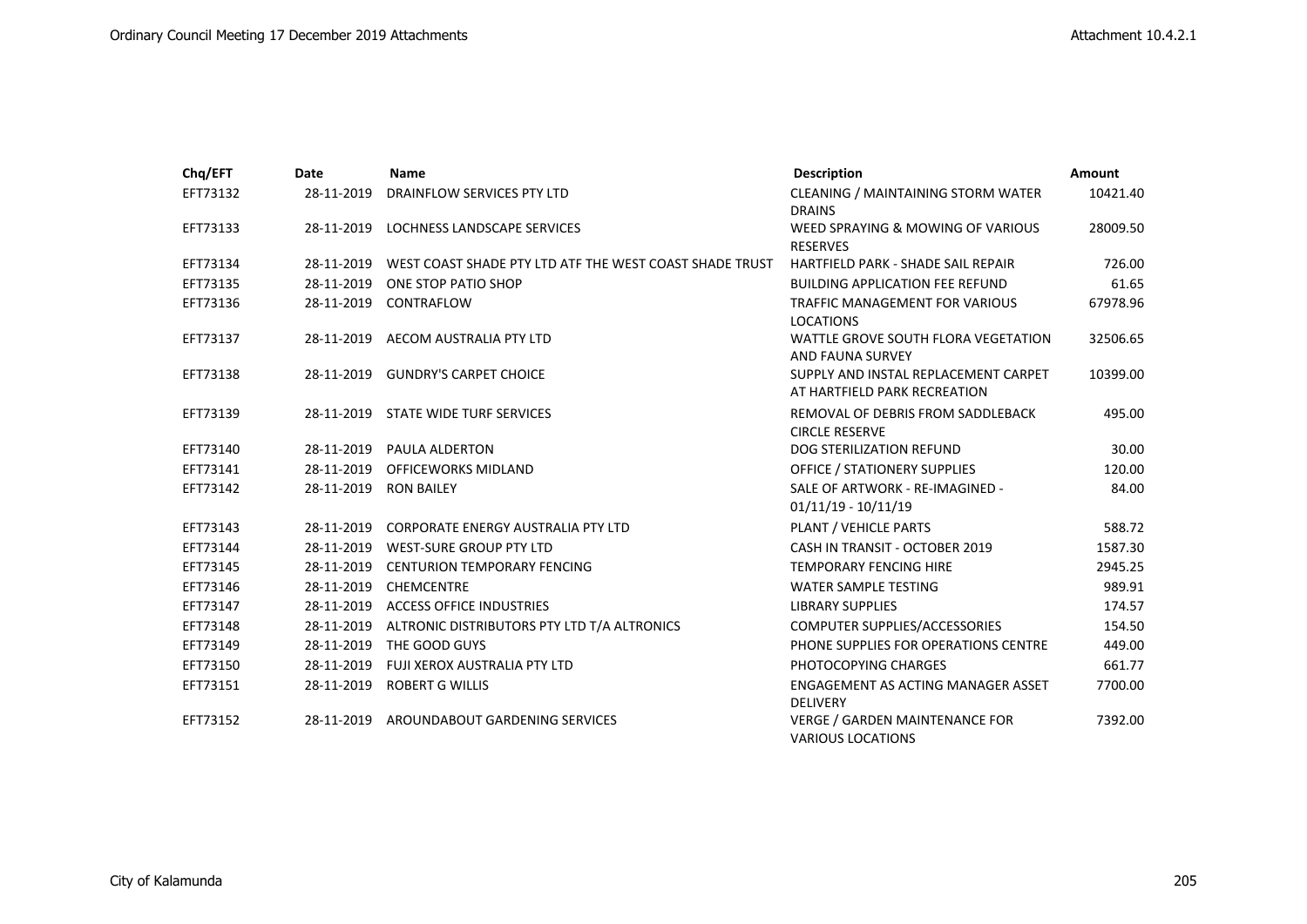| Chq/EFT  | Date       | <b>Name</b>                                           | <b>Description</b>                                                                                                | <b>Amount</b> |
|----------|------------|-------------------------------------------------------|-------------------------------------------------------------------------------------------------------------------|---------------|
| EFT73153 | 28-11-2019 | <b>KRISTY LEE MOLLICA</b>                             | <b>ENTERTAINMENT SERVICES FOR SENIORS</b><br><b>WEEK</b>                                                          | 3450.00       |
| EFT73154 | 28-11-2019 | SINCLAIR COMMUNICATIONS                               | ARCHIVE GRADE CDR FOR LOCAL HISTORY                                                                               | 266.50        |
| EFT73155 | 28-11-2019 | PUBLICITY PRESS (DESTINATIONS AUSTRALIA)              | ADVERTISING IN DESTINATION AUSTRALIA<br>MAGAZINE 2019                                                             | 2750.00       |
| EFT73156 | 28-11-2019 | REMONDIS AUSTRALIA PTY LTD                            | <b>COLLECTION AND RECYCLING OF</b><br><b>CARDBOARD AT WALLISTON TRANSFER</b><br><b>STATION</b>                    | 2719.20       |
| EFT73157 | 28-11-2019 | DYMOCKS PERTH PTY LTD T/A DYMOCKS MIDLAND             | <b>LIBRARY SUPPLIES</b>                                                                                           | 399.12        |
| EFT73158 | 28-11-2019 | <b>KALAMUNDA ELECTRICS</b>                            | ELECTRICAL REPAIRS / MAINTENANCE FOR<br><b>VARIOUS LOCATIONS</b>                                                  | 18626.00      |
| EFT73159 |            | 28-11-2019 DATATEL COMMUNICATIONS PTY LTD T/A ETTIS   | ANNUAL TAGGING AND TESTING OF<br>ELECTIRICAL APPLIANCES                                                           | 873.62        |
| EFT73160 | 28-11-2019 | JDSI CONSULTING ENGINEERS PTY LTD                     | SUPPLY AND INSTALLATION OF NEW WATER<br>MAIN AT PALM TERRACE FORRESTFIELD                                         | 3762.00       |
| EFT73161 | 28-11-2019 | <b>DMC CLEANING</b>                                   | CLEANING SERVICES / CONSUMABLES FOR<br><b>VARIOUS LOCATIONS</b>                                                   | 481.25        |
| EFT73162 |            | 28-11-2019 ASHJAD PTY LTD T/A CUROST MILK SUPPLY      | MILK SUPPLY FOR ADMINISTRATION<br><b>CENTRE AND OPERATIONS CENTRE</b>                                             | 203.90        |
| EFT73163 | 28-11-2019 | <b>MAVIS PASKULICH</b>                                | SALE OF ARTWORK - RE-IMAGINED -<br>$01/11/19 - 10/11/19$                                                          | 52.50         |
| EFT73164 | 28-11-2019 | NATURAL AREA MANAGEMENT & SERVICES                    | WEED CONTROL AT VARIOUS LOCATIONS                                                                                 | 62404.38      |
| EFT73165 | 28-11-2019 | A1 TROJAN PEST CONTROL                                | PEST CONTROL SERVICES FOR VARIOUS<br><b>LOCATIONS</b>                                                             | 398.00        |
| EFT73166 | 28-11-2019 | TALIS CONSULTANTS PTY LTD ATF TALIS UNIT TRUST        | <b>CONSULTATION REGARDING NOISE</b><br><b>MODELLING &amp; RESPONSE TO DWER</b><br><b>REGARDING LICENCE AT WTS</b> | 540.38        |
| EFT73167 |            | 28-11-2019 STAN THE TYRE MAN (STAN'S TYRE SERVICE WA) | PLANT / VEHICLE PARTS                                                                                             | 990.00        |
| EFT73168 | 28-11-2019 | CHRIS KERSHAW PHOTOGRAPHY                             | COUNCIL, COUNCILLOR & STAFF PHOTOS                                                                                | 1320.00       |
| EFT73169 | 28-11-2019 | <b>MULDOON TILES</b>                                  | <b>RAY OWEN STADIUM - SUPPLY AND</b><br><b>DELIVERY OF TILES</b>                                                  | 3763.54       |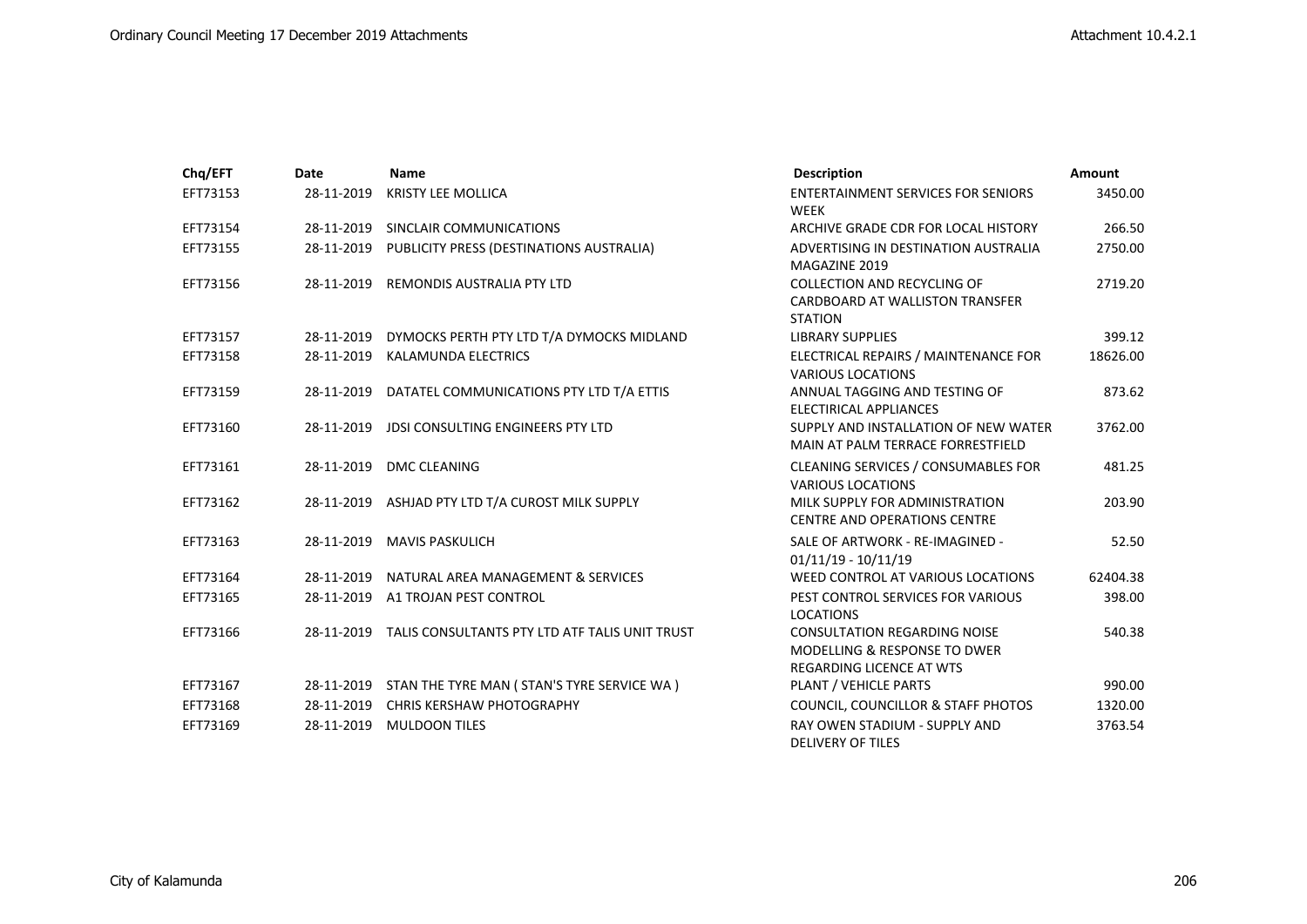| Chq/EFT  | Date       | <b>Name</b>                                          | <b>Description</b>                                                                        | <b>Amount</b> |
|----------|------------|------------------------------------------------------|-------------------------------------------------------------------------------------------|---------------|
| EFT73170 | 28-11-2019 | <b>MAIA FINANCIAL PTY LIMITED</b>                    | LEASE AGREEMENT OF SPIN BIKES AT<br><b>HARTFIELD PARK RECREATION CENTRE &amp;</b>         | 3036.32       |
|          |            |                                                      | DEPT.OF FIRE & EMERGENCY SERVICES POD                                                     |               |
| EFT73171 |            | 28-11-2019 HIT PRODUCTIONS PTY LTD                   | ROYALTIES, ACCOMODATION & FINAL                                                           | 6798.56       |
|          |            |                                                      | PAYMENT FOR WAISTWATCHERS THE<br><b>MUSICAL</b>                                           |               |
| EFT73172 | 28-11-2019 | <b>RISE NETWORK INC</b>                              | REIMBURSEMENTS COSTS TO REPAIR<br>UNDERGROUND PIPEWORK AT PETER<br><b>ANDERTON CENTRE</b> | 5519.25       |
| EFT73173 |            | 28-11-2019 SUEZ RECYCLING & RECOVERY (PERTH) PTY LTD | BULK BIN SERVICES FOR GREEN AND MIXED<br>WASTE COLLECTIONS AND DISPOSAL                   | 1190.38       |
| EFT73174 |            | 28-11-2019 SPRAYLINE SPRAYING EQUIPMENT              | SUPPLY & DELIVERY OF SPRAYING<br><b>EQUIPMENT</b>                                         | 826.32        |
| EFT73175 | 28-11-2019 | <b>QIS PACKAGING</b>                                 | PAPER CARRY BAGS FOR ZIG ZAG CULTURAL<br><b>CENTRE</b>                                    | 520.71        |
| EFT73176 | 28-11-2019 | DAYTONE PRINTING PTY LTD                             | PRINTING OF BROCHURES / INVITES FOR<br><b>VARIOUS LOCATIONS</b>                           | 774.40        |
| EFT73177 | 28-11-2019 | CMA ECOCYCLE PTY LTD                                 | <b>COLLECTION &amp; RECYCLING OF GLOBES</b><br>FROM THE WALLISTON TRANSFER STATION        | 3351.48       |
| EFT73178 |            | 28-11-2019 WEST TIP WASTE CONTROL PTY LTD            | REMOVAL & PROCESSING OF BUILDING<br>RUBBLE, GULLY EDUCTING, SWEEPINGS                     | 71442.48      |
| EFT73179 | 28-11-2019 | <b>ALLPEST WA</b>                                    | REMOVAL OF BEES NESTS AT VARIOUS<br><b>LOCATIONS</b>                                      | 588.00        |
| EFT73180 |            | 28-11-2019 CHRISTIAN HOME SCHOOL SUPPORT GROUP       | HALL HIRE REFUND DUE TO CANCELLATION<br>& KEY & HALL BOND REFUND                          | 134.00        |
| EFT73181 | 28-11-2019 | A TEAM PRINTING                                      | FIND A FAIRY MAP PRINTING                                                                 | 480.70        |
| EFT73182 | 28-11-2019 | BUSHFIRE PRONE PLANNING (BPP GROUP PTY LTD)          | THE KALAMUNDA COMMUNITY CENTRE<br>PROJECT CONSULTING                                      | 1674.75       |
| EFT73183 | 28-11-2019 | <b>CREATIVE DESIGN &amp; PLANNING</b>                | HEIDELBERG PARK CONCEPT PLAN REVIEW                                                       | 4268.00       |
| EFT73184 | 28-11-2019 | JANINE HADFIELD                                      | KEY BOND REFUND, LESS HALL HIRE<br><b>REFUND</b>                                          | 61.25         |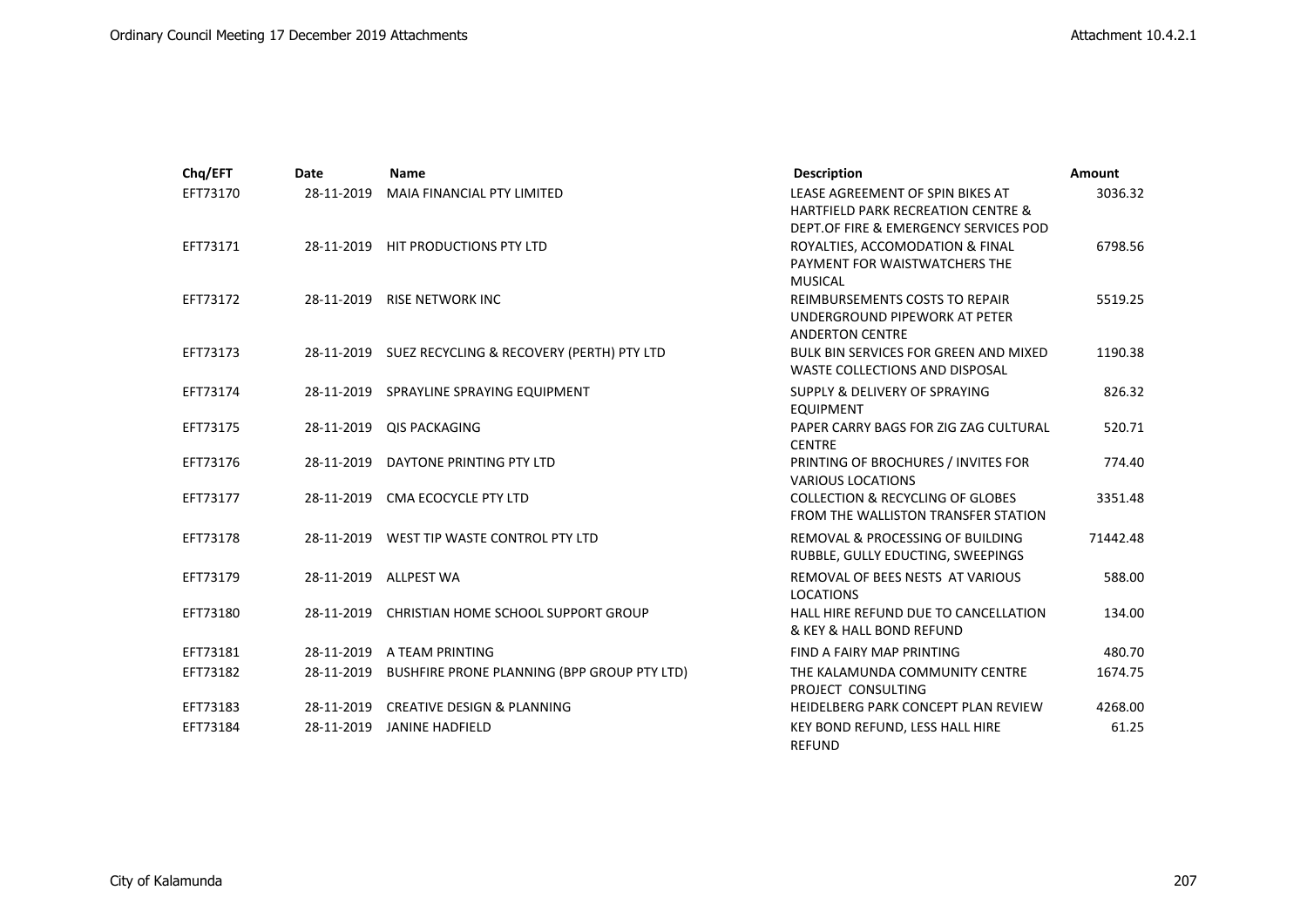| Chq/EFT  | <b>Date</b> | <b>Name</b>                                                                    | <b>Description</b>                                                                                                                      | <b>Amount</b> |
|----------|-------------|--------------------------------------------------------------------------------|-----------------------------------------------------------------------------------------------------------------------------------------|---------------|
| EFT73185 | 28-11-2019  | BLUE STEEL ENTERPRISES PTY LTD T/A FRONTLINE FIRE & RESCUE<br><b>EQUIPMENT</b> | MAINTENANCE OF FIRE AND RESCUE<br><b>EQUIPMENT</b>                                                                                      | 3876.30       |
| EFT73186 | 28-11-2019  | <b>ELIZA HEALD</b>                                                             | <b>KEY &amp; HALL BOND REFUND</b>                                                                                                       | 350.00        |
| EFT73187 |             | 28-11-2019 QUALITY PRESS                                                       | LARGE FORMAT BANNER FOR THE 2019<br>REMEMBRANCE DAY CONCERT                                                                             | 167.12        |
| EFT73188 | 28-11-2019  | <b>INSTANT WASTE MANAGEMENT</b>                                                | WASTE TRANSPORTATION SERVICES, HOOK<br>LIFT BINS - WALLISTON TRANSFER STATION                                                           | 11550.00      |
| EFT73189 |             | 28-11-2019 AUS CHILL TECHNICAL SERVICES PTY LTD                                | SUPPLY AIR CONDITIONING REPAIRS AND<br>INSTALLATION TO ADMIN & KALAMUNDA<br><b>CLUB</b>                                                 | 836.00        |
| EFT73190 | 28-11-2019  | ROADLINE REMOVAL WA                                                            | MUNDARING WEIR ROAD INTERSECTING AT<br>VALLEY RD & CRESCENT RD - HIGH<br>PRESSURE WATERBLAST REMOVAL OF<br><b>OBSOLETE LINEMARKINGS</b> | 825.00        |
| EFT73191 |             | 28-11-2019 BLUE FORCE PTY LTD                                                  | <b>HIGH WYCOMBE RECREATION CENTRE 24</b><br><b>HOUR SECURITY MONITORING SERVICES</b><br>$1/11/19 - 31/01/20$                            | 257.40        |
| EFT73192 | 28-11-2019  | <b>CHRISTOPHER EDWARD &amp; DEE-ANNE ROGERS</b>                                | <b>RATES REFUND</b>                                                                                                                     | 472.61        |
| EFT73193 |             | 28-11-2019 ALLCREDIT PTY LTD                                                   | STAFF CONTRIBUTIONS TO NOVATED /<br><b>OPERATING LEASES</b>                                                                             | 490.00        |
| EFT73194 | 28-11-2019  | <b>SHOP FOR SHOPS</b>                                                          | MERCHANDISE SUPPLIES FOR RESALE AT<br>THE ZIG ZAG CULTURAL CENTRE                                                                       | 104.50        |
| EFT73195 |             | 28-11-2019 COCKBURN PARTY HIRE                                                 | CHAIR AND TABLE HIRE FOR THE RAP<br><b>LAUNCH AT FEDERATION GARDEN -</b><br><b>HARTFIELD PARK</b>                                       | 641.20        |
| EFT73196 | 28-11-2019  | ROTARY CLUB OF KALAMUNDA                                                       | <b>KEY BOND REFUND</b>                                                                                                                  | 50.00         |
| EFT73197 |             | 28-11-2019 AUSSIE TELECOM PTY LTD                                              | DEEP FREEZE CLOUD ULTIMATE 1YR<br><b>SUBSCRIPTION</b>                                                                                   | 4781.43       |
| EFT73198 | 28-11-2019  | DEPARTMENT OF INDUSTRY, INNOVATION AND SCIENCE                                 | SAFER COMMUNITIES GRANT REPAY<br>UNUSED FUNDS                                                                                           | 12211.00      |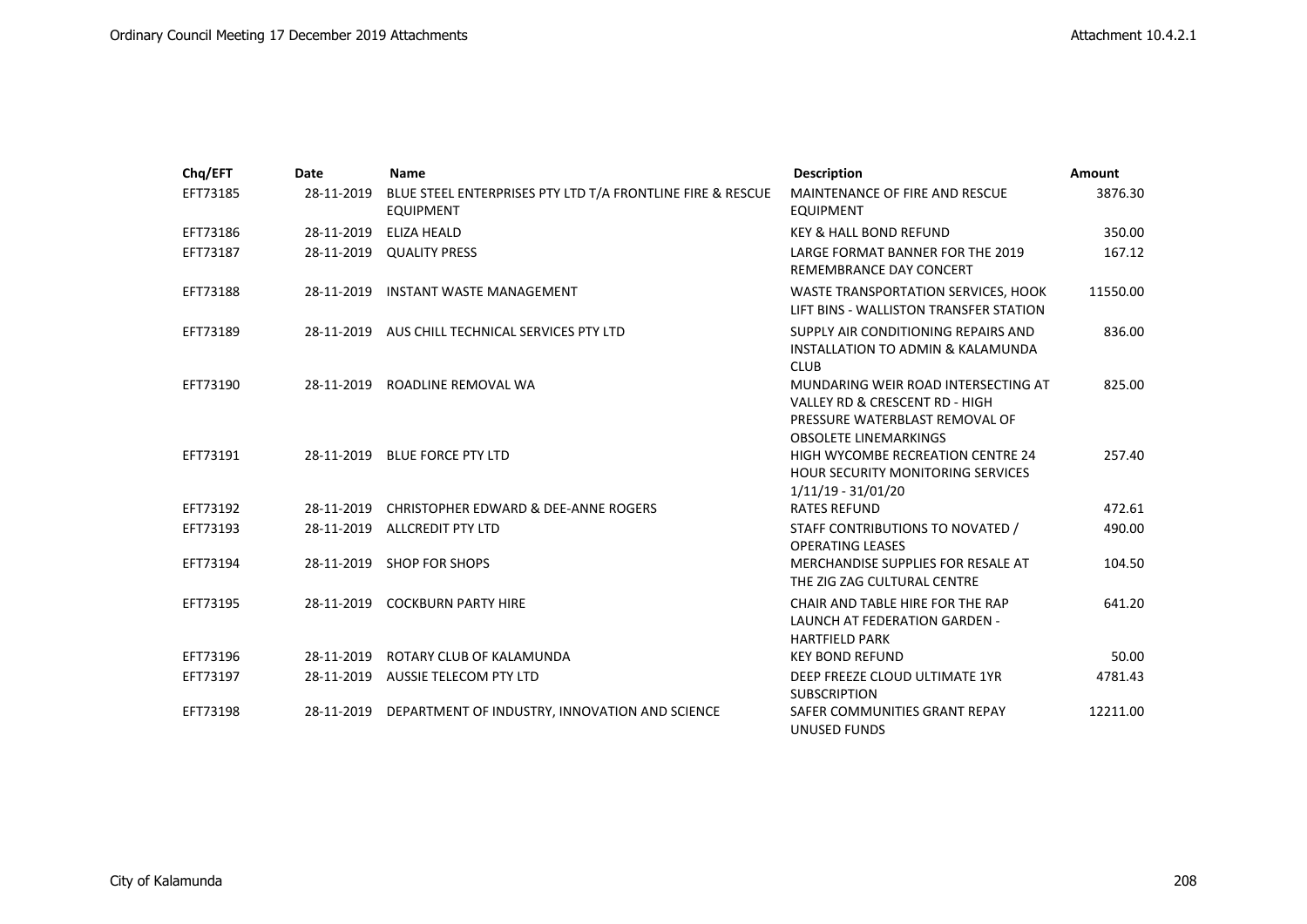| Chq/EFT  | Date       | <b>Name</b>                                            | <b>Description</b>                                                                                                                                | <b>Amount</b> |
|----------|------------|--------------------------------------------------------|---------------------------------------------------------------------------------------------------------------------------------------------------|---------------|
| EFT73199 | 28-11-2019 | AURORA ABRAHAM                                         | ART FOR THE RAP LAUNCH AT HARTFIELD<br><b>PARK</b>                                                                                                | 1000.00       |
| EFT73200 | 28-11-2019 | DOWSING GROUP PTY LTD                                  | SUPPLY AND LAY CONCRETE PATHWAYS,<br>MAINTENANCE AND MISC. WORKS AS<br><b>DIRECTED</b>                                                            | 55174.06      |
| EFT73201 | 28-11-2019 | <b>GETZ HEALTHCARE TECHNICAL SERVICES</b>              | AED PADS FOR HEARTSTART DEFIBRILLATOR                                                                                                             | 137.00        |
| EFT73202 | 28-11-2019 | <b>CORSIGN WA PTY LTD</b>                              | SUPPLIES OF SIGNAGE AND RELATED<br><b>EQUIPMENT</b>                                                                                               | 8178.50       |
| EFT73203 | 28-11-2019 | <b>MANAGED RECHARGE</b>                                | <b>HYDROGEOLOGICAL SUPERVISION FOR</b><br><b>TESTING OF ONE INJECTION BORE &amp;</b><br><b>GROUNDWATER MONITORING AT</b><br><b>HARTFIELD PARK</b> | 9835.65       |
| EFT73204 | 28-11-2019 | PRESTIGE COMMUNICATIONS                                | SUPPLY OF COMMUNICATION RADIOS FOR<br><b>WALLISTON TRANSFER STATION</b>                                                                           | 622.00        |
| EFT73205 |            | 28-11-2019 HORIZON WEST LANDSCAPE & IRRIGATION PTY LTD | <b>BIBBLUMUM TRACK MAINTENANCE WORKS</b><br>- OCTOBER 2019 & WATERING &<br><b>MAINTENANCE WORK AT VARIOUS</b><br><b>LOCATIONS</b>                 | 2145.00       |
| EFT73206 | 28-11-2019 | ROSS MONTGOMERY T/AS PAYSAGE PLANDSCAPES               | <b>DESIGN ADVISORY COMMITTEE</b><br>CONSULTANT SERVICE ROSS MONTGOMERY<br>- FEE CLAIM - WORK COMPLETED 14 & 21<br><b>NOV 2019</b>                 | 1210.00       |
| EFT73207 |            | 28-11-2019 TRUSTEE FOR THE MELSOM FAMILY TRUST         | <b>DESIGN ADVISORY COMMITTEE</b><br><b>CONSULTANT SERVICE CHRIS MELSOM -</b><br>FEE CLAIM - WORK COMPLETED BETWEEN<br>09/05/19 - 21/11/19         | 1900.00       |
| EFT73208 | 28-11-2019 | TUMBLE TOTS PARTY AND TOY HIRE                         | <b>KEY &amp; HALL BOND REFUND</b>                                                                                                                 | 450.00        |
| EFT73209 | 28-11-2019 | NYUNGAR.COM ( NEVILLE COLLARD )                        | <b>CULTURAL WORKSHOP AND COOKING OF</b><br>KANGAROO AND DAMPER FOR RAP<br><b>LAUNCH 21ST NOVEMBER 2019</b>                                        | 750.00        |
| EFT73210 | 28-11-2019 | <b>HUMAN SYNERGISTICS PTY LTD</b>                      | <b>COMPLETE 360 DEBRIEFING TOOL FOR 4</b><br><b>PEOPLE</b>                                                                                        | 2229.00       |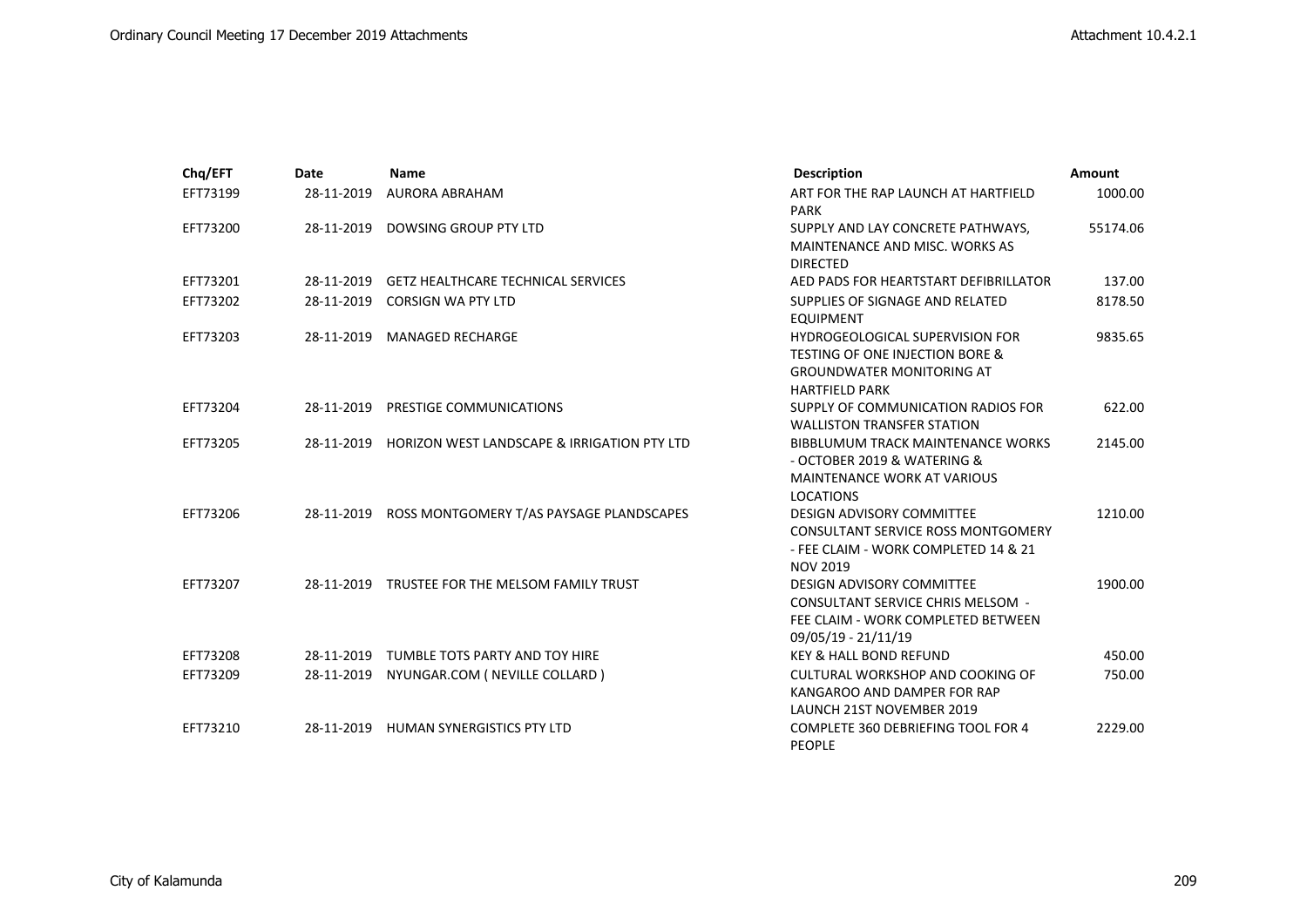| Chq/EFT  | <b>Date</b>      | <b>Name</b>                                                            | <b>Description</b>                                                                                                                        | Amount   |
|----------|------------------|------------------------------------------------------------------------|-------------------------------------------------------------------------------------------------------------------------------------------|----------|
| EFT73211 | 28-11-2019       | <b>GYMMASTER SOFTWARE - TRESHNA ENTERPRISES LTD</b>                    | HIGH WYCOMBE STUDIO PACKAGE FOR THE<br>24/7 GYM MONTHLY CHARGE                                                                            | 80.00    |
| EFT73212 | 28-11-2019       | <b>ARCHITEX DESIGN</b>                                                 | <b>DESIGN ADVISORY COMMITTEE</b><br><b>CONSULTANT SERVICE CARMEL VAN RUTH -</b><br>FEE CLAIM - WORK COMPLETED 01.07.2019<br>$-30.06.2020$ | 3150.00  |
| EFT73213 |                  | 28-11-2019 BUZZ ENTERPRISES PTY LTD T/A SIFTING SANDS                  | PLAYGROUND SOFTFALL CLEANING<br>SERVICES AT VARIOUS LOCATIONS                                                                             | 21034.60 |
| EFT73214 | 28-11-2019       | <b>CREATIVE ADM</b>                                                    | STRATEGIC REVIEW BRAND DEVELOPMENT<br><b>AND IDENTITY</b>                                                                                 | 9295.00  |
| EFT73215 | 28-11-2019       | BOORLOO ABORIGINAL CULTURAL EXPERIENCE                                 | ENTERTAINMENT FOR THE RAP LAUNCH AT<br><b>HARTFIELD PARK</b>                                                                              | 550.00   |
| EFT73216 | 28-11-2019 CROWE |                                                                        | <b>INTERNAL AUDIT - CUSTOMER SERVICE</b><br><b>REVIEW</b>                                                                                 | 5280.00  |
| EFT73217 | 28-11-2019       | ORACLE CUSTOMER MANAGEMENT SOLUTIONS PTY LTD T/AS<br><b>ORACLE CMS</b> | <b>ORACLE AFTER HOURS SERVICE - OCTOBER</b><br>2019                                                                                       | 1657.93  |
| EFT73218 | 28-11-2019       | <b>KARLA WILKES</b>                                                    | <b>KEY &amp; HALL BOND REFUND</b>                                                                                                         | 450.00   |
| EFT73219 | 28-11-2019       | TREE WATERING SERVICES                                                 | HAND WATER AND FERTILISE TREES AND<br>SHRUBS AT VARIOUS LOCATIONS                                                                         | 1620.00  |
| EFT73220 |                  | 28-11-2019 ASPIRE PERFORMANCE TRAINING                                 | <b>VARIOUS TRAINING WORKSHOPS FOR</b><br><b>MULTIPLE STAFF</b>                                                                            | 12430.00 |
| EFT73221 | 28-11-2019       | BOAT WORKS WA PTY LTD T/A WEST COAST BOAT WORKS                        | WATER SLIDE REPAIRS AT KALAMUNDA<br><b>WATER PARK</b>                                                                                     | 2999.98  |
| EFT73222 |                  | 28-11-2019 PROTEK 247 BUILDING                                         | <b>GUTTER MAINTENANCE &amp; CLEANING</b><br>SERVICES AT VARIOUS LOCATIONS                                                                 | 3339.49  |
| EFT73223 | 28-11-2019       | <b>ACTION GLASS &amp; ALUMINIUM</b>                                    | <b>GLAZING, REPAIRS AND INSTALATION</b><br>SERVICES AT DEPOT AND HARTFIELD PARK<br><b>RECREATION CENTRE</b>                               | 747.40   |
| EFT73224 | 28-11-2019       | <b>TOWN TEAM MOVEMENT LTD</b>                                          | SPECIALISED SERVICES FOR THE DESIGN BY<br><b>ENQUIRY WORKSHOP - STIRK PARK</b>                                                            | 9515.00  |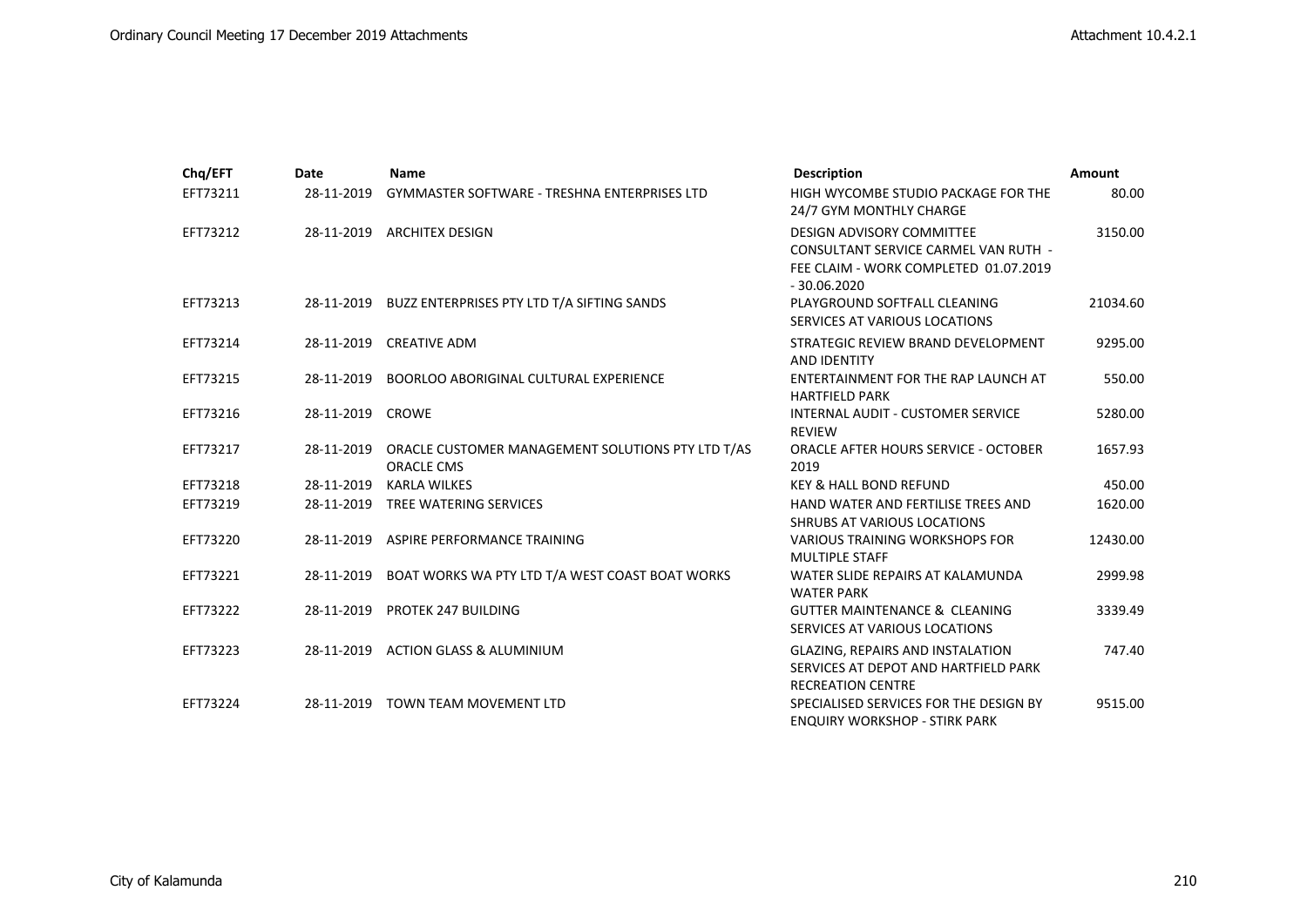| Chq/EFT  | Date              | <b>Name</b>                                                          | <b>Description</b><br>PLAYSPACE - CONSULTATION AND<br><b>ENGAGEMENT SERVICES</b>                                                | <b>Amount</b> |
|----------|-------------------|----------------------------------------------------------------------|---------------------------------------------------------------------------------------------------------------------------------|---------------|
| EFT73225 | 28-11-2019 ISOBAR |                                                                      | STAGES 4&5 - IMPLEMENTATION FEE<br><b>WEBSITE REDEVELOPMENT &amp; CMS</b><br>TRAINING & SITEFINITY LICENCE RENEWAL              | 124129.83     |
| EFT73226 |                   | 28-11-2019 TYRE STORAGE AND RECOVERY WA (TSR WA)                     | <b>COLLECTION AND RECYCLING OF TYRES</b><br><b>FROM WALLISTON TRANSFER STATION</b>                                              | 424.44        |
| EFT73227 | 28-11-2019        | NEW GROUND WATER SERVICES PTY LTD                                    | SUPPLY AND INSTALL NEW HERITAGE<br>STORAGE TANK, PUMP, FITTINGS, PIPE<br>WORK AND ELECTRICS AT VARIOUS<br><b>LOCATIONS</b>      | 33177.01      |
| EFT73228 | 28-11-2019        | SIMRAT PAL SINGH BRAR                                                | <b>CROSSOVER CONTRIBUTION</b>                                                                                                   | 428.00        |
| EFT73229 | 28-11-2019        | INDUSTRIAL RECRUITMENT PARTNERS (IRP) PTY LTD                        | HIRE OF TEMPORARY STAFF FOR DEPOT /<br><b>ADMIN</b>                                                                             | 50232.44      |
| EFT73230 | 28-11-2019        | ANGELA DEWAR                                                         | <b>STUDY ASSISTANCE</b>                                                                                                         | 800.00        |
| EFT73231 | 28-11-2019        | SPECIALIST TESTING & TECHNICAL SERVICES (STATS) PTY LTD              | TESTING AND REPORTING FOR CRITICAL<br><b>ROAD NETWORK</b>                                                                       | 17670.40      |
| EFT73232 | 28-11-2019        | PEARMANS ELECTRICAL SERVICES                                         | SUPPLY AND INSTAL REPLACEMENT LED<br>LIGHTING AT RAY OWEN BASKETBALL<br><b>STADIUM</b>                                          | 39177.21      |
| EFT73233 | 28-11-2019        | <b>HILLS MOTO &amp; MOWERS WA</b>                                    | PLANT / VEHICLE PARTS                                                                                                           | 180.00        |
| EFT73234 | 28-11-2019        | THE RACQUET SHOP                                                     | SPORTS SUPPLIES FOR HARTFIELD PARK<br><b>RECREATION CENTRE</b>                                                                  | 165.00        |
| EFT73235 | 28-11-2019        | MURBY PRODUCTIONS PYT LTD T/A ADAM & SELINA'S MAGIC<br><b>SCHOOL</b> | MAGIC WORKSHOP SCHOOL HOLIDAY<br>PROGRAM                                                                                        | 440.00        |
| EFT73236 | 28-11-2019        | HIRE INTELLIGENCE INTERNATIONAL LTD                                  | RENTAL FEES FOR GIANT ITAB 42 TABLET<br>WITH FLOOR STNAD FOR IOS OR ANDROID<br>AT FRONT COUNTER - PERIOD 05/10/19 -<br>04/12/19 | 3571.92       |
| EFT73237 | 28-11-2019        | SREENARAYANA MISSION PERTH                                           | <b>KEY &amp; HALL BOND REFUND</b>                                                                                               | 450.00        |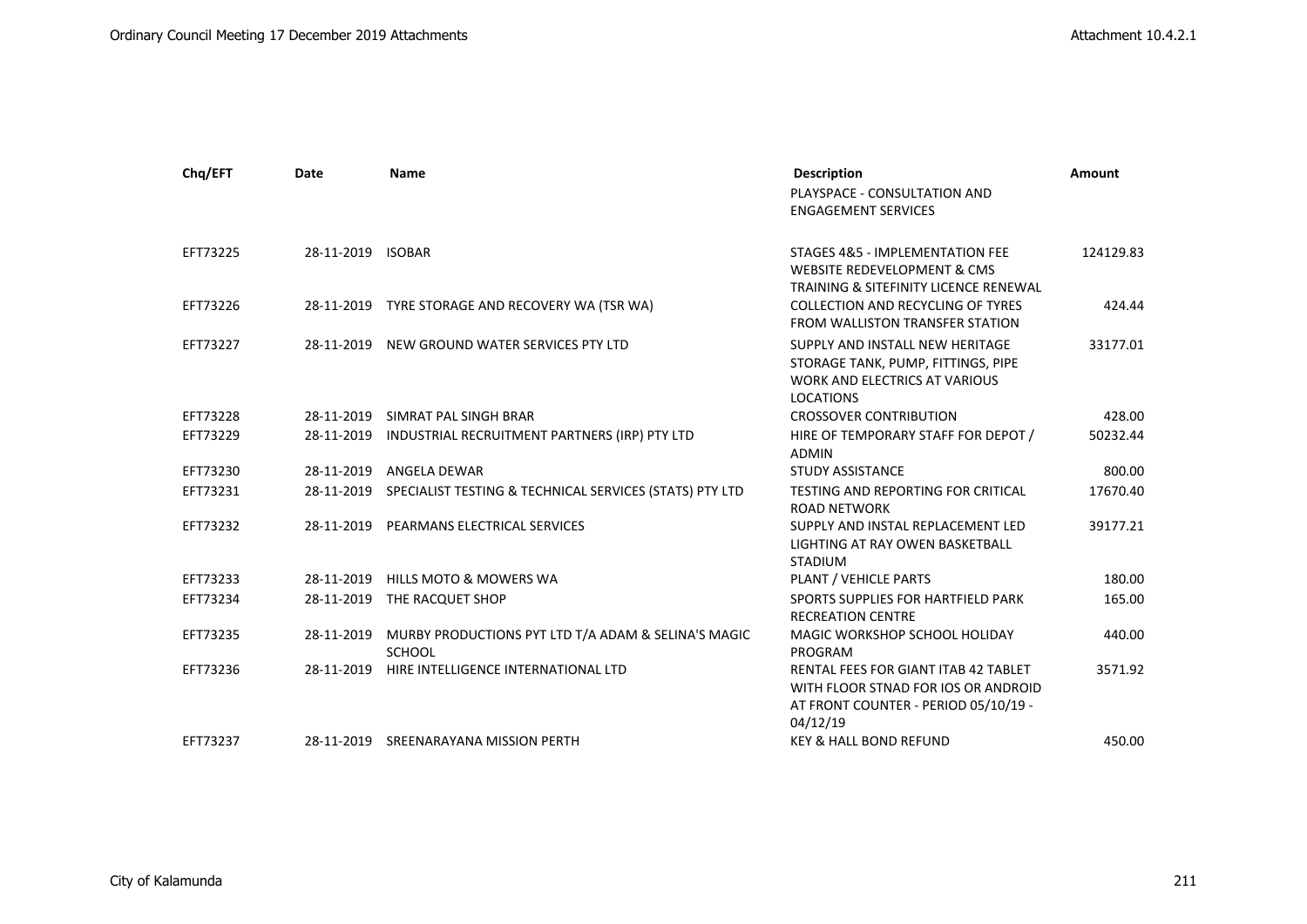| Chq/EFT  | Date       | <b>Name</b>                                | <b>Description</b>                                                                                                   | <b>Amount</b> |
|----------|------------|--------------------------------------------|----------------------------------------------------------------------------------------------------------------------|---------------|
| EFT73238 | 28-11-2019 | AUSSIE BROADBAND ENTERPRISE PTY LTD        | HIGH WYCOMBE LIBRARY NBN                                                                                             | 109.00        |
|          |            |                                            | CONNECTION 21/11/19 - 20/12/19                                                                                       |               |
| EFT73239 | 28-11-2019 | <b>OBJECTIVE CORPORATION LTD</b>           | OBJECTIVE TRAPEZE LICENCE SUBSCRIPTION                                                                               | 6840.71       |
| EFT73240 | 28-11-2019 | <b>COULSON LEGAL</b>                       | <b>LEGAL EXPENSES</b>                                                                                                | 231.00        |
| EFT73241 | 28-11-2019 | <b>BEVAN CARTER</b>                        | WRITING A FAMILY HISTORY TALK AT HIGH<br><b>WYCOMBE LIBRARY</b>                                                      | 100.00        |
| EFT73242 | 28-11-2019 | <b>LAARNI BONDOC</b>                       | <b>KEY &amp; HALL BOND REFUND</b>                                                                                    | 550.00        |
| EFT73243 | 28-11-2019 | ROAD RAIL & MINE PRODUCTS PTY LTD          | SUPPLY OF CUSTOM GRAB RAILS                                                                                          | 2585.00       |
| EFT73244 | 28-11-2019 | <b>BONNIE JO BOYNTON</b>                   | REFUND OF 1 YEAR UNSTERILISED DOG<br><b>REGISTRATION</b>                                                             | 50.00         |
| EFT73245 | 28-11-2019 | SCARTERFIELD CONSULTANCY SERVICES          | <b>RETICULATION DESIGN COST FOR VARIOUS</b><br><b>LOCATIONS</b>                                                      | 9825.20       |
| EFT73246 | 28-11-2019 | AE HOSKINS BUILDING SERVICES               | <b>RECYCLING STATION SUPPLY</b>                                                                                      | 3500.07       |
| EFT73247 | 28-11-2019 | PERTH GARAGE DOOR COMPANY                  | REPLACEMENT OF ROLLER DOORS AT STATE<br><b>EMERGENCY SERVICE &amp; BUSH FIRE BRIGADE</b><br><b>BUILDINGS</b>         | 33295.00      |
| EFT73248 |            | 28-11-2019 ADVANCED TIMBER CONCEPTS STUDIO | ATTENDANCE TO DESIGN ADVISORY<br>COMMITTEE MEETINGS 01/02/2018,<br>30/08/2018, 04/10/2018, 21/03/2019,<br>09/05/2019 | 3300.00       |
| EFT73249 | 28-11-2019 | JERE SOSA                                  | PERTH HILLS SPRING FESTIVAL -<br>PERFORMANCE AT POP UP MARQUEE                                                       | 100.00        |
| EFT73250 |            | 28-11-2019 C & J ROCKIN' MUSIC             | <b>ENTERTAINMENT AT 2019 PERTH HILLS</b><br>SPRING FESTIVAL FAMILY FUN DAY                                           | 100.00        |
| EFT73251 | 28-11-2019 | HIGH WYCOMBE CHRISTMAS PICNIC              | <b>CONTRIBUTION TO ANNUAL CHRISTMAS</b><br>PICNIC HELD AT HIGH WYCOMBE                                               | 5500.00       |
| EFT73252 | 28-11-2019 | <b>JAKE HOSKINS</b>                        | PERFORMANCE AT PERTH HILLS SPRING<br><b>FESTIVAL POP-UP MARQUEE</b>                                                  | 100.00        |
| EFT73253 | 28-11-2019 | <b>WAYNE DOUGAN</b>                        | KEY & HALL BOND REFUND LESS HALL HIRE<br><b>REFUND</b>                                                               | 520.00        |
| EFT73254 | 28-11-2019 | <b>CHELSEA B ROSE</b>                      | <b>RATES REFUND</b>                                                                                                  | 844.42        |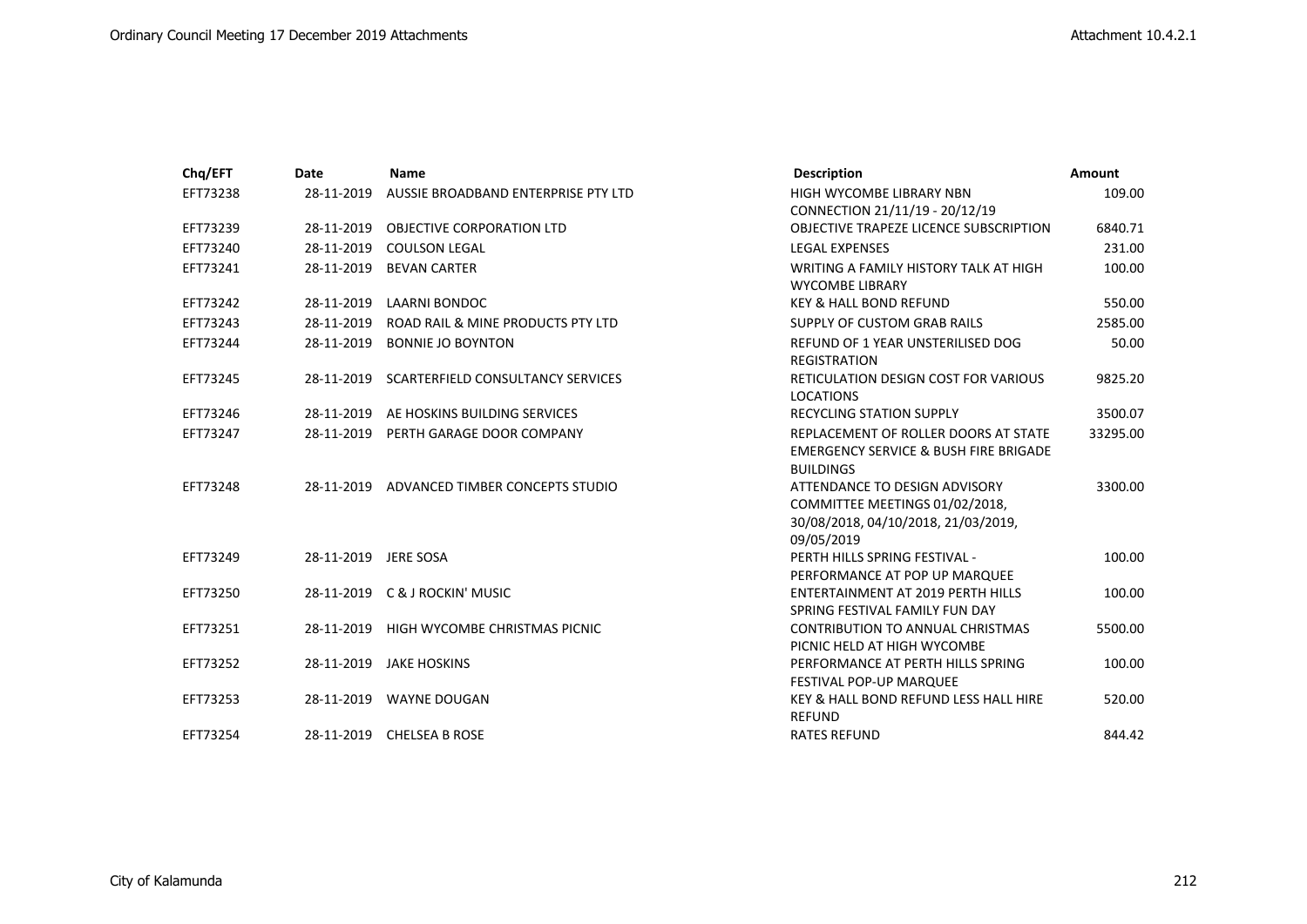| Chq/EFT    | Date       | <b>Name</b>                                                     | <b>Description</b>                                                  | Amount   |
|------------|------------|-----------------------------------------------------------------|---------------------------------------------------------------------|----------|
| EFT73255   | 28-11-2019 | <b>BAKA GAIJIN</b>                                              | PERFORMANCE IN PERTH HILLS SPRING<br><b>FESTIVAL POP UP MARQUEE</b> | 150.00   |
| EFT73256   |            | 28-11-2019 JACK DACHEFF                                         | PERFORMANCES AT 2019 PERTH HILLS<br>SPRING FESTIVAL MARQUEE POP-UP  | 150.00   |
| EFT73257   | 28-11-2019 | <b>MARK T RITTER - FRANCIS BURT CHAMBERS</b>                    | <b>LEGAL EXPENSES</b>                                               | 9890.10  |
| EFT73258   | 28-11-2019 | DRAMA FREE DRAMA                                                | <b>HALL BOND REFUND</b>                                             | 400.00   |
| EFT73259   | 28-11-2019 | SANDY'S MOBILE MICROCHIPPING                                    | MICROCHIPPING DAY SERVICES                                          | 520.00   |
| EFT73260   | 28-11-2019 | <b>JAMES E HAYES</b>                                            | <b>FOOTPATH DEPOSIT REFUND</b>                                      | 700.00   |
| EFT73261   | 28-11-2019 | TIM VAN BOCKXMEER                                               | <b>KEY BOND REFUND</b>                                              | 50.00    |
| EFT73262   | 28-11-2019 | <b>MARIA MONDELLO</b>                                           | <b>KEY &amp; HALL BOND REFUND</b>                                   | 450.00   |
| EFT73263   | 28-11-2019 | DEMENTIA AUSTRALIA                                              | <b>KEY &amp; HALL BOND REFUND</b>                                   | 450.00   |
| DD42595.1  | 12-11-2019 | WA LOCAL GOVERNMENT SUPERANNUATION PLAN                         | SUPERANNUATION CONTRIBUTIONS                                        | 98218.88 |
| DD42595.10 | 12-11-2019 | AUSTRALIAN CATHOLIC SUPERANNUATION & RETIREMENT FUND<br>(ACSRF) | SUPERANNUATION CONTRIBUTIONS                                        | 275.97   |
| DD42595.11 | 12-11-2019 | BURDON GROUP PTY LTD ATF M G BURDON SMSF                        | SUPERANNUATION CONTRIBUTIONS                                        | 139.11   |
| DD42595.12 | 12-11-2019 | <b>REST SUPERANNUATION</b>                                      | SUPERANNUATION CONTRIBUTIONS                                        | 3216.81  |
| DD42595.13 | 12-11-2019 | <b>ONEPATH MASTERFUND</b>                                       | SUPERANNUATION CONTRIBUTIONS                                        | 247.03   |
| DD42595.14 | 12-11-2019 | THE TRUSTEE FOR DK ALWAYS SUPERANNUATION FUND                   | SUPERANNUATION CONTRIBUTIONS                                        | 505.53   |
| DD42595.15 | 12-11-2019 | STATEWIDE SUPERANNUATION TRUST                                  | SUPERANNUATION CONTRIBUTIONS                                        | 513.76   |
| DD42595.16 | 12-11-2019 | <b>HESTA SUPER FUND</b>                                         | SUPERANNUATION CONTRIBUTIONS                                        | 150.41   |
| DD42595.17 | 12-11-2019 | MLC NOMINEES PTY LTD                                            | SUPERANNUATION CONTRIBUTIONS                                        | 46.73    |
| DD42595.18 | 12-11-2019 | <b>COLONIAL 1ST STATE SUPERANNUATION</b>                        | SUPERANNUATION CONTRIBUTIONS                                        | 628.36   |
| DD42595.19 | 12-11-2019 | <b>AMPLIFE LIMITED</b>                                          | SUPERANNUATION CONTRIBUTIONS                                        | 1058.37  |
| DD42595.2  | 12-11-2019 | AUSTRALIAN ETHICAL SUPERANNUATION                               | SUPERANNUATION CONTRIBUTIONS                                        | 70.45    |
| DD42595.20 | 12-11-2019 | AUSTRALIAN SUPERANNUATION                                       | SUPERANNUATION CONTRIBUTIONS                                        | 4871.03  |
| DD42595.21 | 12-11-2019 | <b>BT SUPER FOR LIFE</b>                                        | SUPERANNUATION CONTRIBUTIONS                                        | 20.00    |
| DD42595.22 | 12-11-2019 | AMP SUPER LEADER                                                | SUPERANNUATION CONTRIBUTIONS                                        | 127.58   |
| DD42595.23 | 12-11-2019 | <b>MERCER SUPER TRUST</b>                                       | SUPERANNUATION CONTRIBUTION                                         | 628.92   |
| DD42595.24 | 12-11-2019 | <b>UNISUPER</b>                                                 | SUPERANNUATION CONTRIBUTIONS                                        | 251.59   |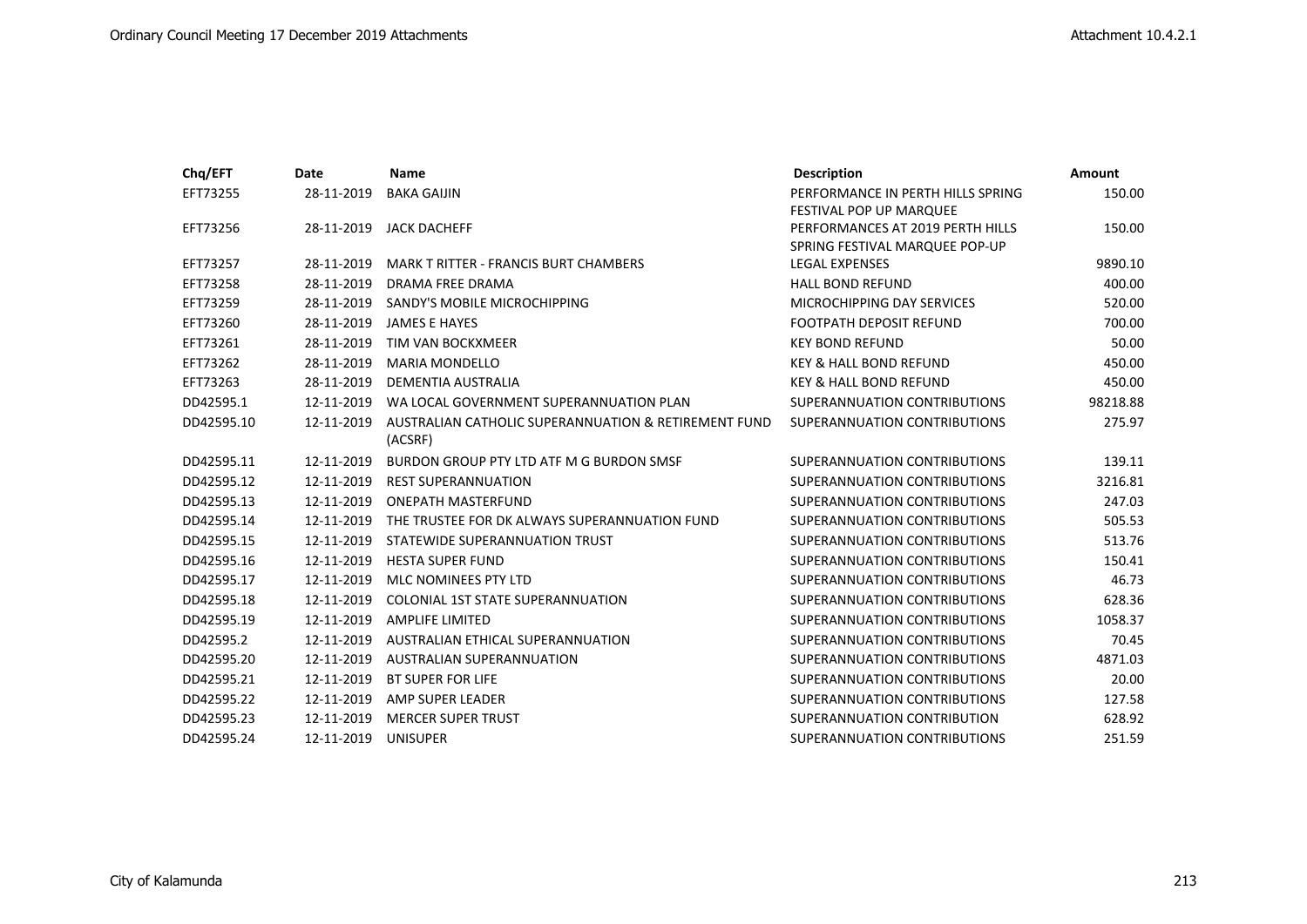| Chq/EFT    | Date       | <b>Name</b>                                           | <b>Description</b>           | <b>Amount</b> |
|------------|------------|-------------------------------------------------------|------------------------------|---------------|
| DD42595.25 | 12-11-2019 | NETWEALTH SUPERANNUATION MASTER FUND                  | SUPERANNUATION CONTRIBUTIONS | 52.84         |
| DD42595.3  | 12-11-2019 | <b>IOOF PORTFOLIO SERVICE PERSONAL SUPERANNUATION</b> | SUPERANNUATION CONTRIBUTIONS | 170.91        |
| DD42595.4  | 12-11-2019 | <b>ESSENTIAL SUPER</b>                                | SUPERANNUATION CONTRIBUTIONS | 276.89        |
| DD42595.5  | 12-11-2019 | JOHNSON FAMILY SUPERANNUATION                         | SUPERANNUATION CONTRIBUTIONS | 275.97        |
| DD42595.6  | 12-11-2019 | <b>MARITIME SUPER</b>                                 | SUPERANNUATION CONTRIBUTIONS | 253.07        |
| DD42595.7  | 12-11-2019 | ANZ SMART CHOICE SUPER                                | SUPERANNUATION CONTRIBUTIONS | 471.41        |
| DD42595.8  | 12-11-2019 | MLC MASTERKEY SUPER GOLD STAR VERSION ACCOUNT         | SUPERANNUATION CONTRIBUTIONS | 332.97        |
| DD42595.9  | 12-11-2019 | <b>HOSTPLUS PTY LTD</b>                               | SUPERANNUATION CONTRIBUTIONS | 582.02        |
| DD42617.1  | 12-11-2019 | WA LOCAL GOVERNMENT SUPERANNUATION PLAN               | SUPERANNUATION CONTRIBUTIONS | 96.31         |
| DD42672.1  | 26-11-2019 | WA LOCAL GOVERNMENT SUPERANNUATION PLAN               | SUPERANNUATION CONTRIBUTIONS | 97502.87      |
| DD42672.10 | 26-11-2019 | <b>ONEPATH MASTERFUND</b>                             | SUPERANNUATION CONTRIBUTIONS | 61.76         |
| DD42672.11 | 26-11-2019 | THE TRUSTEE FOR DK ALWAYS SUPERANNUATION FUND         | SUPERANNUATION CONTRIBUTIONS | 505.53        |
| DD42672.12 | 26-11-2019 | <b>REST SUPERANNUATION</b>                            | SUPERANNUATION CONTRIBUTIONS | 2630.50       |
| DD42672.13 | 26-11-2019 | STATEWIDE SUPERANNUATION TRUST                        | SUPERANNUATION CONTRIBUTIONS | 513.76        |
| DD42672.14 | 26-11-2019 | <b>HESTA SUPER FUND</b>                               | SUPERANNUATION CONTRIBUTIONS | 179.35        |
| DD42672.15 | 26-11-2019 | MLC NOMINEES PTY LTD                                  | SUPERANNUATION CONTRIBUTIONS | 48.81         |
| DD42672.16 | 26-11-2019 | <b>COLONIAL 1ST STATE SUPERANNUATION</b>              | SUPERANNUATION CONTRIBUTIONS | 617.27        |
| DD42672.17 | 26-11-2019 | AUSTRALIAN SUPERANNUATION                             | SUPERANNUATION CONTRIBUTIONS | 4982.82       |
| DD42672.18 | 26-11-2019 | <b>BT SUPER FOR LIFE</b>                              | SUPERANNUATION CONTRIBUTIONS | 20.00         |
| DD42672.19 | 26-11-2019 | <b>AMPLIFE LIMITED</b>                                | SUPERANNUATION CONTRIBUTIONS | 1022.20       |
| DD42672.2  | 26-11-2019 | NETWEALTH SUPERANNUATION MASTER FUND                  | SUPERANNUATION CONTRIBUTIONS | 24.66         |
| DD42672.20 | 26-11-2019 | AMP SUPER LEADER                                      | SUPERANNUATION CONTRIBUTIONS | 127.58        |
| DD42672.21 | 26-11-2019 | <b>MERCER SUPER TRUST</b>                             | SUPERANNUATION CONTRIBUTION  | 628.92        |
| DD42672.22 | 26-11-2019 | <b>UNISUPER</b>                                       | SUPERANNUATION CONTRIBUTIONS | 245.28        |
| DD42672.23 | 26-11-2019 | <b>RAMESH IYENGAR SESHADRI</b>                        | SUPERANNUATION CONTRIBUTION  | 165.14        |
| DD42672.23 | 26-11-2019 | RAMESH IYENGAR SESHADRI                               | SUPERANNUATION CONTRIBUTION  | 165.14        |
| DD42672.3  | 26-11-2019 | JOHNSON FAMILY SUPERANNUATION                         | SUPERANNUATION CONTRIBUTIONS | 275.97        |
| DD42672.4  | 26-11-2019 | <b>MARITIME SUPER</b>                                 | SUPERANNUATION CONTRIBUTIONS | 244.69        |
| DD42672.5  | 26-11-2019 | ANZ SMART CHOICE SUPER                                | SUPERANNUATION CONTRIBUTIONS | 412.27        |